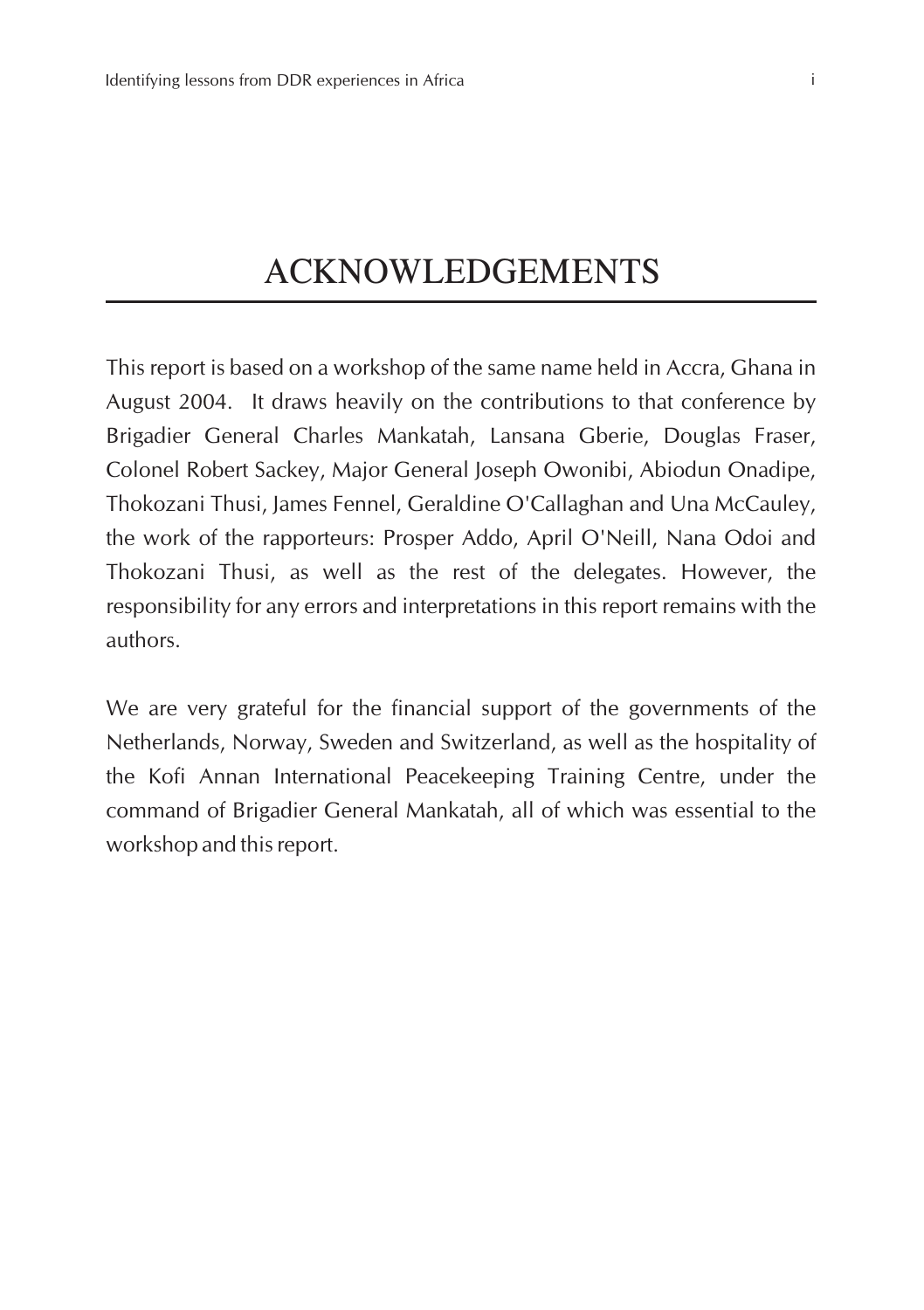# **GLOSSARY**

| ACPP (UK)      | Africa Conflict Prevention Pool (United Kingdom)                         |
|----------------|--------------------------------------------------------------------------|
| <b>ASDR</b>    | African Security Dialogue and Research                                   |
| <b>CDF</b>     | Civil Defence Force (Sierra Leone)                                       |
| <b>DDR</b>     | Disarmament, Demobilization and Reintegration                            |
| <b>DDRR</b>    | Disarmament, Demobilization, Rehabilitation and                          |
|                | Reintegration (UNMIL)                                                    |
| EU             | European Union                                                           |
| <b>GTZ</b>     | <b>German Technical Cooperation</b>                                      |
| <b>ISS</b>     | Institute for Security Studies                                           |
| <b>KAIPTC</b>  | Kofi Annan International Peacekeeping Training Centre                    |
| <b>MONUC</b>   | United Nations Mission in the Democratic Republic of the                 |
|                | Congo                                                                    |
| <b>NCDDR</b>   | National Commission for Disarmament, Demobilization<br>and Reintegration |
| <b>NODEFIC</b> | Norwegian Defence Force International Centre                             |
| <b>NRA</b>     | National Resistance Army (Uganda)                                        |
| <b>ONUB</b>    | United Nations Mission in Burundi                                        |
| ONUSAL         | United Nations Mission in El Salvador                                    |
| <b>PCASED</b>  | Programme of Coordination and Assistance for Security<br>and Development |
| <b>RUF</b>     | Revolutionary United Front (Sierra Leone)                                |
| SRSG           | Special Representative of the [UN] Secretary-General                     |
| SSS            | State Security Service (Liberia)                                         |
| <b>SSR</b>     | <b>Security Sector Reform</b>                                            |
| <b>UNAMSIL</b> | United Nations Mission in Sierra Leone                                   |
| UN DPKO        | United Nations Department of Peacekeeping Operations                     |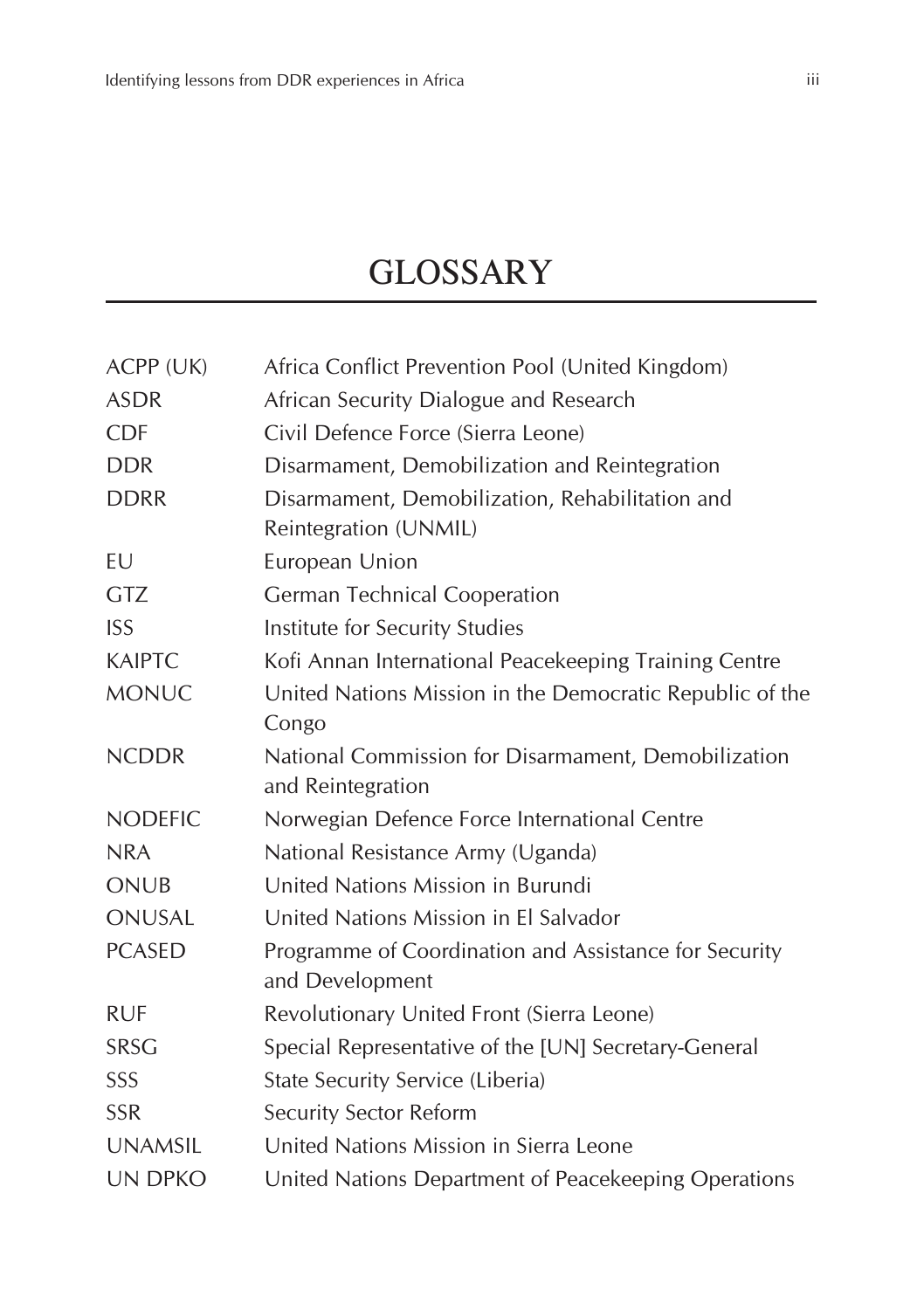| UNICEF       | United Nations Children's Fund                         |
|--------------|--------------------------------------------------------|
| UNIFEM       | United Nations Development Fund for Women              |
| UNMIL        | United Nations Mission in Liberia                      |
| <b>UNOCI</b> | United Nations Mission in Côte d'Ivoire                |
| <b>UNTAG</b> | United Nations Transitional Assistance Group (Namibia) |
|              |                                                        |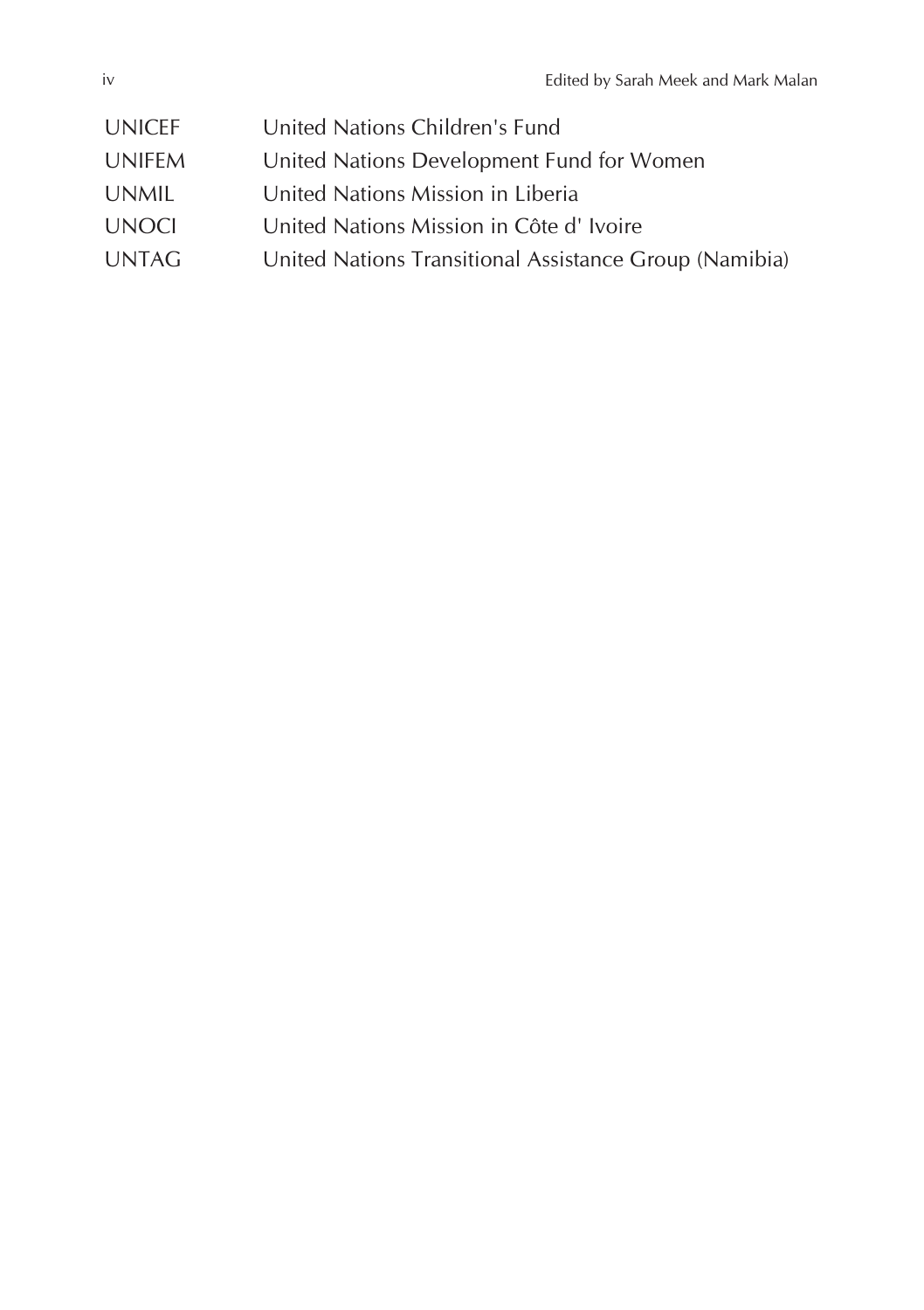## EXECUTIVE SUMMARY

In the past few years we have witnessed an evolution in the conceptualization and implementation of disarmament, demobilization and reintegration (DDR) programmes by the wide range of actors who are drawn into such activities: broadly speaking the United Nations (UN) and its agencies, donors, technical assistance organizations and non-governmental organizations.

Africa in the past thirteen years has been a testing ground for new planning and implementation of UN-led DDR programmes. From Mozambique in the early 1990s to Liberia and Côte d'Ivoire today, the learning from each mission has influenced the outcome of the next. Some countries, such as Liberia, bear witness to earlier failures of DDR, as its current DDR programme attempts to not repeat the mistakes of the earlier ECOWAS and UN efforts at DDR ahead of the August 1997 elections. The commitment of the UN to learn from its implementation successes and failures was restated in the Brahimi Report of 2000. This thorough review of UN peace and security activities since the end of the Cold War questioned whether or not "traditional" peacekeeping had a future. While challenging, many of the report's recommendations have been adopted in peace mission planning at the UN. At the same time, a review of UN DDR operations was undertaken and issued as a report of the UN Secretary-General in 2000. This report argues for a targeted approached to DDR, with the former combatants the primary focus for interventions. The report suggests that DDR should be developed in concert with larger programmes for national recovery, but DDR itself should not become the societal vehicle for post-conflict peacebuilding.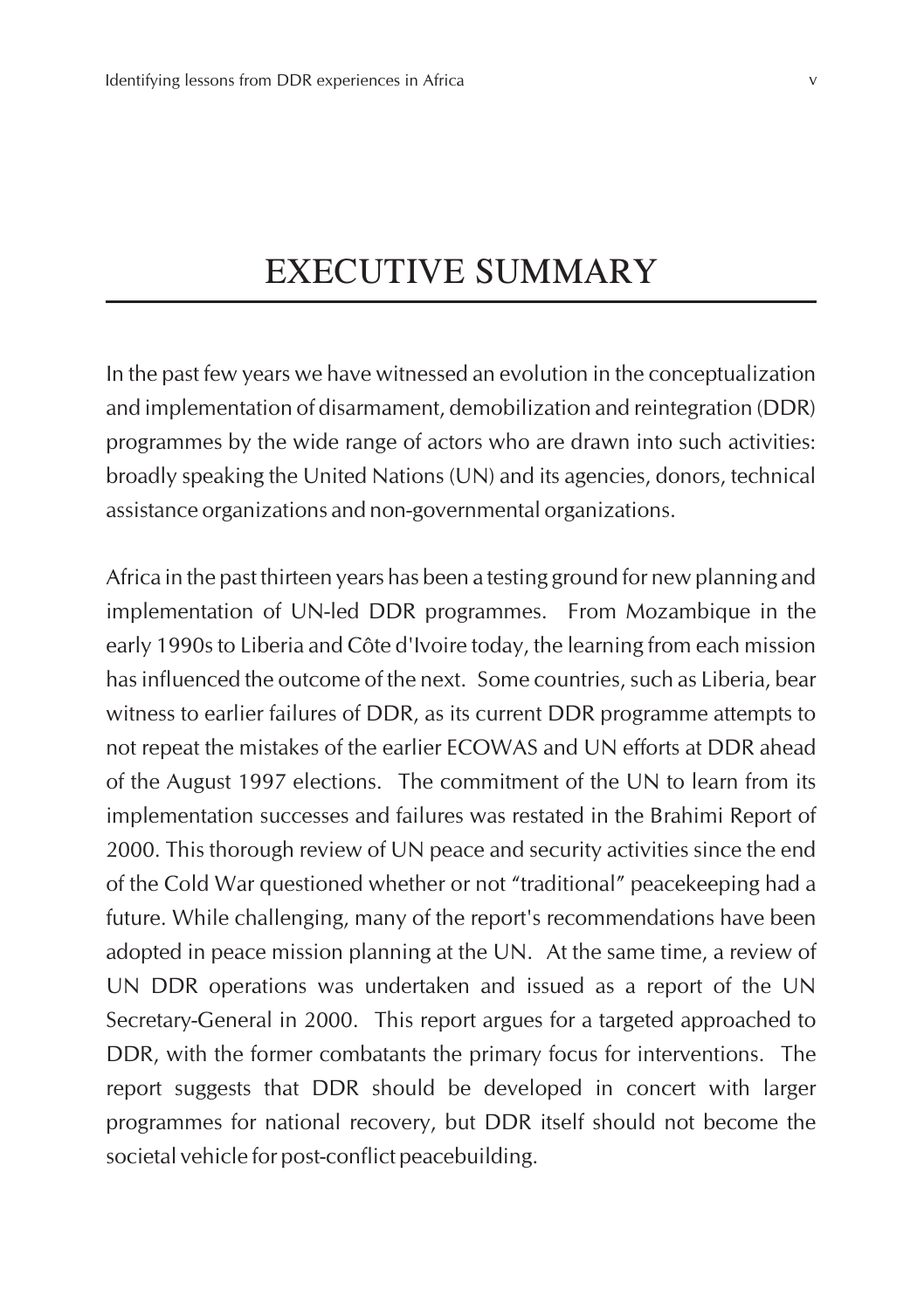Recent DDR efforts in Africa, led by UN peacekeeping missions such as UNAMSIL (Sierra Leone), UNMIL (Liberia), UNOCI (Côte d'Ivoire), MONUC (Democratic Republic of the Congo) and most recently ONUB (Burundi), have clearly benefited from the recommendations generated by these earlier reports. However, as DDR is viewed as beneficial, it has also become a delivery vehicle for more ambitious and wider interventions, often stretching the capacity of the UN mission, national agencies and donor support. Thus a key question arises: has DDR become a victim of its own success?

This report attempts to provide an accurate reflection of the discussion during the workshop of the need for DDR and the effective coordination of DDR efforts with other strategies aimed at assisting war-affected countries in their process of national recovery. Where general agreement among participants was clear on key areas these are noted, as are areas where there was not, perhaps, wide agreement but a strong recognition that further information and analysis are required.

The content from presentations and the outcomes of the discussion sessions are presented under the following six thematic areas:

- Trends in DDR in peacekeeping in Africa
- Planning and coordination in DDR programmes
- Disarmament and demobilization
- **Reintegration**
- Working with special groups
- Multi-actor coordination

The report aims to make a contribution to bridging the already narrowing gap between needs and realities in DDR and concludes with a few specific recommendations. These are summarized below.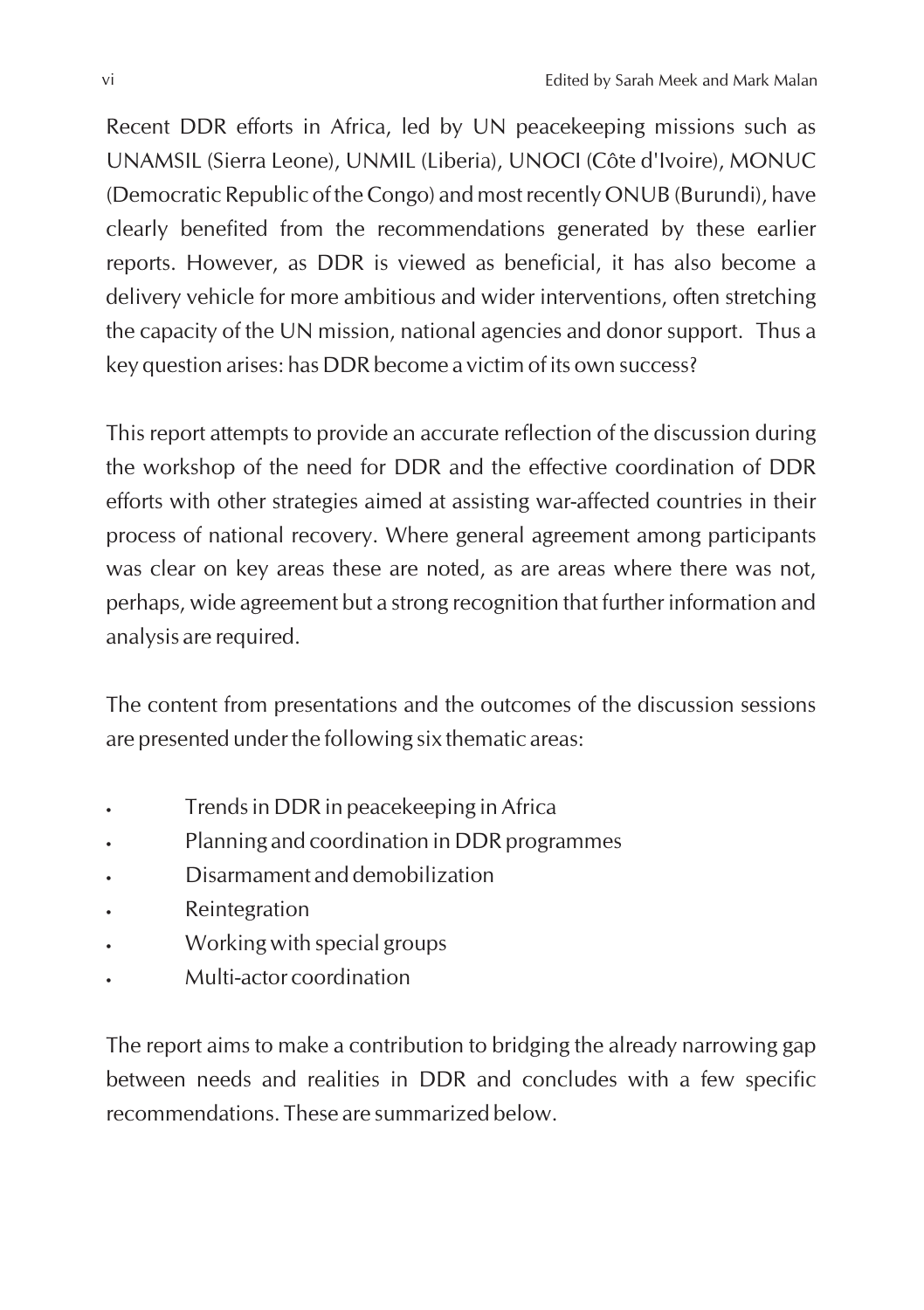## **Clarity of purpose**

DDR can suffer from trying to be too many things to too many people. If DDR is too broad and tries to include everybody affected by the war it becomes impossible to implement.

DDR planning should take into consideration the extra-territorial dimension of flows of people, arms and resources in Africa.

## **Preparation and planning**

Military intelligence and other forms of information and analysis need to be incorporated in UN missions in order to ensure proper communication and response to changes on the ground in DDR programmes.

DDR planners need to have proper knowledge of the history of the conflict, how it was fought, its politics, its ethnic dimensions and its probable impact on peace.

There is a need to move towards a new DDR framework that is based on human rights. DDR based on human rights will expose war criminals and ensure there is justice.

Spending money on planning is not futile. Greater support needs to be generated for this essential stage of the DDR process.

The UN should use "cross-cutting collaboration" to increase the efficiency and cost-effectiveness of programme delivery. This may include using local staff for core functions and bringing in more local organizations.

The reports of the UN Secretary-General should be used as a dynamic tool for monitoring the implementation of DDR and outlining specific roles and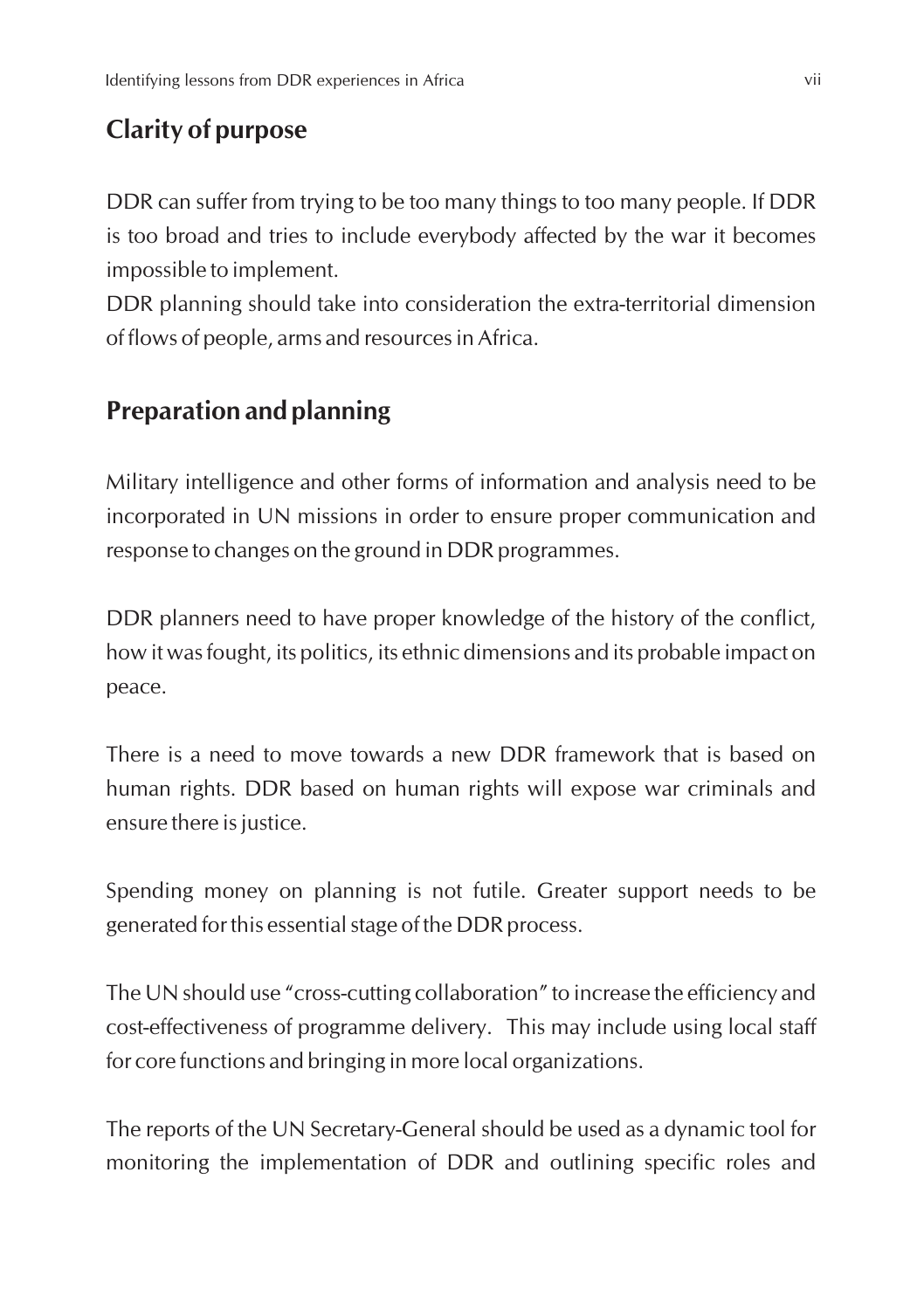responsibilities for UN agencies. These reports should also focus on presenting more indicator-based assessments of progress, including qualitative measurements for reintegration.

## **Reintegration and national recovery**

National recovery must form a basic element of the peace agreement and be developed in concert with DDR and UN mission planning.

Peace processes, DDR and security sector reform are interlinked and support for security sector reform should be included as part of peace mission support. Donor constraints in supporting army or police reform need to be identified and addressed.

Activities that promote societal reconciliation and reintegration need to be emphasized.

### **Need for information and training**

Consideration should be given to providing DDR-focused training for troops going to UN missions.

The work of the UN DPKO Best Practices Unit is valuable in evaluating UN missions. However more detailed monitoring and evaluation of DDR programmes would benefit the individual missions and provide valuable lessons for future programmes.

There is a paucity of information on reintegration and a need for more research into post-reintegration experiences of former combatants.

A database of NGOs working on DDR in Africa and the identification and documentation of successful NGO interventions would make a valuable contribution to the available information on DDR.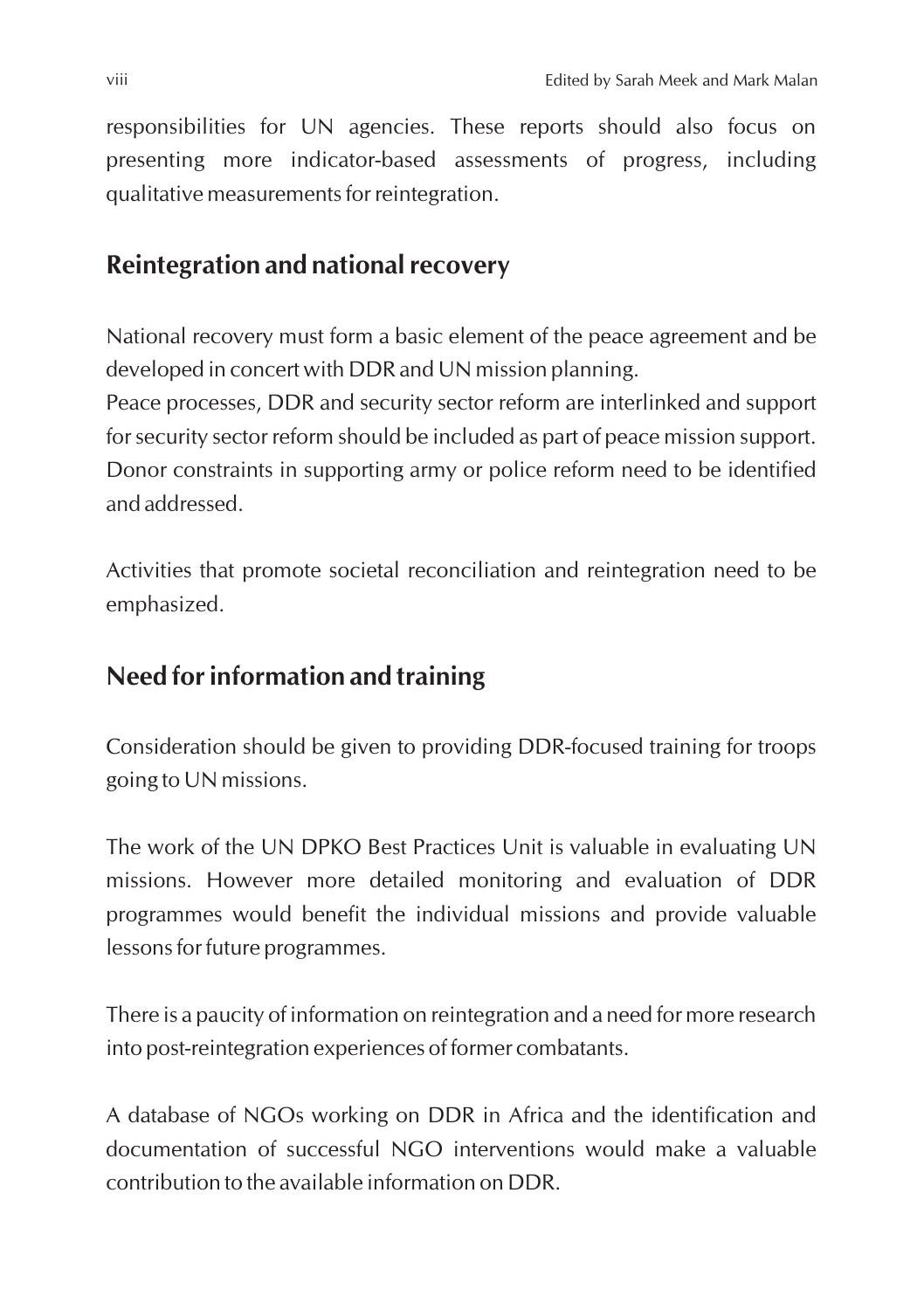# INTRODUCTION

In the past few years we have witnessed an evolution in the conceptualization and implementation of disarmament, demobilization and reintegration (DDR) programmes by the wide range of actors who are drawn into such activities: broadly speaking the United Nations (UN) and its agencies, donors, technical assistance organizations and non-governmental organizations.

Africa in the past thirteen years has been a testing ground for new planning and implementation of UN-led DDR programmes. From Mozambique in the early 1990s to Liberia and Côte d'Ivoire today, the learning from each mission has influenced the outcome of the next. Some countries, such as Liberia, bear witness to earlier failures of DDR, as its current DDR programme attempts to not repeat the mistakes of the earlier ECOWAS and UN efforts at DDR ahead of the August 1997 elections. The commitment of the UN to learn from its implementation successes and failures was restated in the Brahimi Report of 2000. This thorough review of UN peace and security activities since the end of the Cold War questioned whether or not "traditional" peacekeeping had a future. While challenging, many of the reports recommendations have been adopted in peace mission planning at the UN. At the same time, a review of UN DDR operations was undertaken and issued as a report of the UN Secretary-General in 2000. This report argues for a targeted approached to DDR, with the former combatants the primary focus for interventions. The report suggests that DDR should be developed in concert with larger programmes for national recovery but DDR itself should not become the societal vehicle for post-conflict peacebuilding.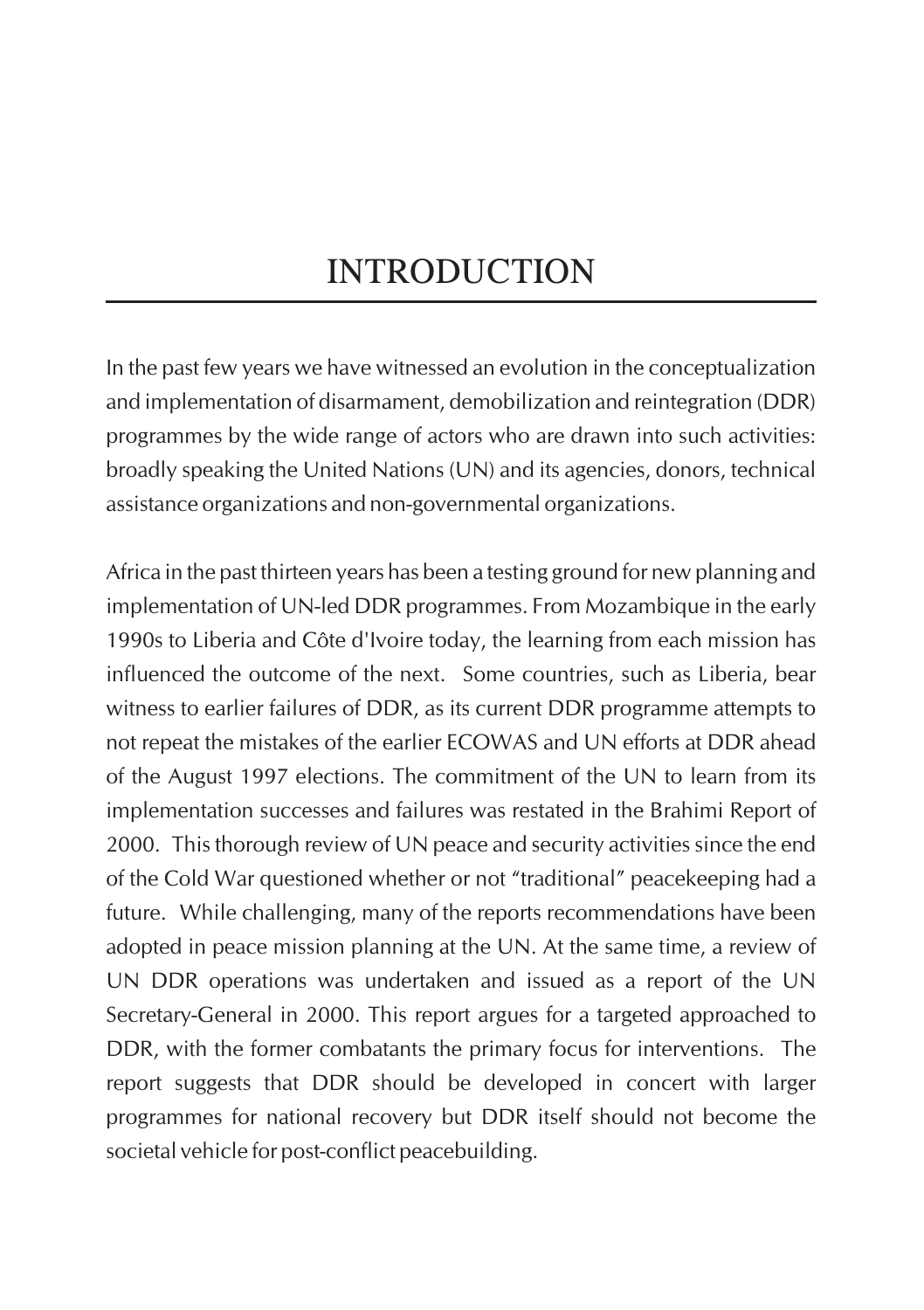Recent DDR efforts in Africa led by UN peacekeeping missions, such as UNAMSIL (Sierra Leone), UNMIL (Liberia), UNOCI (Côte d'Ivoire), MONUC (Democratic Republic of the Congo) and most recently ONUB (Burundi), have clearly benefited from the recommendations generated by these earlier reports. However, as DDR is viewed as beneficial, it has also become a delivery vehicle for more ambitious and wider interventions, often stretching the capacity of the UN mission, national agencies and donor support. Thus a key question arises: has DDR become a victim of its own success?

Since 1989, an essential element of almost all peacekeeping operations has been the process of DDR, as the success of an entire peace process can hinge on the degree to which warring factions are effectively disarmed and demobilized.

Disarmament has been one of the most difficult tasks for peacekeepers to implement. Attempts at coercive disarmament, such as in Somalia, have failed and it is widely accepted that DDR must be a voluntary process that requires absolute cooperation and compliance from belligerent parties. But it has been extremely hard to collect all the weapons, even at the end of an armed struggle, when the remaining conditions of societal insecurity create high incentives for the maintenance and acquisition of small arms and light weapons by former combatants and the community at large.

Demobilization and reintegration also pose challenges – both quantitative and qualitative. The quantitative dimension is the tangible side of the process and can be measured by counting the number of soldiers reporting to assembly areas, turning in weapons and being relocated. This aspect has been the main focus of peace operations and is used as a measure of effectiveness in reports to the UN Security Council.

The qualitative dimension is harder to grasp and has to do with reversing the indoctrination of militaristic ideologies and values, including violence as a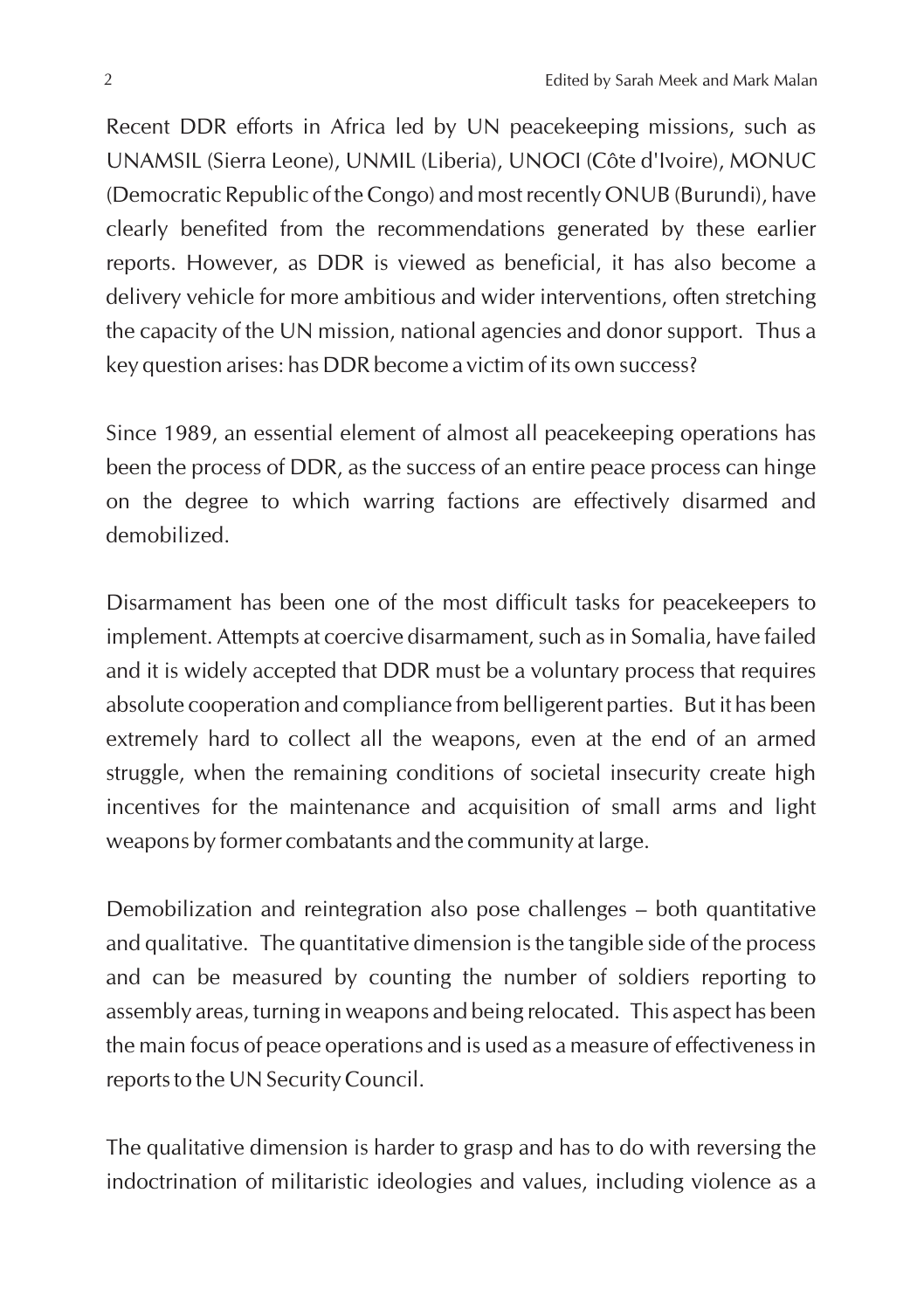means of conflict resolution. Demobilization needs to be comprehensive enough to uproot the instruments and organization of violence, in addition to the ideology of violence. For reintegration, there are qualitative indicators that can be used but are often overlooked. For example, many African countries lie near the bottom of the Human Development Index and Probable Quality of Life Indicators. Most African rebels have therefore experienced poverty and injustice as normal realities of life and these are often the motivation for joining a rebellion. For such people, reintegration can seem to be a surrendering of principles and ideals for life in a society that is plagued by deep and seemingly intractable problems.

Recently, there has been a move by the international research community and the UN itself to better understand the modalities of DDR programmes and to understand what contributes to the success of one programme or the failure of another. The motivation for convening the workshop was to better understand and document the factors in DDR programmes that encourage or inhibit the peaceful resolution of conflicts in Africa.

By bringing representatives from UN agencies, UN peace mission personnel, research and training institutions, multilateral financial organizations and civil society together, workshop participants had an opportunity firstly, to reflect on what has been learned to date from the implementation of DDR programmes and secondly, to challenge the conventional thinking on how each segment of the DDR process should be run.

Thus the objectives for the workshop were to use the expertise of DDR planners and practitioners to summarize what has been done successfully – and unsuccessfully – in DDR programmes in Africa and to identify orthodoxies that may need to be challenged. This was done in the context of putting forward ideas and suggestions to feed into ongoing efforts to make DDR as strong a contribution as possible to preventing the resurgence of armed violence in countries emerging from war.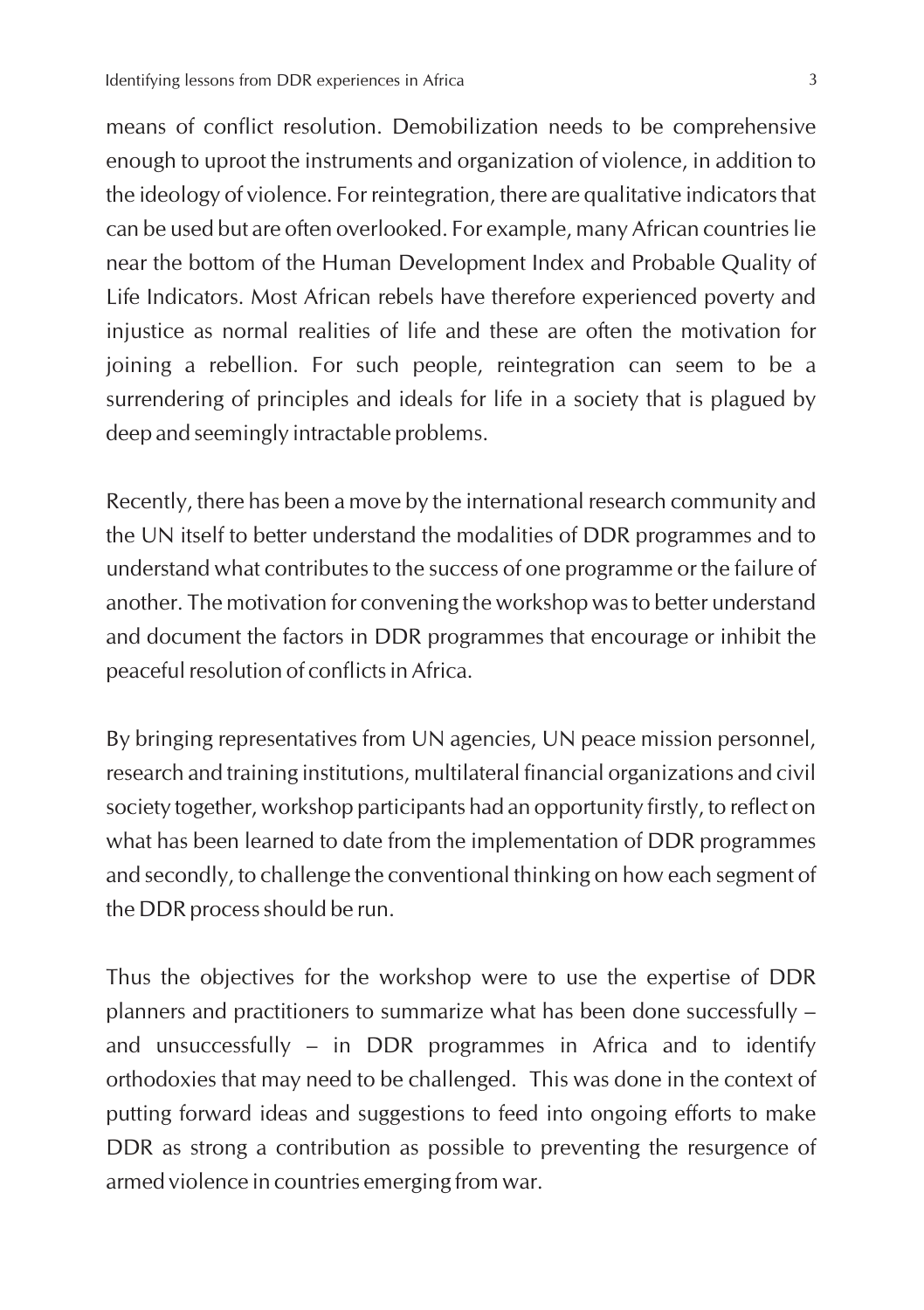This report provides a reflection of the discussion during the workshop of the need for DDR and the effective coordination of DDR efforts with other strategies aimed at assisting war-affected countries in their process of national recovery. Where general agreement among participants was clear on key areas these are noted, as are areas where there was not, perhaps, wide agreement but a strong recognition that further information and analysis are required.

The content from presentations and the outcomes of the discussion sessions are presented under the following six thematic areas:

- Trends in DDR in peacekeeping in Africa
- Planning and coordination in DDR programmes
- Disarmament and demobilization
- **Reintegration**
- Working with special groups
- Multi-actor coordination

These are presented in the report largely as discussed, however the authors have tried to bring in examples to illustrate concepts and practice from current UN missions in Africa. Although the workshop was not designed to generate specific recommendations, these naturally arose during our discussions. These are reflected in the final section of this report.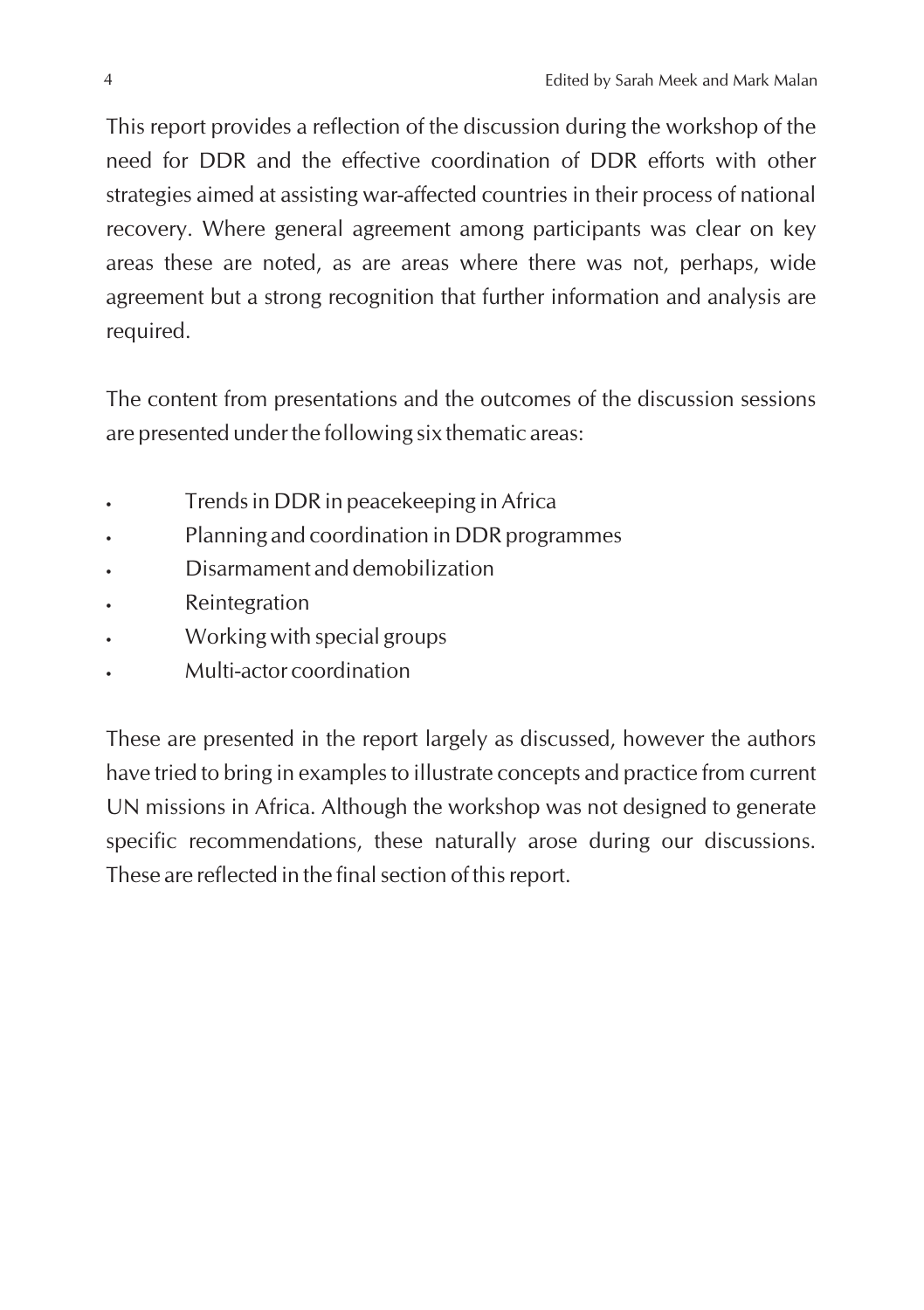## **SECTION 1** TRENDS IN DDR IN PEACEKEEPING IN AFRICA

Disarmament, demobilization and reintegration are not new concepts and their incorporation into UN peacekeeping missions extends back to 1989. Thus the first set of presentations was designed to reflect on what the trends are in peacekeeping and DDR in Africa and to identify the strengths and weaknesses of practices to date.

## **<sup>1</sup> DDR as a requirement for peace**

The need for DDR programmes to assist in restoring peace and security to postconflict countries is an accepted reality. However, some of the underlying assumptions of DDR can pose challenges to countries emerging from war. For example, security forces in countries such as Sierra Leone or Liberia may simply not be in a position to absorb ex-combatants. This poses fundamental challenges to the requirement that these former combatants be reintegrated into society.

The question of how to deal with former combatants is as old as warfare itself. When Julius Caesar, the great Roman general, wanted to demobilize unwanted Gallic soldiers who had caused him serious problems, he had the right hand of hundreds of them cut off. The soldiers, if not put out of business, could have posed a grave danger to Caesar's emerging dominion, and Caesar had no time for a protracted programme of a more humane nature - these were cruel and turbulent times. Napoleon, the French revolutionary leader and a child of the Enlightenment, would have found Caesar's tactics too barbaric.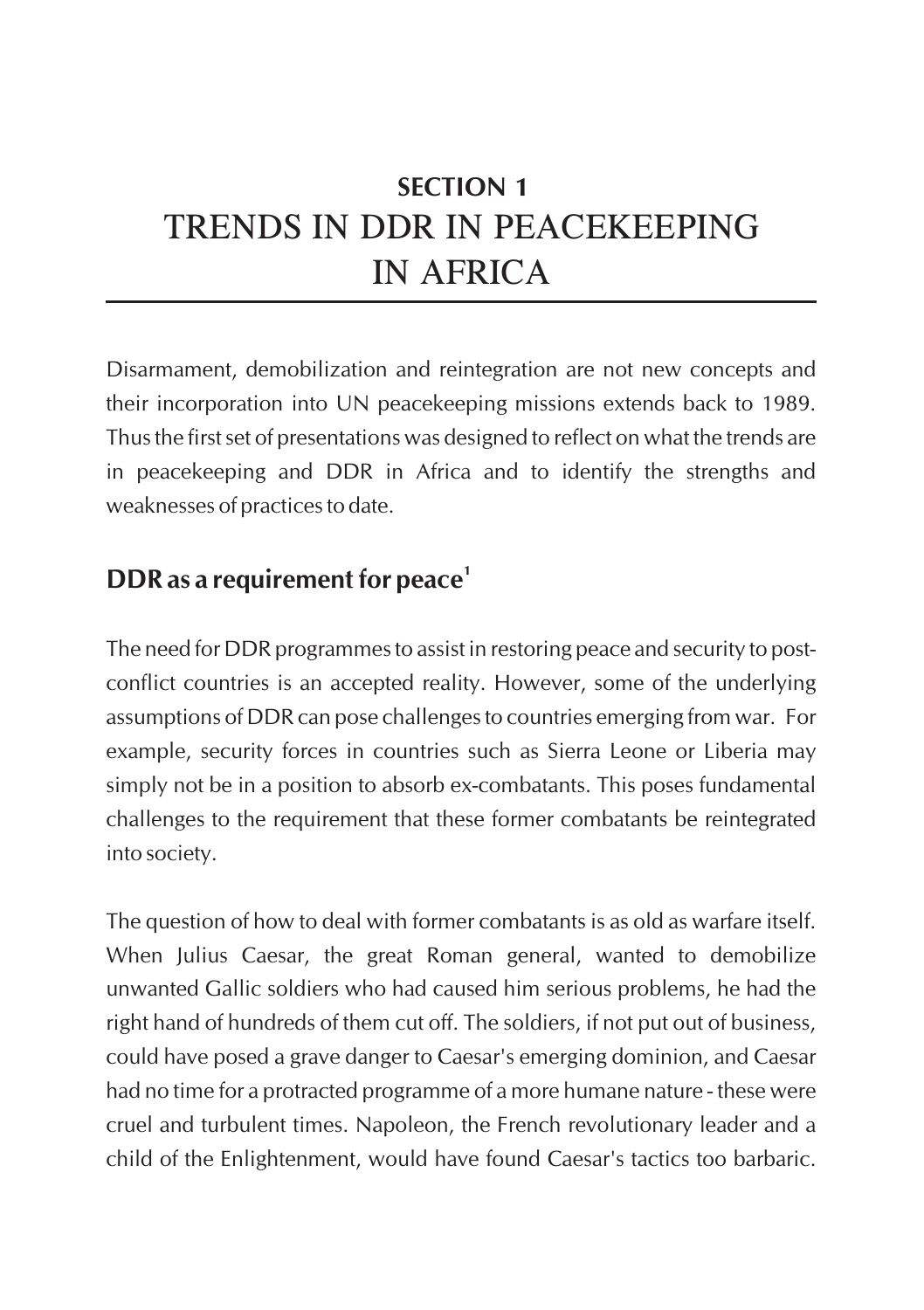So, as soon as he was sure of his own imperial ambitions, he had thousands of his own soldiers, suspected of Republicanism, shipped to Haiti, there to be killed by the revolutionary forces of Toussaint L'Overture and the plague.<sup>2</sup> Less spectacularly, following World War II, demobilized servicemen in England were given a small payout and a suit constituting their reintegration benefit. Times and the nature of conflict have changed, however, making such straightforward solutions less practicable.

Where there is excess military capacity, the need to reintegrate the former combatants into civilian life becomes paramount. However reintegrating excombatants into societies cleaved by conflict can resurrect the fears and inequalities that initially led to conflict. The spate of civil wars in West Africa have a similar trajectory for combatants: they are hastily recruited, sometimes forcefully, trained to a specific set of standards that may not be recognised in a more orderly military environment and then, when no longer needed, expended to return to civilian life.

The experience of Sierra Leone illustrates this point. The war, which began in March 1991, led to a complete normative collapse of the country. By the end of 1996, an estimated 15,000 people had been killed and almost two-thirds of the country's population of 4.5 million displaced. By the end of 1999, casualty figures increased to over 70,000 people.

At the end of the disarmament process in Sierra Leone, about 70,000 combatants were disarmed and demobilized, mainly Revolutionary United Front (RUF) guerrillas and members of the Civil Defence Force (CDF). A new report on the aftermath of the DDR process, entitled *What the Fighters say: A survey of Ex-combatants in Sierra Leone, June – August 2003*, throws more light on the dynamics of the DDR process. On the whole, disarmament and demobilization of ex-combatants in Sierra Leone was a success, but the reintegration aspect of the programme still faces challenges.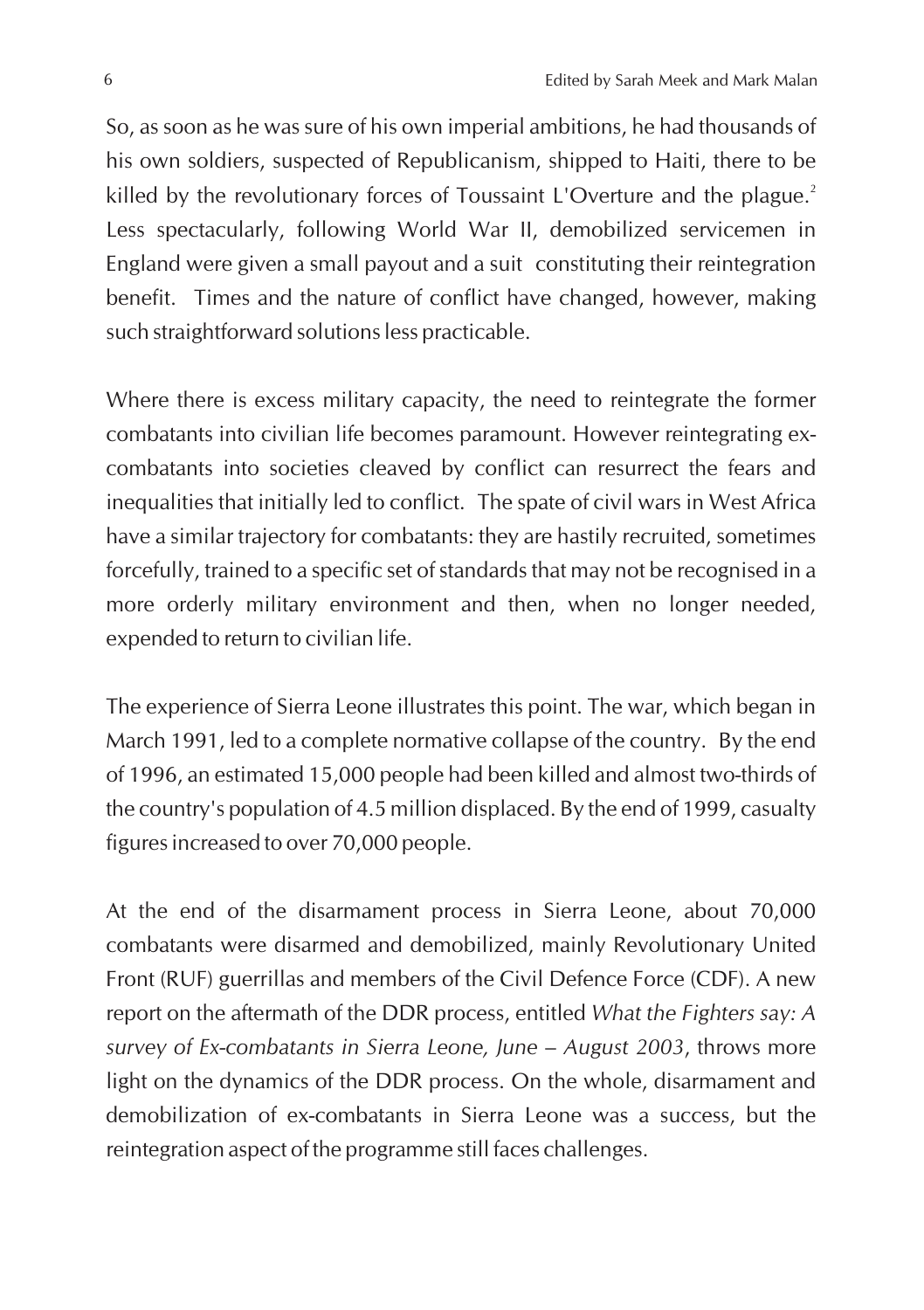It is also clear that the repercussions of DDR have an impact not only in the country where the programme took place, but also in neighbouring states. The swathe of conflict in West Africa for example, has been exacerbated by the movement of combatants from one conflict to another. Thus the lessons of DDR are also being learned by those who can exploit them – what benefits to hold out for, how to keep force and communication structures in place during demobilization, and how to provide the greatest benefit to the greatest number of combatants and associated groups.

#### *Lessons from trends*

Discussion and analysis of basic trends in DDR reveal a few core lessons.

One key lesson is that integrated planning and implementation of DDR programmes is critical. Thus, from the earliest planning stages, the principle actors in the DDR programme at, for example the UN level, must work together to develop plans and identify strategic competencies to lead to a collaborative approach that cannot be exploited by parties to the conflict.

Another lesson that has been identified is that the functional element of DDR should be conceptually joined, with the reintegration phase also incorporating other "Rs" such as repatriation, reconciliation, rehabilitation and relocation. Also, the conceptual shift should extend to talking about DDR, and not DD&R, where reintegration is viewed as an additional component done by others and outside the key focus of disarmament and demobilization.

A third is that the DDR process cannot be designed or implemented as a sequence of events. Each activity forms part of a continuum whose elements may overlap and which are related and mutually reinforcing. The success of the entire process is dependent on the success of each step. However it is not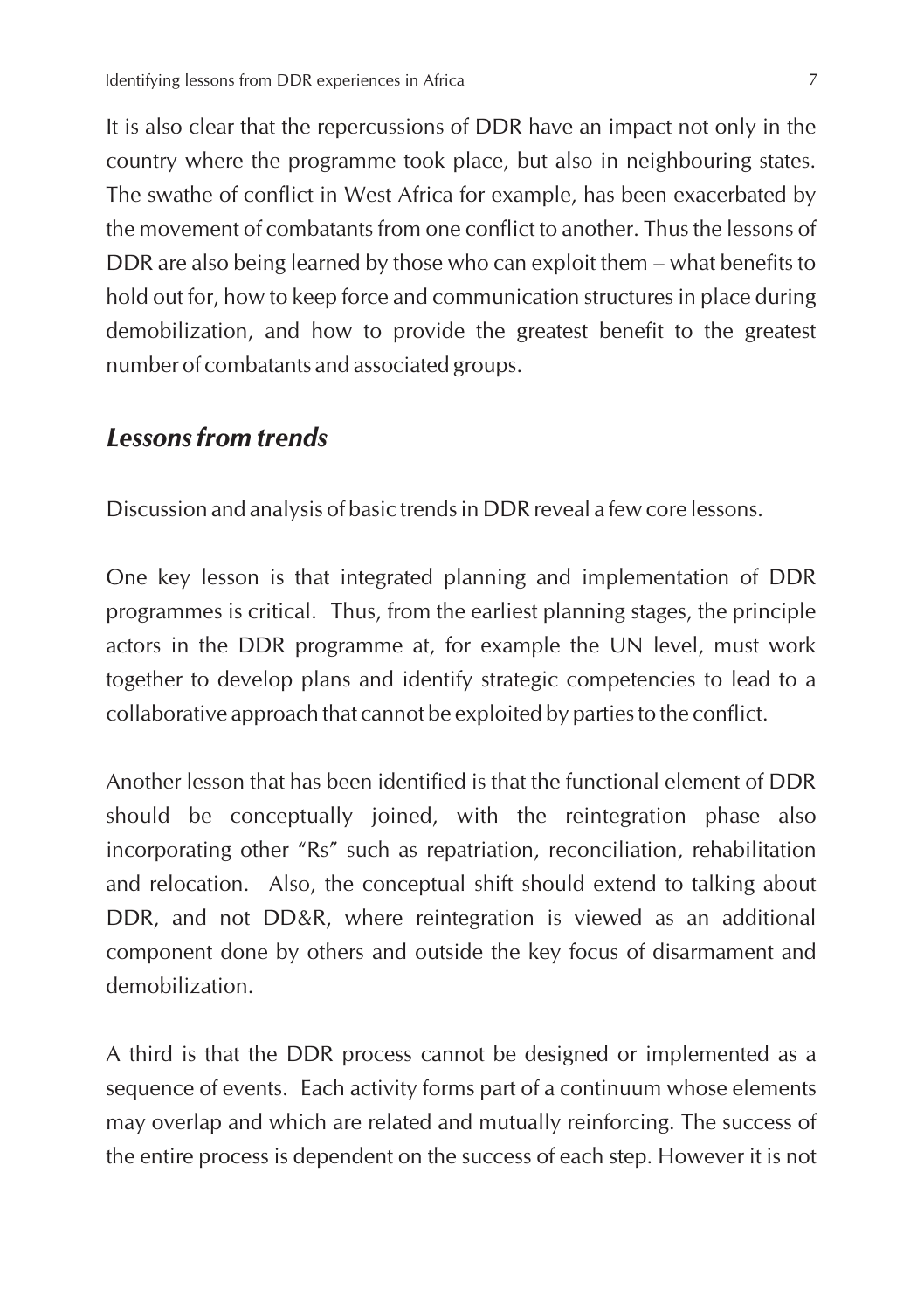always necessary to proceed linearly. For example, advantage should be taken of seasonal variations in combat, where some combatants may return to agriculture, to identify groups that could be demobilized quickly. Such occasions may especially arise with children and women.

A fourth lesson is a negative one that has been learned by those who participate in DDR – DDR is a way to make money. For example, it has been suggested anecdotally that some former combatants in West Africa have gone through demobilization centres multiple times, qualifying for reintegration benefits each time.This illustrates the need for more accurate and better shared databases of those who have registered for DDR, and for the tracking of former combatants to ensure that they do not exploit the system either within in their own country or, as has been suggested, by moving across borders - for example from Liberia to Côte d'Ivoire, where the cash benefit will be greater.

A fifth lesson is that in areas such as West Africa where the region has been militarized by armed groups selling their labour, there is a need for a subregional approach to DDR that includes coordination with other UN efforts in the region. Examples of this are taking place in West Africa, through the coordination efforts of the UN Office for West Africa and in the Great Lakes region.

Finally, the objective of DDR should be clear to all parties and communicated widely. Where DDR is subject to another process, for example the reorganization of the security forces, as in the DRC, the need for the two processes to move in concert must be planned and well communicated so that the expectations of participants in the DDR process can be managed.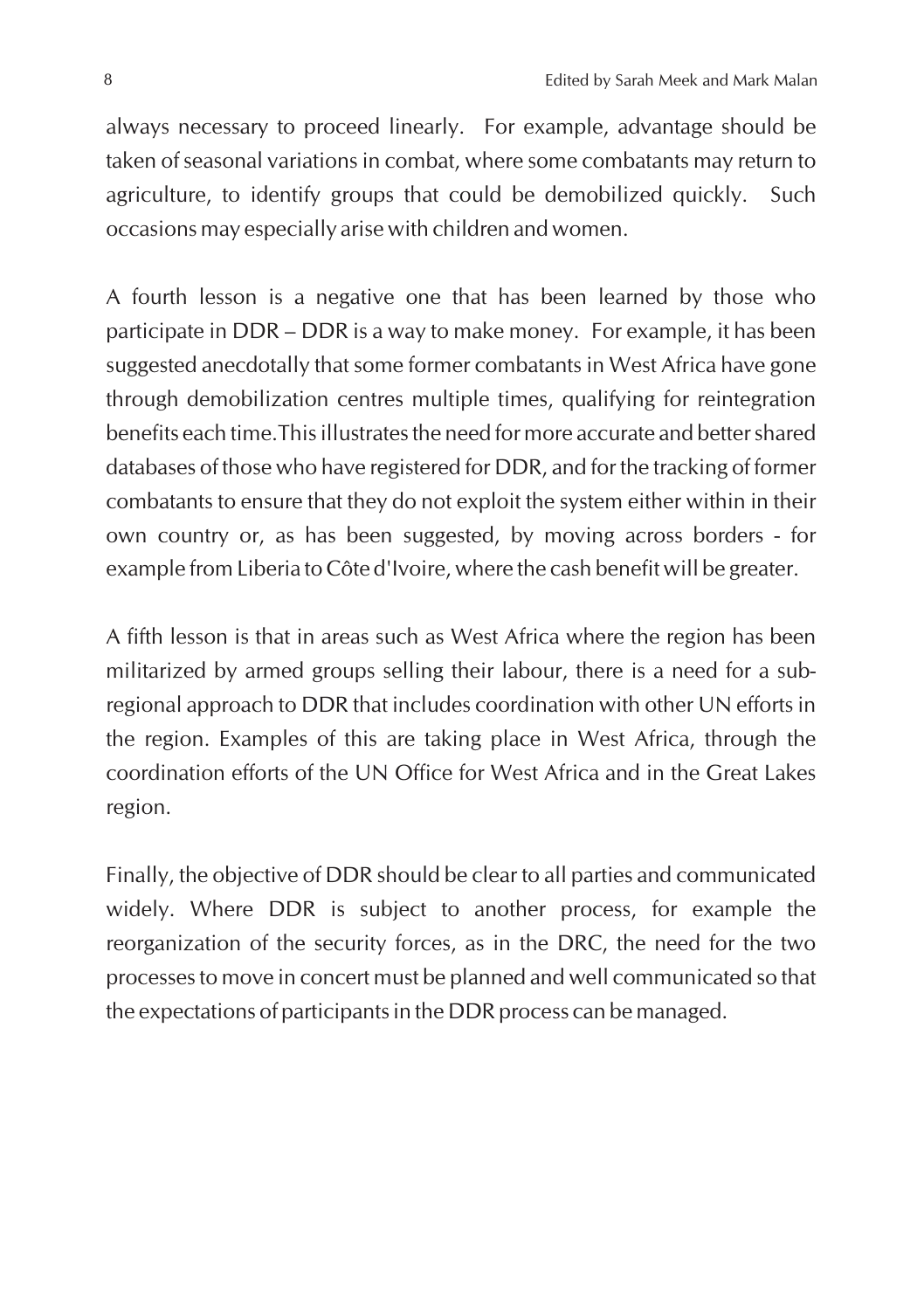### **3 Evolution of peacekeeping and DDR in Africa**

The evolution of the theory of DDR in Africa can realistically be assessed through an examination of peace agreements, the UN Secretary-General's reports and Security Council resolutions.

There have been about 17 African UN peace support operations from July 1960 (Congo) to Burundi (2004). These include Namibia (1989), Somalia (1992), Mozambique (1992), Liberia (1993), Rwanda (1993-1995), Angola (1997), Central African Republic (1998) and Sierra Leone.

Peace agreements precede DDR processes and in many ways are the most important part of the peace process. Peace agreements are negotiated documents that result in a cease-fire and a regulated process toward a peaceful solution.

Peace agreements are usually followed by reports of the UN Secretary-General, out of which mandates and operational plans for peace missions are prepared by the Special Representative of the Secretary-General (SRSG). The Security Council resolution, which often draws its content from the report of the Secretary-General, provides the legal basis for the mission and hopefully, the moral basis which will drive international support.

#### **DDR Development Timelines**

1990-1998 – Mandates for DDR were extremely vague. 1998 onwards – Increase in detail and scope of DDR 2004 onwards – Extremely specific DDR programmes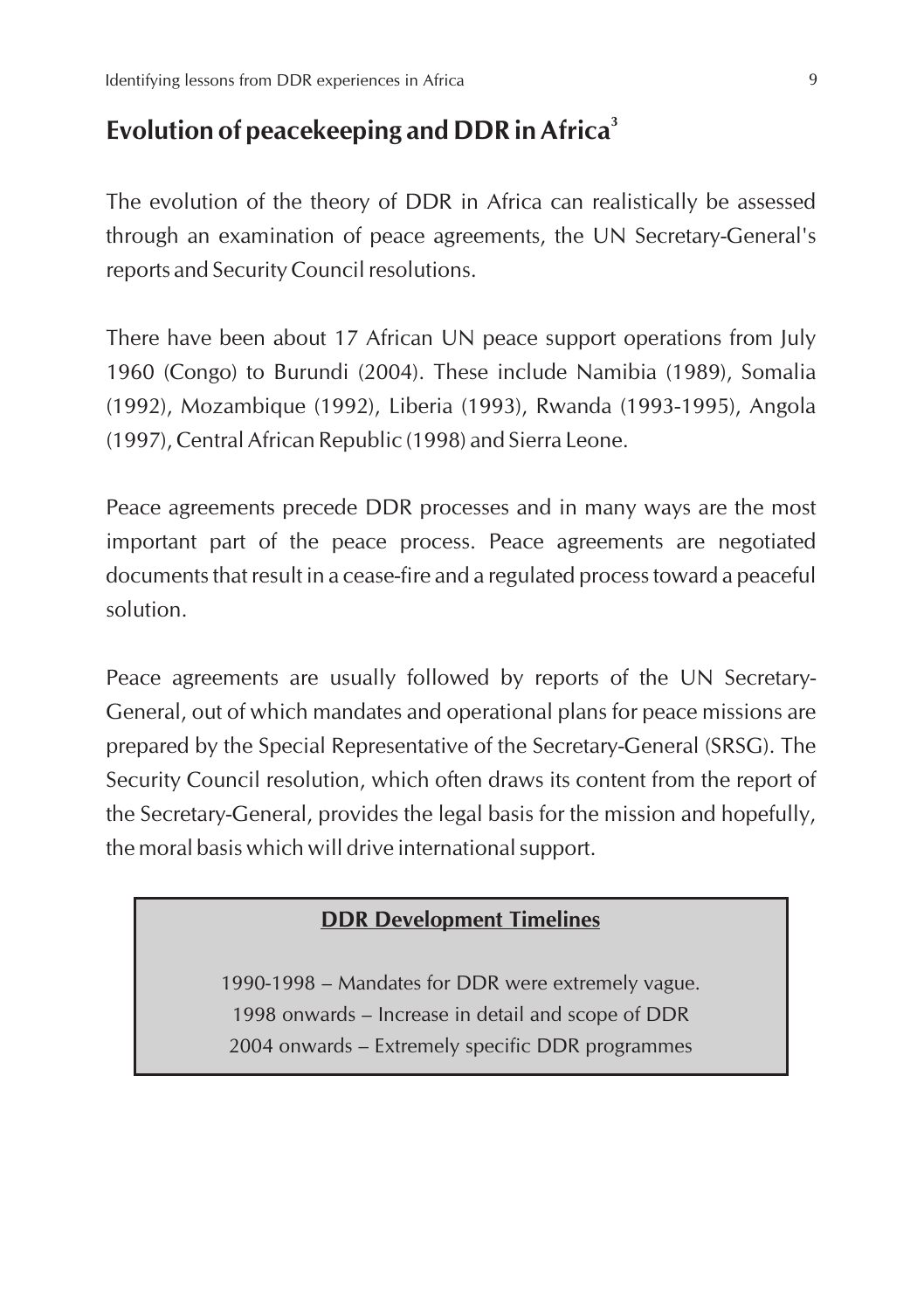### *Phases of DDR*

Disarmament consists of the collection, control and disposal of small arms, ammunition, explosives and light and heavy weapons from combatants, as well as in many cases from the civilian population. Weapons destruction is becoming the norm for disposal, generally after collection. The issue of who is eligible for disarmament is now being recognized as a key issue. And in this regard, the entire society including ex-combatants and civilians who took up arms for protection should be eligible.

Such wide-scale disarmament is not necessarily linear and some parts may occur inside the DDR process while others are organized by other groups, such as the national police. Arms management processes must follow from disarmament processes. Such arms management requires capturing information on weapons in the possession of security forces and civilians, the review of legislation and steps to bring the management of weapons in concert with international best practice.

Demobilization is the formal, usually controlled, discharge of active combatants from armed forces or from an armed group. Societal orientation and health information should be separated from this activity. There is the need to concentrate on non-violent conflict management.

Demobilization is one part of a processes and not an end in itself. In this phase of DDR, pre-discharge orientation must include information on rights and responsibilities, available services and options. There is the need for a balance in the process for issues to be properly addressed. The cantonment phase of demobilization should not be allowed to transform into a refugee camp.

Reintegration is the most difficult stage of the DDR process. This is the process by which ex-combatants acquire civilian status and gain access to civilian forms of work and income. It involves retraining and employment and, thus,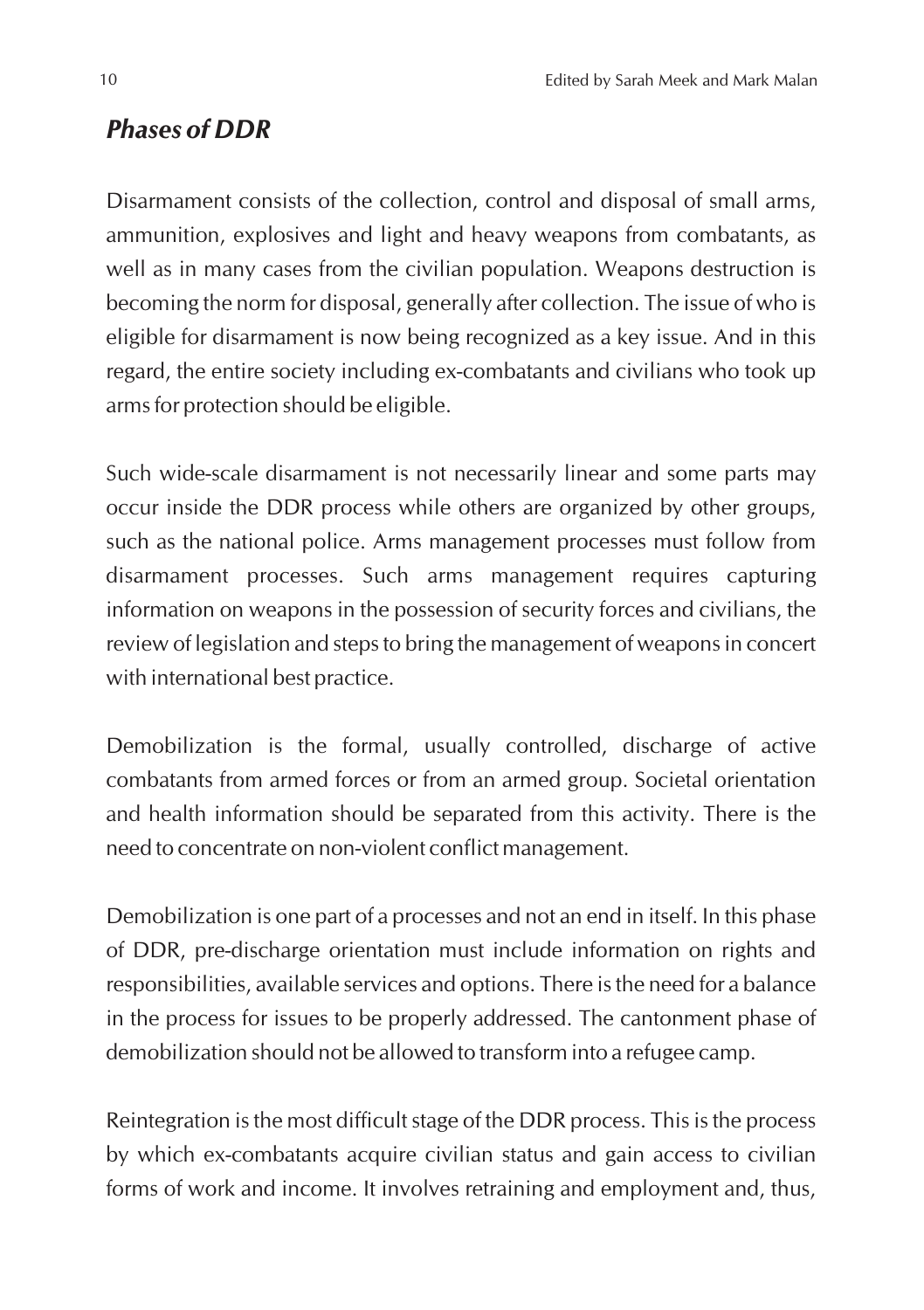promotion of local ownership of the process is crucial. Because every situation is different, reintegration must be tailored for a specific economic and cultural mix. While a top-down approach must be adopted in an attempt at reintegration, this phase should be a more inclusive process, which is driven by central government but includes local authorities and communities. This is important to guarantee adequate security for development.

Community requirements should be weighed against individual requirements and priorities identified upon which to concentrate. Research must be conducted as to the kind of training required for the ex-combatants. Better integrated planning and financing programmes are important, for example, as is being tried in the DRC.

In effect, developed poverty reduction strategies must:

- (a) understand that security comes before development;
- (b) avoid economic distortions and skewed incomes; and
- (c) stress reality over expectancy.

## *UNDP/DPKO interagency collaboration on DDR*

The UN Department for Peacekeeping Operations (UN DPKO) and the United Nations Development Programme (UNDP) are working closely on a set of standard procedures/guidelines and policy planning on DDR issues. This is being carried out in an inter-agency group collaboration that also includes UNICEF and UNIFEM. The DPKO is leading on issues to do with disarmament and demobilization while UNDP is focusing on the integration component. There has not been much monitoring and evaluation in terms of lessons learnt on DDR. The failure of the initial disarmament and demobilization phase in Liberia under UNMIL spurred this initiative. Issues of transitional allowances, cantonment and veteran associations are being considered.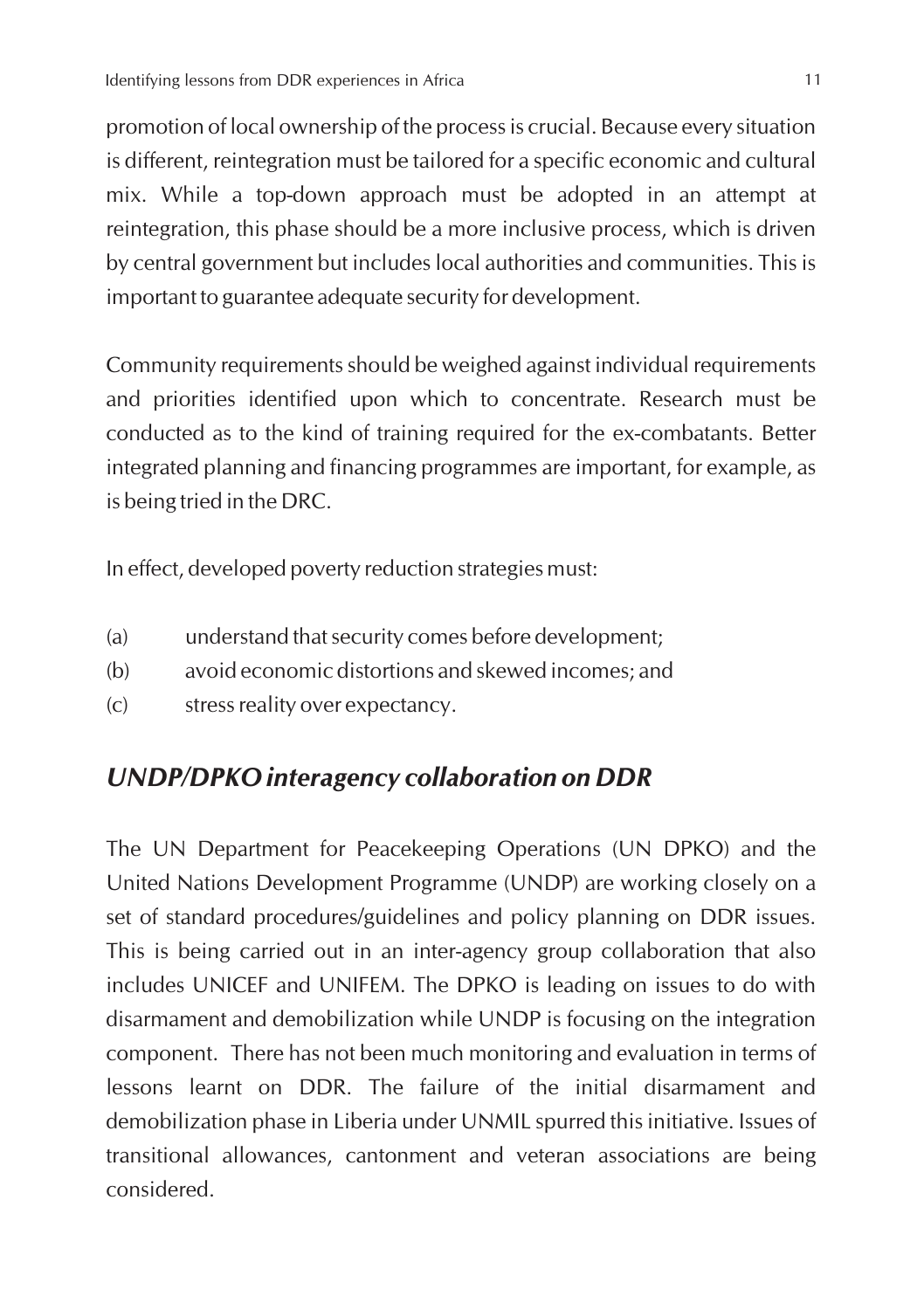#### *Lessons from peace processes and DDR*

The first lesson is that the UN itself is learning from its experience with DDR. This is being reflected in more precise and inclusive mandates, better bridging of policy and practice and commitment to a coordinated collaborative approach. In addition, the focus of DDR has broadened, so that the need for national recovery strategies that focus on war-affected populations is included.

The second lesson is that ownership of the DDR programmes needs to be better identified and reinforced. It is not the UN's DDR programme, but one that is designed to benefit the country and which therefore must be led from a national perspective. The leadership of the programme needs to be central but the execution should be devolved to the competencies of different actors.

A third lesson is that more needs to be understood about how to structure reintegration programmes and provisions so that qualitative indicators can be developed and used to measure progress. The lack of clarity in reintegration planning and execution remains the Achilles heel of DDR programmes. For example, market research should be conducted to identify training priorities, job opportunities that exist or can be created, and the specific needs of former combatants. To date, blanket training in one or two vocational areas creates a glut of entrepreneurs or artisans, with no market for their skills. Reintegration should increasingly be planned within the context of a recovery framework in which return to the rule of law, security sector reform and the resettlement of internally displaced persons and refugees take place within the context of economic growth.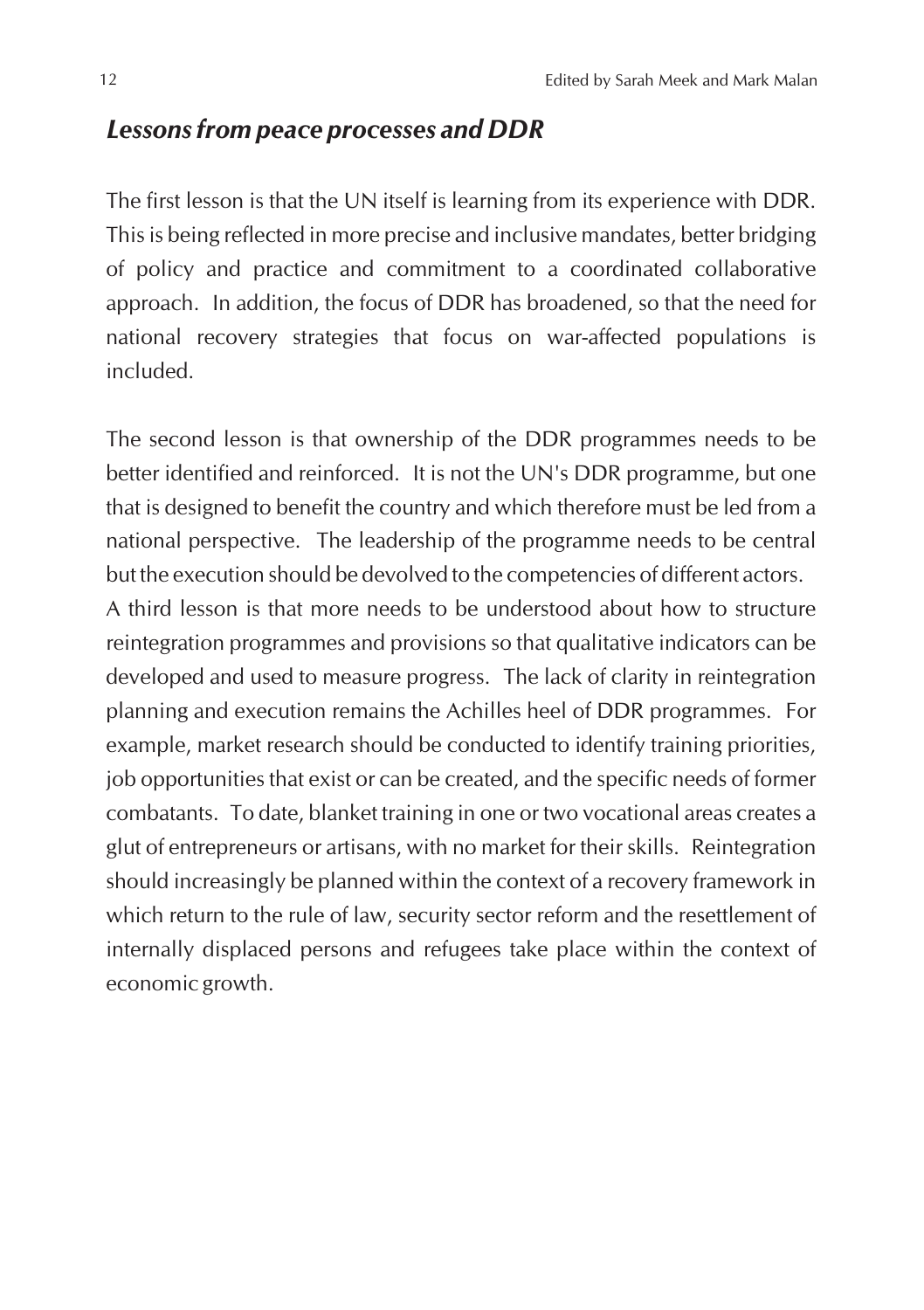## **SECTION 2** PLANNING AND COORDINATION

The planning and coordination of DDR has been streamlined by clearer planning and implementation procedures by the UN. However the "on-theground" realities still pose challenges to those tasked with ensuring that DDR moves smoothly.

## **<sup>4</sup> DDR, peace processes and troop deployment**

Since the 1989 UN mission in Namibia (UNTAG), DDR has been part of the evolution of the doctrine of peacekeeping. Today UN missions deploy with increasingly specific DDR mandates.

## *The role of the military during DDR programmes*

One of the major weaknesses of the UN deployment system during peace support operations (PSOs) is the lack of consideration of country size when a decision of troop size and force is undertaken. The force size depends on the budget that the Security Council is willing to approve, and also on the resources available from troop contributing countries. Thus the dynamics and history of the conflict and the size of the country often play a secondary role.

The initial phase of DDR involves a survey of where belligerents are located and what road networks and transportation options are available. The distance between cantonment sites should ensure rapid reaction if necessary. The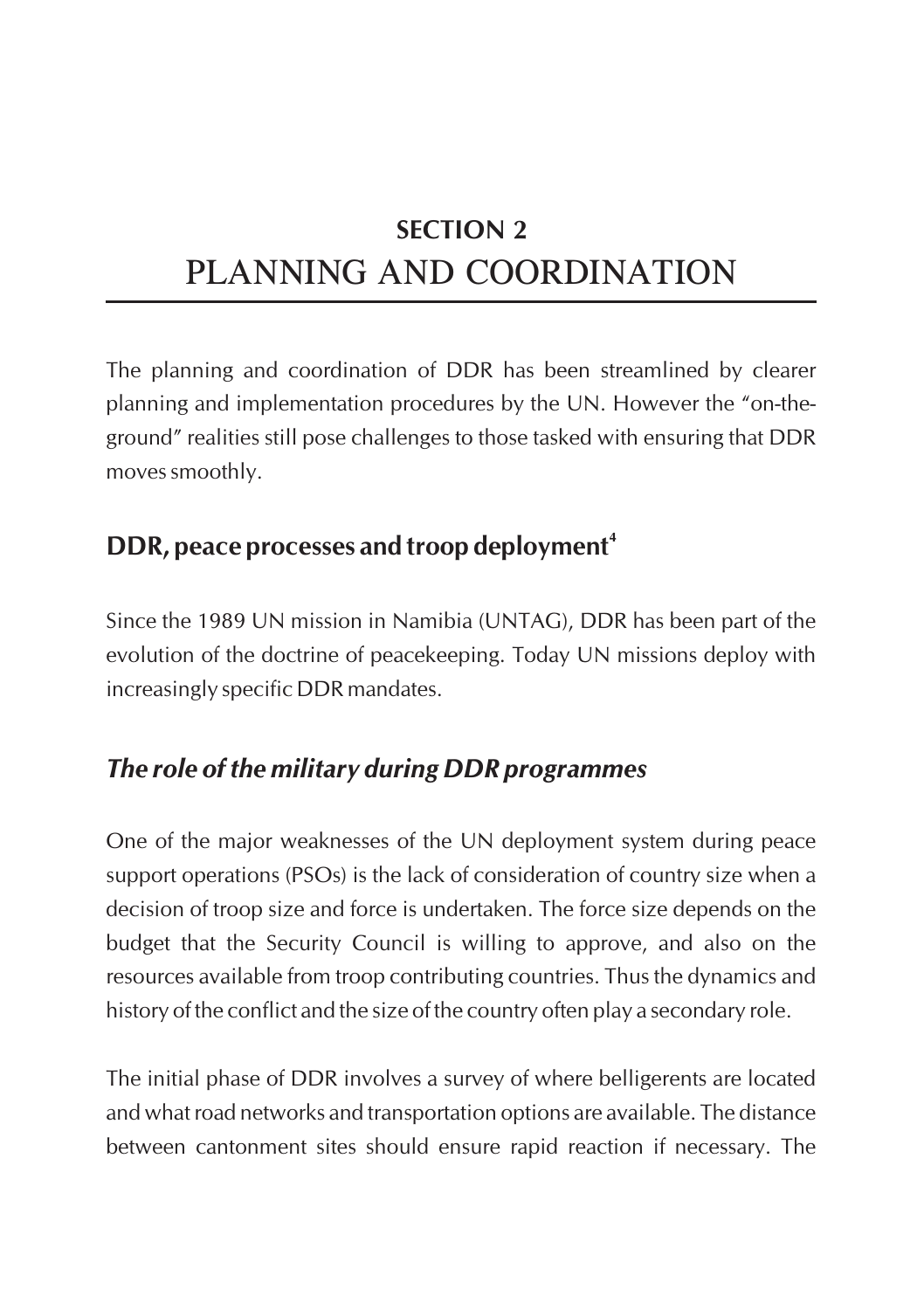credibility of the peacekeeping force, a robust mandate and enough resources to support the implementation of the mandate are extremely important.

With regards to weapons collected from former combatants, stockpile management and arms control during the mission is also important. It is essential that the mission is able to safeguard all surrendered firearms and ammunition. Arms destruction has become an integral part of the DDR process. Other actors should also be brought in during the disarmament phase, especially where the mission lacks the resources and expertise to destroy arms, such as in the UNAMSIL mission, where GTZ undertook the actual destruction of the weapons.

The National Comission for DDR (NCDDR) and others providing timelines for DDR to other central actors, such as the UN military mission, should ensure that these are feasible so that expectations can be managed during the DDR process.

### *Task of the military*

During the early development of PSOs, the major task of the military was to protect and monitor the ceasefire line. Today, protection of civilians is important and part of mission responsibilities. Force protection remains important, but protection of cantonment sites and other UN agencies is also the responsibility of the military in the mission.

## *Coordination*

DDR involves a multiplicity of actors - from rebels, government, UNDP, UNICEF and the NCDDR, to non-governmental organizations - making regular communication and coordination critical. Periodic meetings should be held with the NCDDR to identify needs and priorities. The changing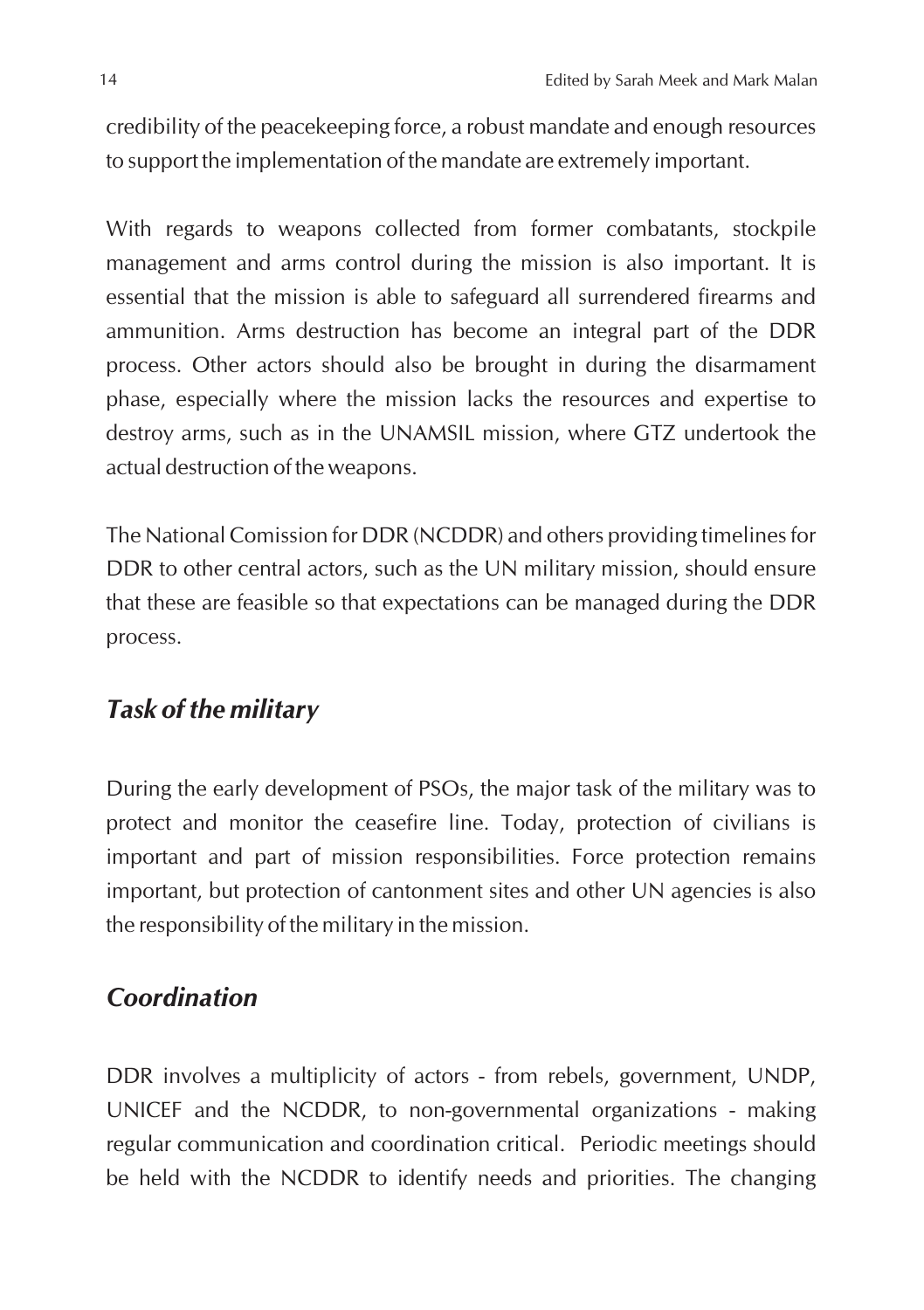dynamics and politics of the peace process dictates that such meetings be used to monitor implementation, sustain momentum and encourage the commitment of all actors to their obligations to the DDR and peace processes.

#### *Lessons from troop deployment*

Better coordination among stakeholders in the DDR process has improved the delivery of DDR programmes. However, complications can still arise, especially if local conditions differ greatly from expectations and plans. Thus the need for regular communication and coordination is critical.

The lack of accurate data for numbers of combatants is a constant problem. Armed groups may not declare the number of combatants under their command, and it is easy for the number of individuals registering for reintegration benefits during disarmament and demobilization to mushroom. The lack of accurate data also complicates the collection of arms and ammunition, as up to six people may claim to share one weapon, simply to benefit from the DDR programme. Suggestions for better identification of combatants should be considered, for example stripping a weapon to show competency.<sup>5</sup>

Militias who are outside the peace process (and therefore generally exempt from UN-mandated DDR programmes) pose a unique challenge. Sometimes they want to be included in DDR but the UN cannot accommodate them. Other times they can be spoilers of the peace process, raising insecurity among parties to the peace agreement and stalling activities. More space within mandates to accommodate working with these groups may need to be considered.

The size of a country and the nature of the conflict has an enormous impact on mission size and troop deployment. Too often the mission size is drawn to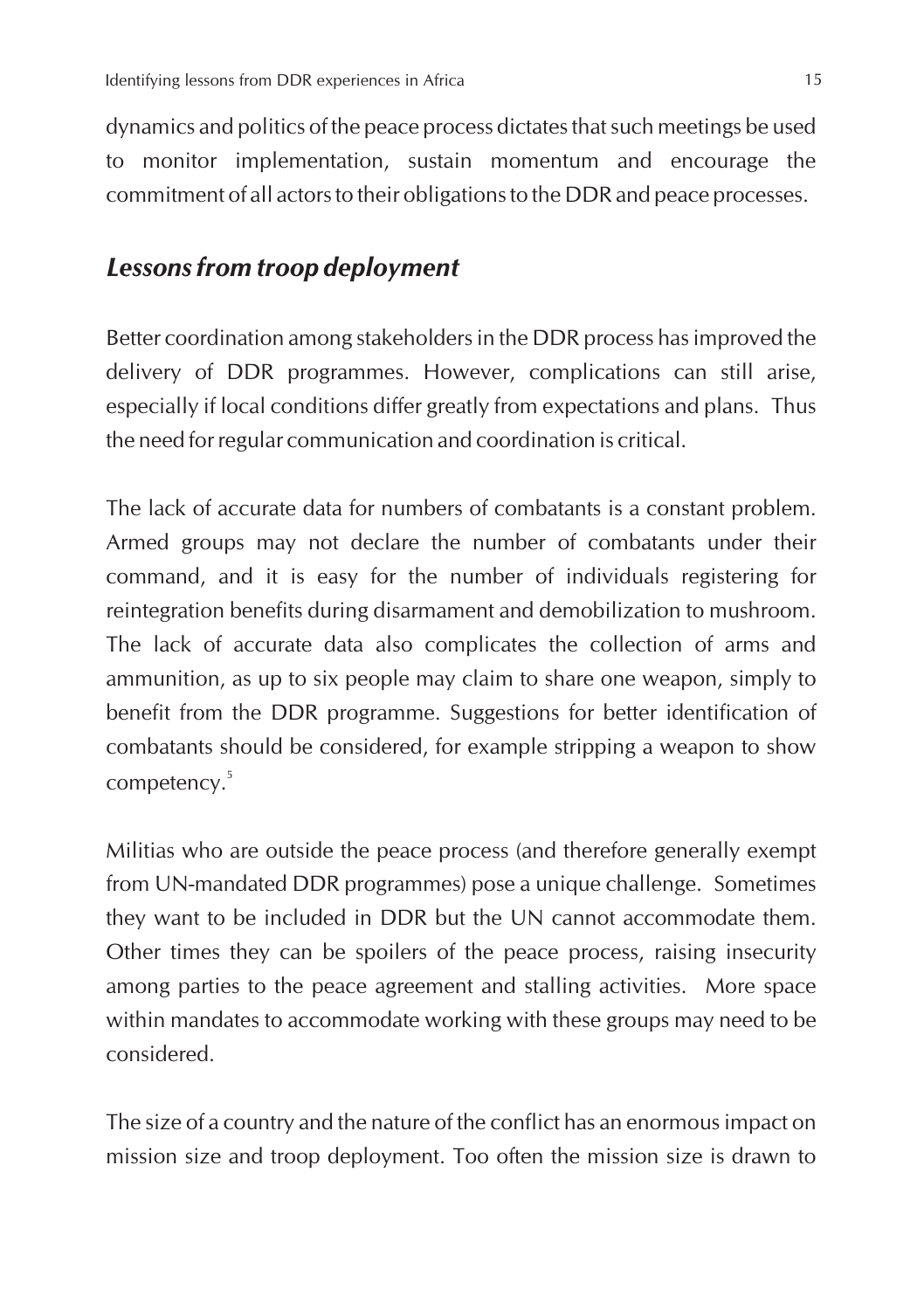meet the availability of troops and not to the needs of the country of deployment. The lack of troops or changes in the security situation can have an impact on the DDR timetable and more integrated planning between troop deployment and DDR should be considered.

The capacity of NCDDRs may be limited, as a variety of people are drawn into the process to deal with issues ranging from the political to the operational and even grass roots levels. Providing training for NCDDR personnel on programme design, implementation, monitoring and evaluation could assist in this regard.

Troops deployed in missions often engage in local-level projects to work with communities. Examples include building schools, assisting with agricultural projects and renovating roads and water sources. These projects should be evaluated to identify lessons on what contingents can do that will contribute to national recovery strategies.<sup>6</sup> In principle, these projects should be sustainable once the military contingents have left, and focus on transferring skills to local communities.

## **7 Translating policy planning into on-the-ground realities**

To effectively translate policy to implementation, two stages are critical: planning and execution.

In Liberia, a DDR Action Plan has been developed with the different stakeholders in the peace process. This document states clearly that responsibility and political commitment will determine the success or failure of the effort. It must be noted that during peace processes, especially when transitional governments are in place, issues related to power sharing are very sensitive and can have a significant impact of the delivery of mission responsibilities such as DDR, and this factor can delay the implementation of these activities.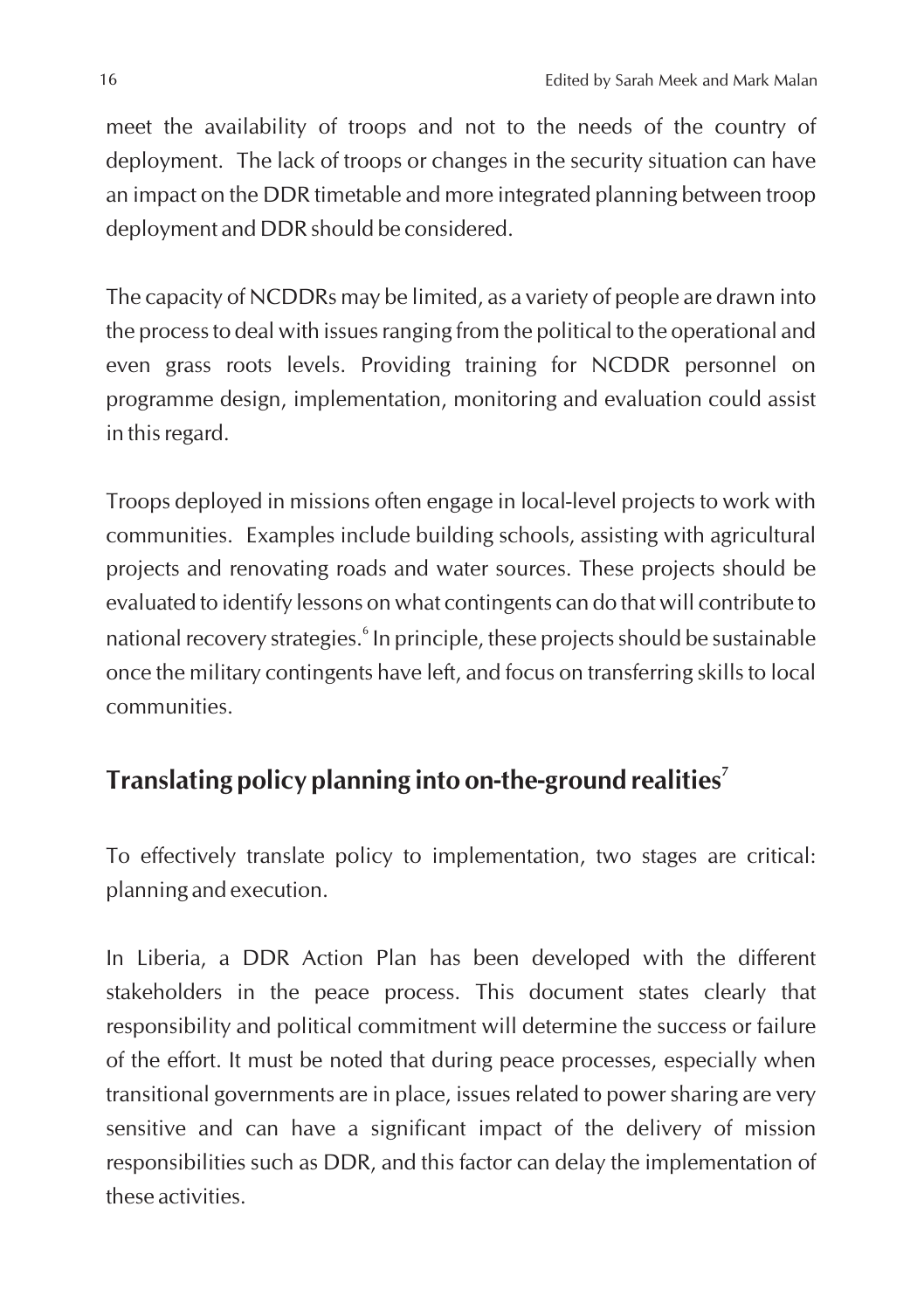In addition, political commitment for the sustained funding of DDR activities, such as the construction of DDR sites, provision of vocational tools and health care, are crucial to the success of the mission. It is important to take cognisance of these needs as frequently "plans are made but cannot walk" due to a lack of funds. Delays in the disbursement of funds also affect operations, and delays in delivery of commitments to former combatants, local communities and others can affect the stability of a region or country.

#### *Operational concerns*

As UN mandates for peace missions expand in scope and scale, the mission on the ground feels the pressure. For example, including provisions for the protection of civilians requires adequate material and personnel resources. An example of where the UN was unable to respond was during the recent invasion of Bukavu by Nkunda's forces in the eastern Democratic Republic of the Congo.

Spreading troops more evenly across the country (or in those areas with the greatest need) limits the possibility for ex-combatants to migrate to other locations and conflicts.

Most UN missions experience problems in adapting and making logistical adjustments to operations when the situation demands it. There is therefore a need for regular communication between DPKO, mission headquarters and mission commanders on the ground. Such communication and coordination ensures that there is an acceptable level of reaction on the part of the entire mission.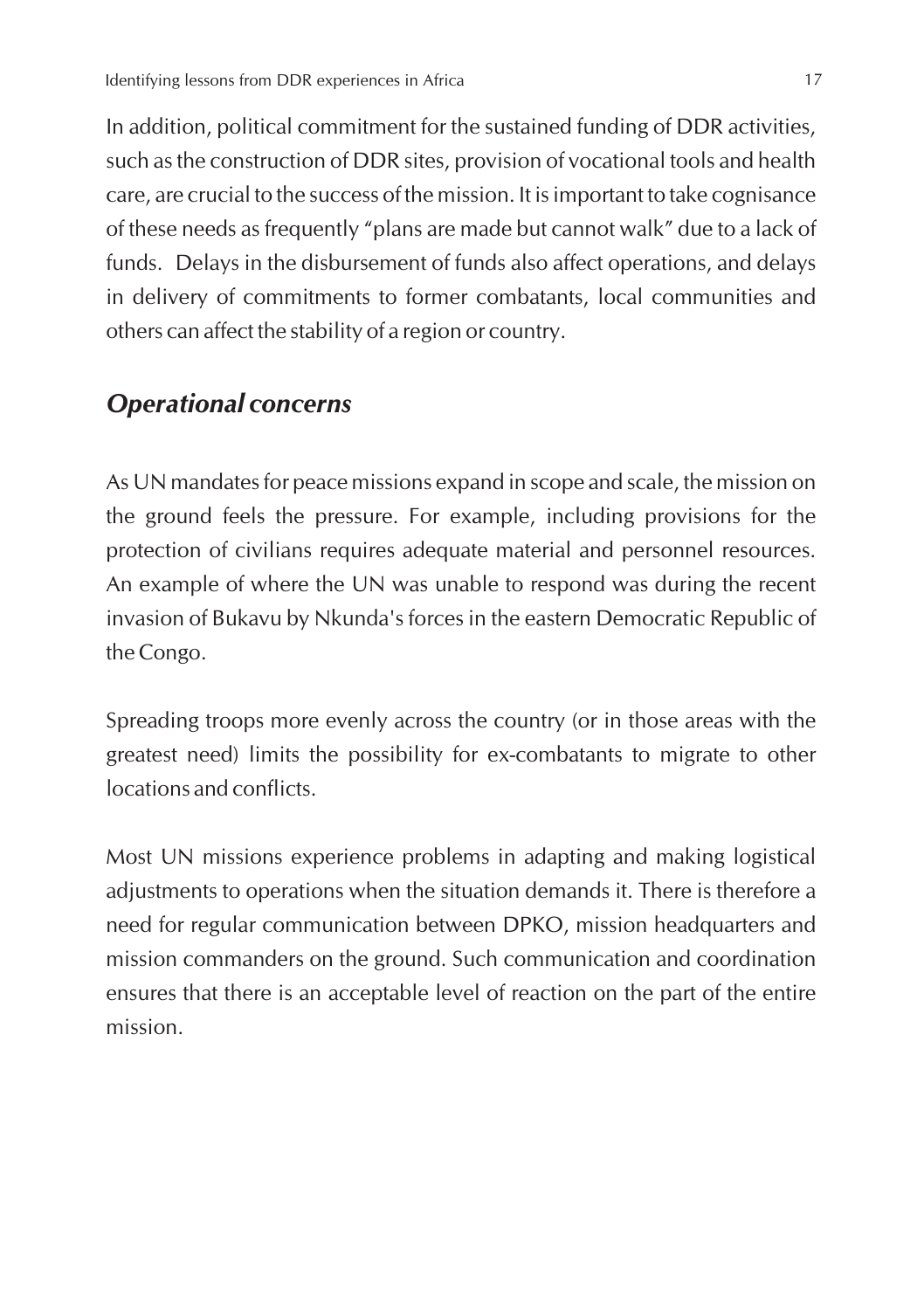#### *Disarmament and demobilization camps (D1 and D2 camps)*

The selection of campsites for disarmament and demobilization is important and can be critical to the participation of former combatants in the process. There is also a need to think through what use the camps could be put to after the UN withdraws. For example, are they located where communities can benefit if they are turned into social service centres? Ensuring the proper location of UN resources can also be an important link between DDR, the general mission mandate and national recovery imperatives of the host country.

Pressure from and on the host country and the international community can result in the DDR Plan being implemented before appropriate structures are in place. This was alleged to have been the case in Liberia in December 2003 when the SRSG insisted the mission go ahead with disarmament at a time when others were saying the mission was not ready. This led to a flow of excombatants from cantonment centres, who had nothing more constructive to do than engage in rioting and seriously destabilising the peace process.

#### *Lessons from practical experience*

The current mission in Liberia provides examples of what can go right and wrong during the implementation of a DDR programme. Some practical challenges relate to the identification of participants in the DDR programme: What are the criteria for eligibility in a programme and how are adequate records maintained and information shared? How can standards on who should be classified as "special groups" be better shared and the agencies responsible be identified? These criteria need to be agreed by all actors who are involved in the identification and selection process. What guidelines can be developed to assist with the repatriation of foreign combatants?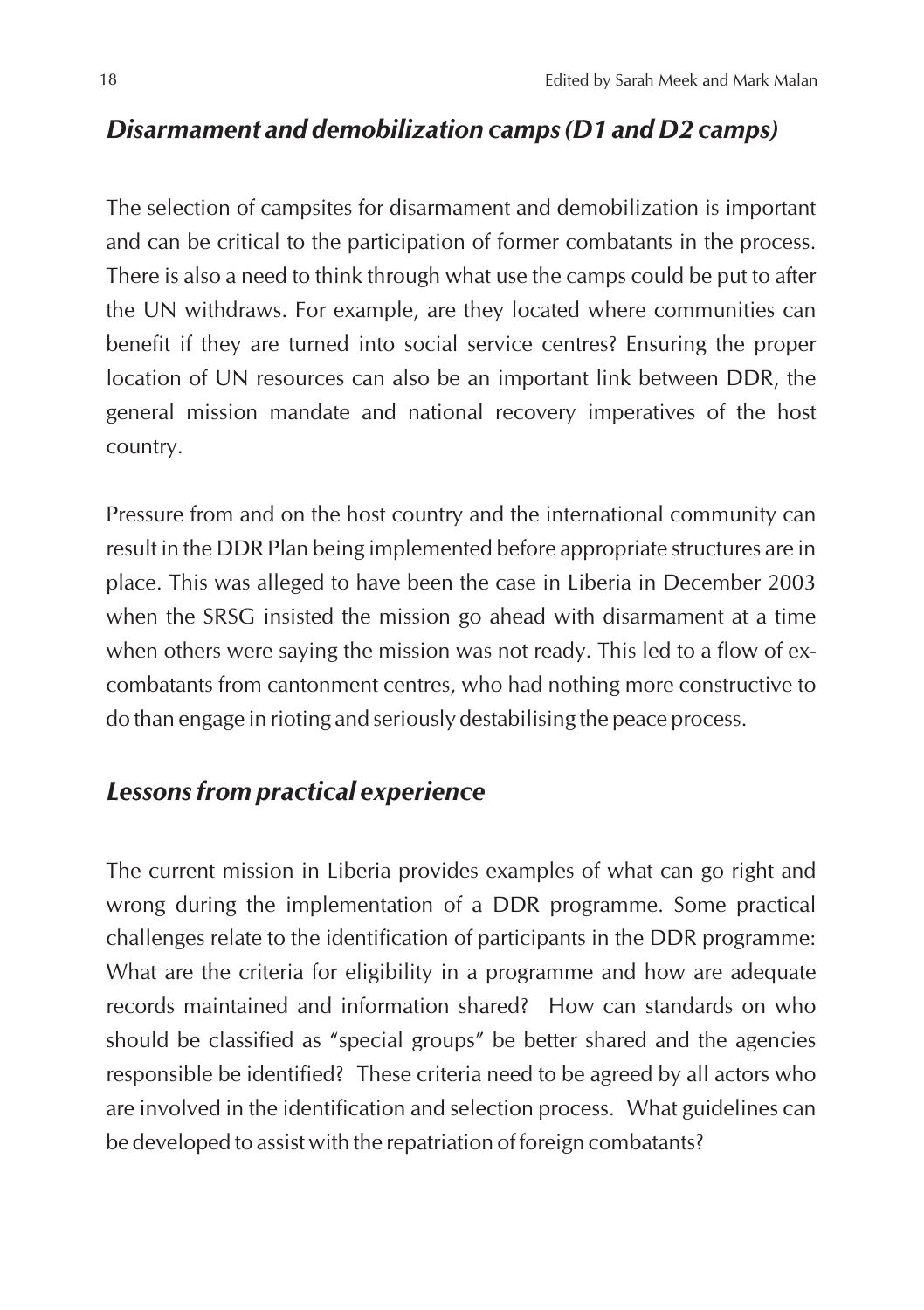The challenge of combatant identification remains. If missions continue to rely on lists generated by the commanders of the armed groups, we will continue to have disparities between the number of weapons surrendered and the number of registered ex-combatants – is it possible for three people to share a rifle?

Lists provided by commanders are often inconsistent and are clearly used to exploit the DDR process. For example, people may agree to pay the commander part of their reintegration benefit if they are put on the list. Alternatively, the fighters with the most experience and who are most able to spoil the peace process may remain outside the DDR process by not being listed. This undermines the entire concept of DDR.

Often, post-DDR communities have high concentrations of former combatants, frequently in cities or large towns. They are there because economic prospects are perceived as brighter than in the hinterland, but their numbers swell the ranks of the already unemployed (including many IDPs), and this mean that there are never enough jobs to go around. In large concentrations, this can be destabilising and affect the ability of cities and towns to provide basic services to the inhabitants. Can the urbanization phenomenon be checked?

The reintegration of former combatants requires the sensitization of communities to accept the former combatants, and of the combatants to accept the community. There is a need for better guidelines on how this can be done, by whom and how the process can be monitored.

The vocational training offered to former combatants needs to be reassessed. Often in Liberia, combatants are making choices based on short-term monetary considerations rather then taking into account longer-term needs. It has been shown that counselling on job skills and opportunities can influence skills choice – can this be improved?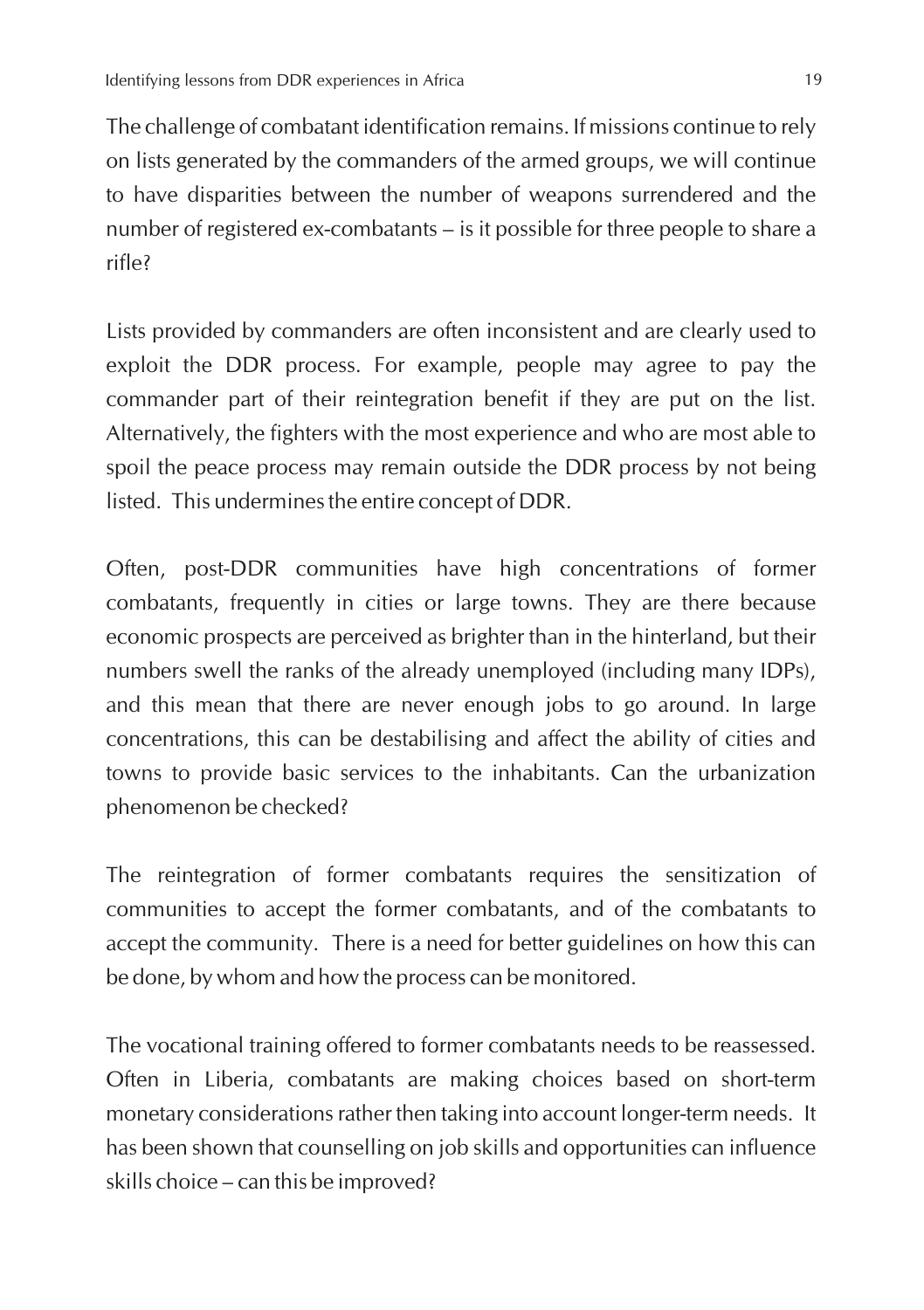The focus of DDR is sometimes lost in the desire to complete each activity. The objective should be to dismantle military structures for the belligerents and replace these with viable political structures and accountable systems of representation that will provide a peaceful avenue for the pursuit of individual and collective aspirations. Can experiences from other countries be used to develop guidelines to monitor whether or not this is occurring?

While waiting for DDR to commence, fighting forces will move off in search of other opportunities – including employment as fighters in neighbouring countries. How can implementation of DDR be changed to ensure that this does not happen?

## **8 Communication, media and public awareness**

The media plays a critical role during the post conflict period in any country. The media operate in the public sphere and participation of the public is largely voluntary. The media can be one of the first elements of society disrupted by violent conflict and, even prior to this, parties seek to control the media in order to influence news and opinions in their own interests. Peacebuilding, once it begins, also often takes place in a highly charged and unstable media environment, where information is scare and often suspect.

Thus an integrated approach to peacebuilding, which takes into account the positive role the media can play, is important. The media can be used to channel information and foster public opinion in favour of supporting peace processes and building reconciliation.

For example, following the first attempt at DDR in Liberia during December 2003, UNMIL increased its radio announcements and communication outreach activities to address the ignorance of local commanders and communities on what constituted the DDR process, what benefits were available and how their participation would be structured.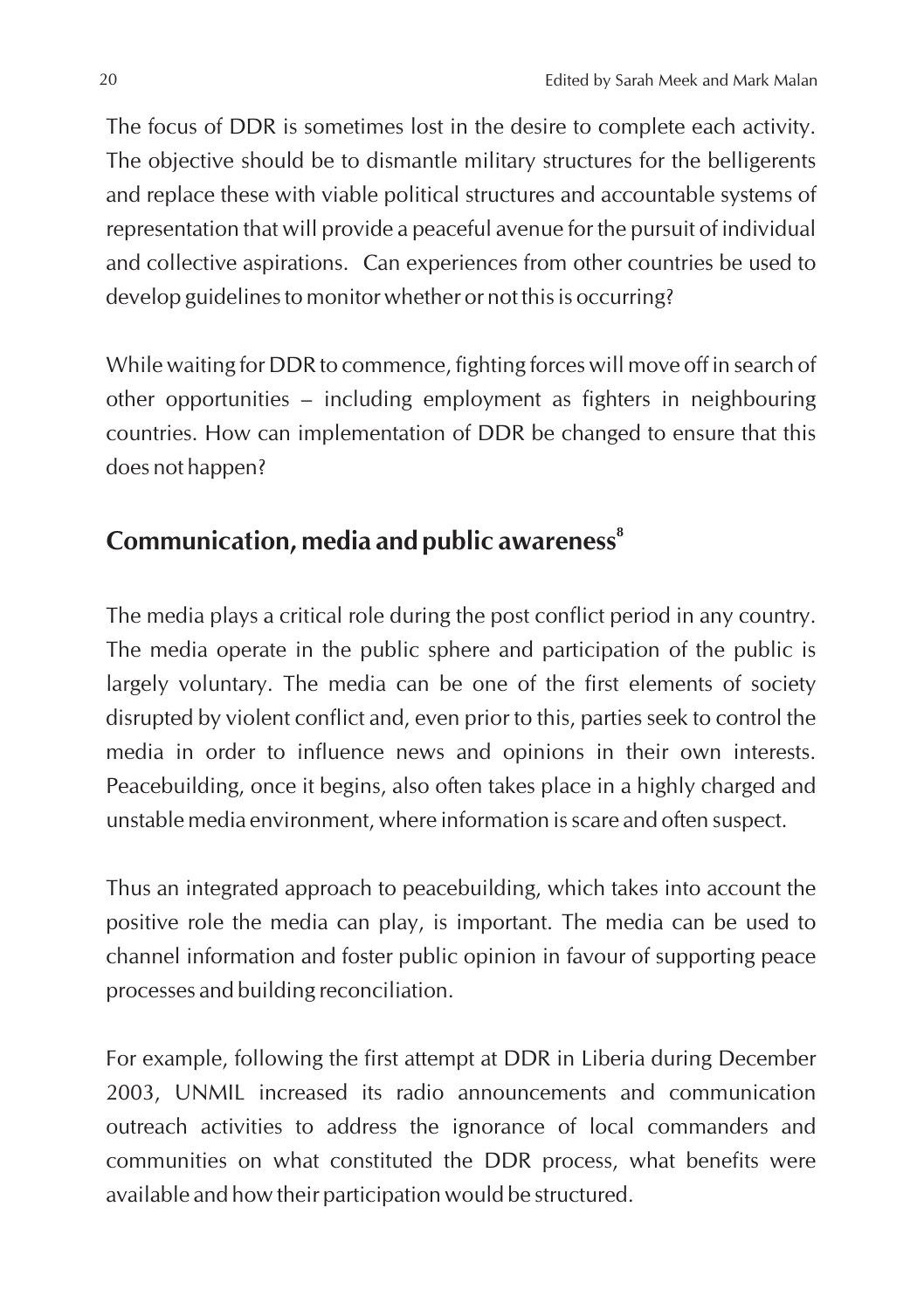#### Public Information in Liberia

UNMIL launched a nationwide DDRR information campaign, involving the UNMIL Public Information Section, DDRR, the force, and military observers, as well as:

- UN agencies:
- Combatants especially generals from ex-GOL, LURD, MODEL;
- NGOs, such as LINNK, WIPNET, Christian Children's Fund, Don Bosco Homes, Save the Children, and World Vision; and
- Traditional communicators Flomo Theatre, Musicians Union of Liberia, and "Boutini" comedian.

The UNMIL Public Information Section leads on these efforts and works in support of all mission components, military and civilian. The main targets of public information are the general public, former combatants, and the international community. The main tools used are community outreach, radio, and working with the local and international media. Messages focus mainly on issues of peace and reconciliation, as well as disarmament, demobilization, rehabilitation and reintegration. UNMIL Radio broadcasts 24 hours a day, seven days a week, providing news and information on the peace process. The UNMIL radio signal currently has the farthest reach of any radio station in Liberia.

As is the case in any field, each country poses its own challenges with regards to the local media and any media strategy needs to be aware of and sympathetic to these local contexts. For example, the UN Preparatory Mission to Sudan reported in December 2003 that the "UN operation will require a robust and independent capacity for public information, in order to provide impartial messages about the peace process in general and the UN role in particular. Gaining the consent of the parties for the UN to communicate freely, with its own mass media assets (especially radio), is essential; this element should be included in the comprehensive peace agreements and the eventual mandate from the Security Council."

In contemplating the role of the media in peacebuilding, it is important to take advantage of all possible entry points and to think creatively of ways to use the media. Radio is generally the most influential medium during war and during peacebuilding. It is cheap to produce, has a wide reach and radio receivers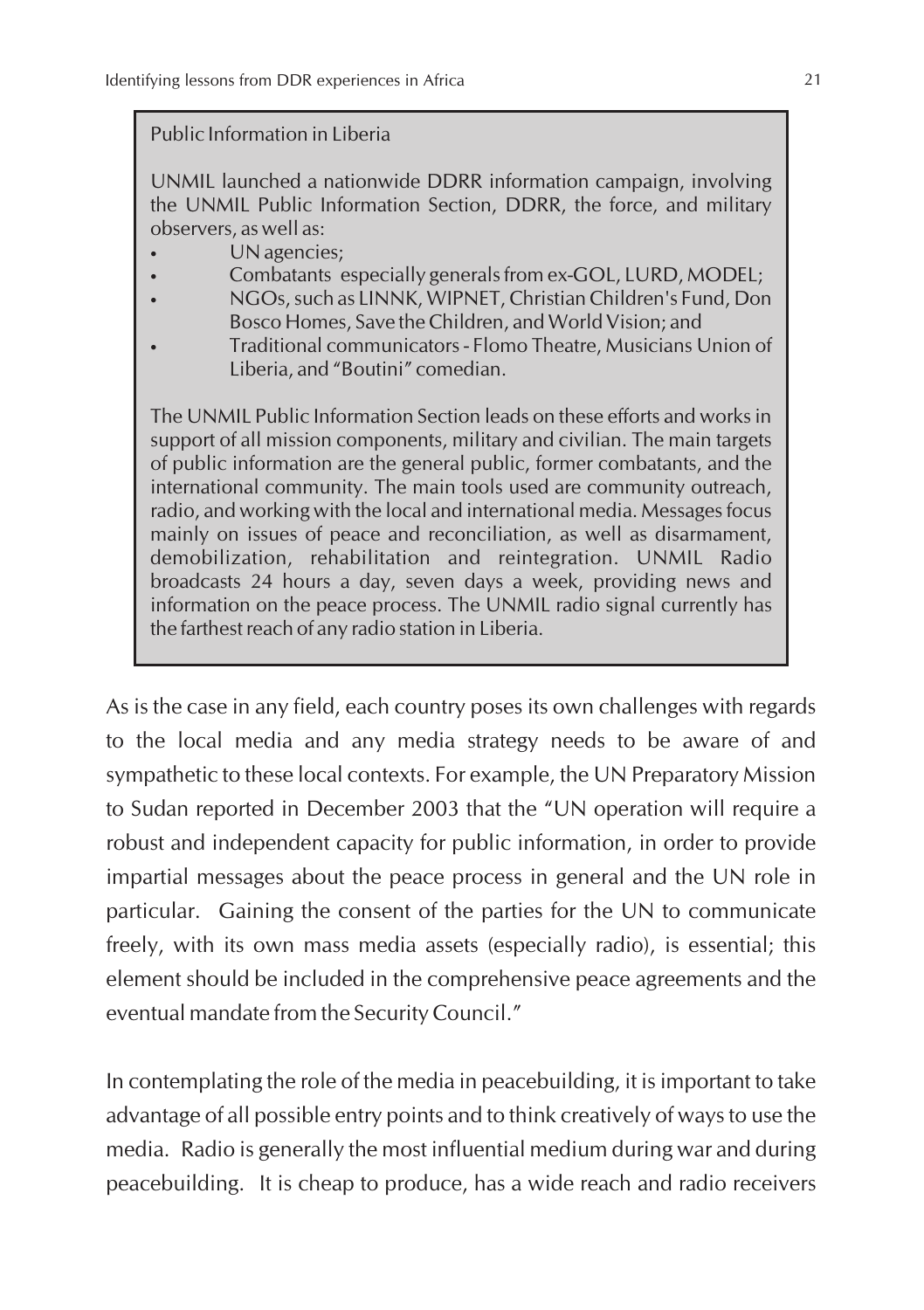are portable and powered by batteries. The UN has started using information campaigns to complement its peace missions, for example Radio UNAMSIL in Sierra Leone, Radio Okapi in the DRC and recently UNMIL Radio in Liberia. In Liberia, the mission is concurrently running a skills-enhancement programme for local journalists.

## *Lessons from media, communication and public awareness*

An evaluation of media interventions in peacebuilding is needed. This would provide important indications of good and bad practice in the development and running of these programmes and identify guidelines for future efforts.

It is important for the UN to be balanced in its engagement with the media and to not appear elitist or selective. The relative importance of the UN cannot be underestimated. For example in Liberia, UNMIL is the biggest source of advertising revenue in the country.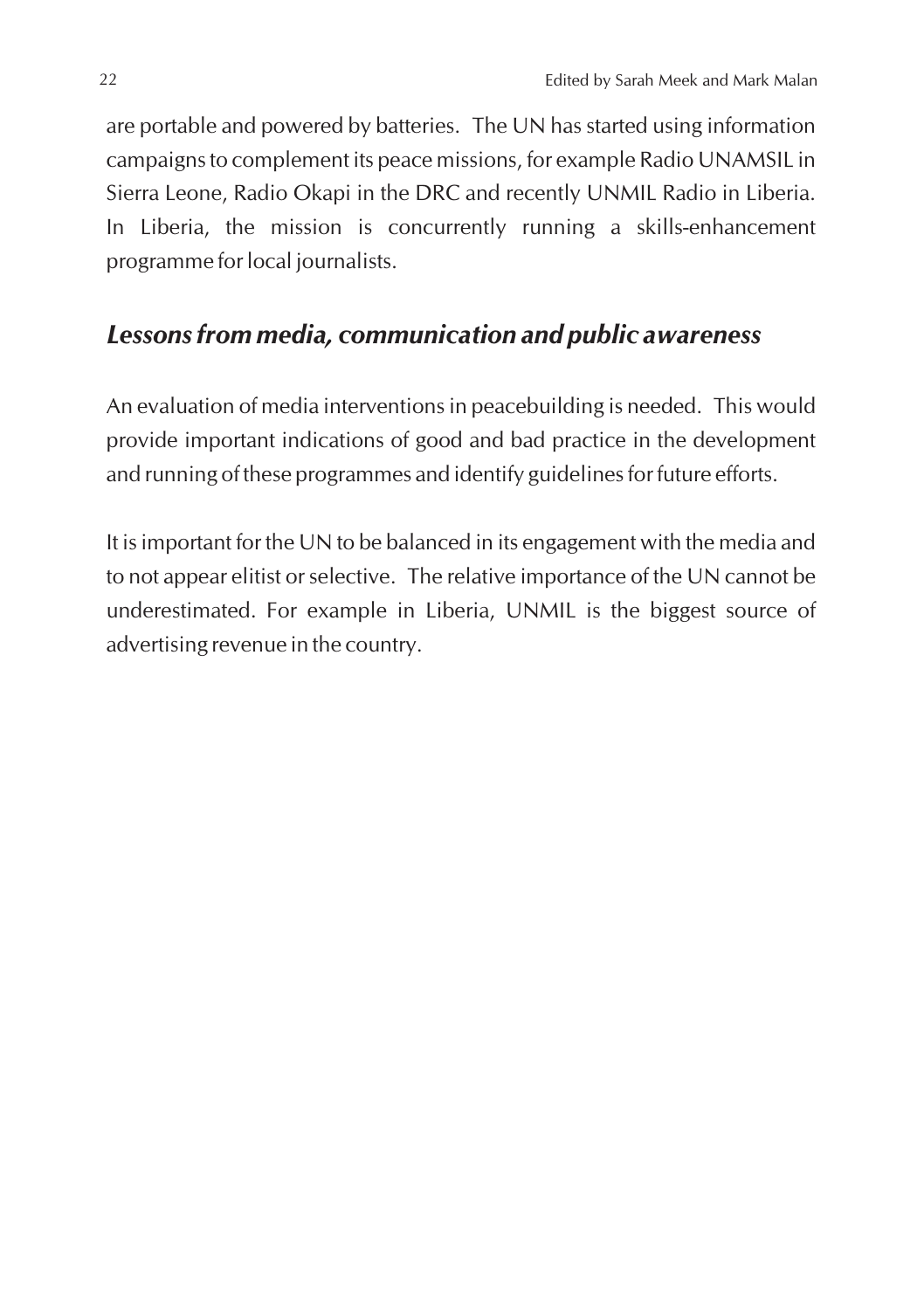## **SECTION 3**

# DISARMAMENT AND DEMOBILIZATION<sup>9</sup>

United Nations efforts relating to disarmament and demobilization have advanced considerably. It is acknowledged the weapons are political bargaining tools and have significance beyond their function. In addition, certain DDR concepts have developed normative status and form the core platform for disarmament and demobilization efforts.

The objectives of any disarmament intervention should be to:

- *Remove the tools of violence:* Collect, control and dispose of small arms, ammunition, explosives and light and heavy weapons from combatants, as well as from the civilian population to prevent the eruption of armed violence and communal conflict.
- *Reduce tensions and demilitarize politics:* The insecurity generated during conflict stems from threats posed by SALW circulating in the conflict area. The availability of weapons increases the odds of combatants resorting to them to address problems rather than using dialogue and negotiations.
- *Restore the power monopoly of the state:* Limit access to and usage of arms to legitimate security forces in an environment of respect for human rights and international humanitarian law.

One of the key challenges however is in the identification of who should be disarmed. Thus, over the long term, a strategy of disarmament and arms management should encompass everybody bearing arms without legal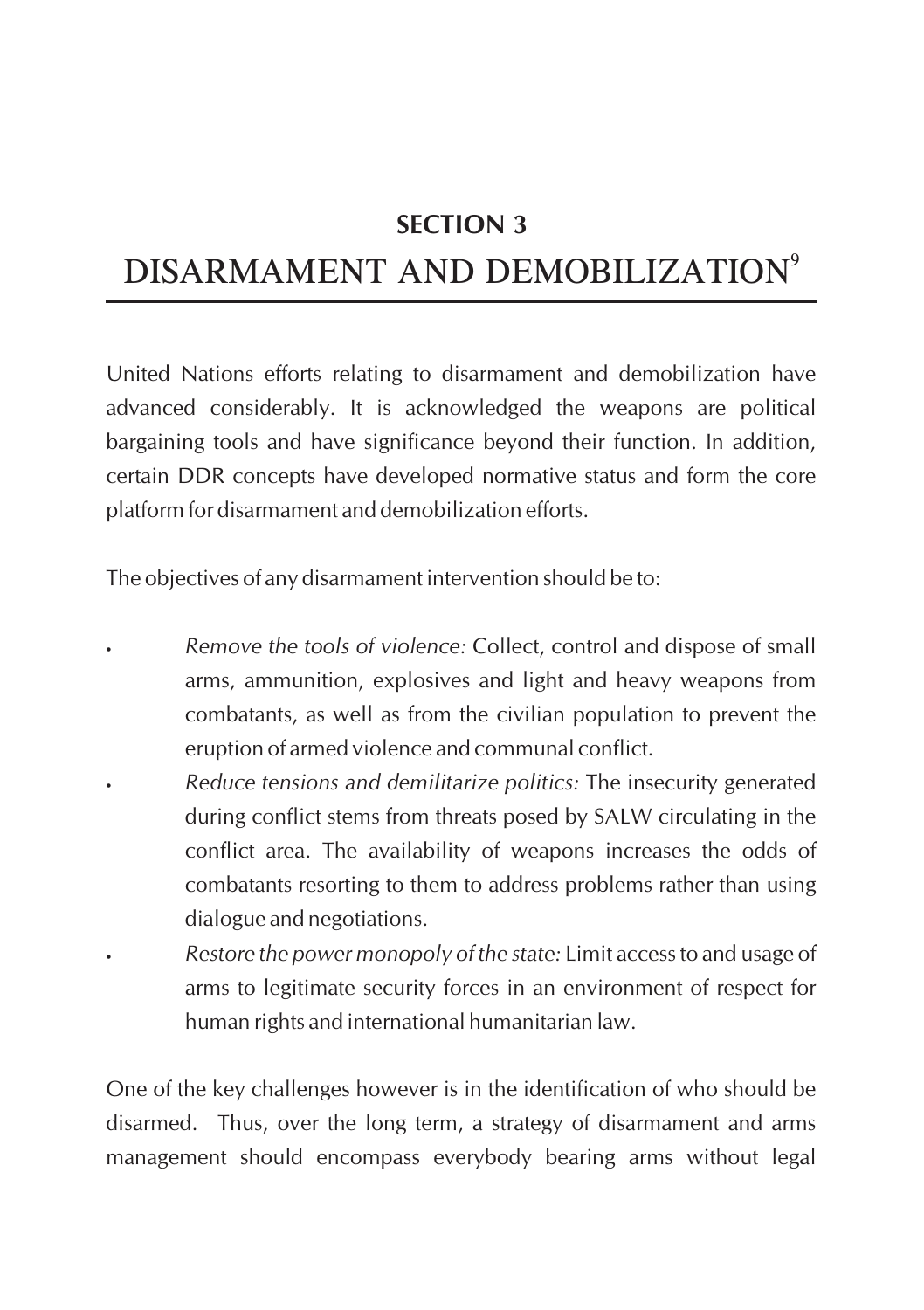authority. However, during DDR processes, necessary prioritization means that belligerents as defined in a peace agreement must be disarmed. Community arms collection programmes can later be brought into consideration to disarm those outside the peace process.

Once there is clarity on those who are to be disarmed (and in current situations this is rarely clear until disarmament is underway), the process of disarmament needs to be determined. This should include the following steps:

- The broad process for disarmament is specified in the peace agreement;
- Planning is undertaken at the UN level to identify stages and processes for gathering information on force numbers, locations, force commanders, and others whose participation is critical to the success of the disarmament and demobilization stage.
- A decision is made on whether voluntary or coercive disarmament is necessary. Although the failure of coercive disarmament in Somalia and elsewhere has caused the UN to shy away from this as a method of disarmament, it may be wrong for coercive disarmament to be rejected out of hand. If voluntary disarmament is favoured, a decision must be taken on what, if any, incentive will be used to encourage participation (see challenges below).

• A decision on the process for registration, reporting, encampment and disarmament. For example, belligerent groups can report together and be disarmed individually. Modalities for collecting information on combatants and verifying the status of combatants must be decided at an early stage.

The timing and location of disarmament becomes the next issue for consideration. Often, when to disarm is stated in the peace agreement, although these timelines are frequently unrealistic and unachievable. There may thus be a need for mission planners to produce realistic and achievable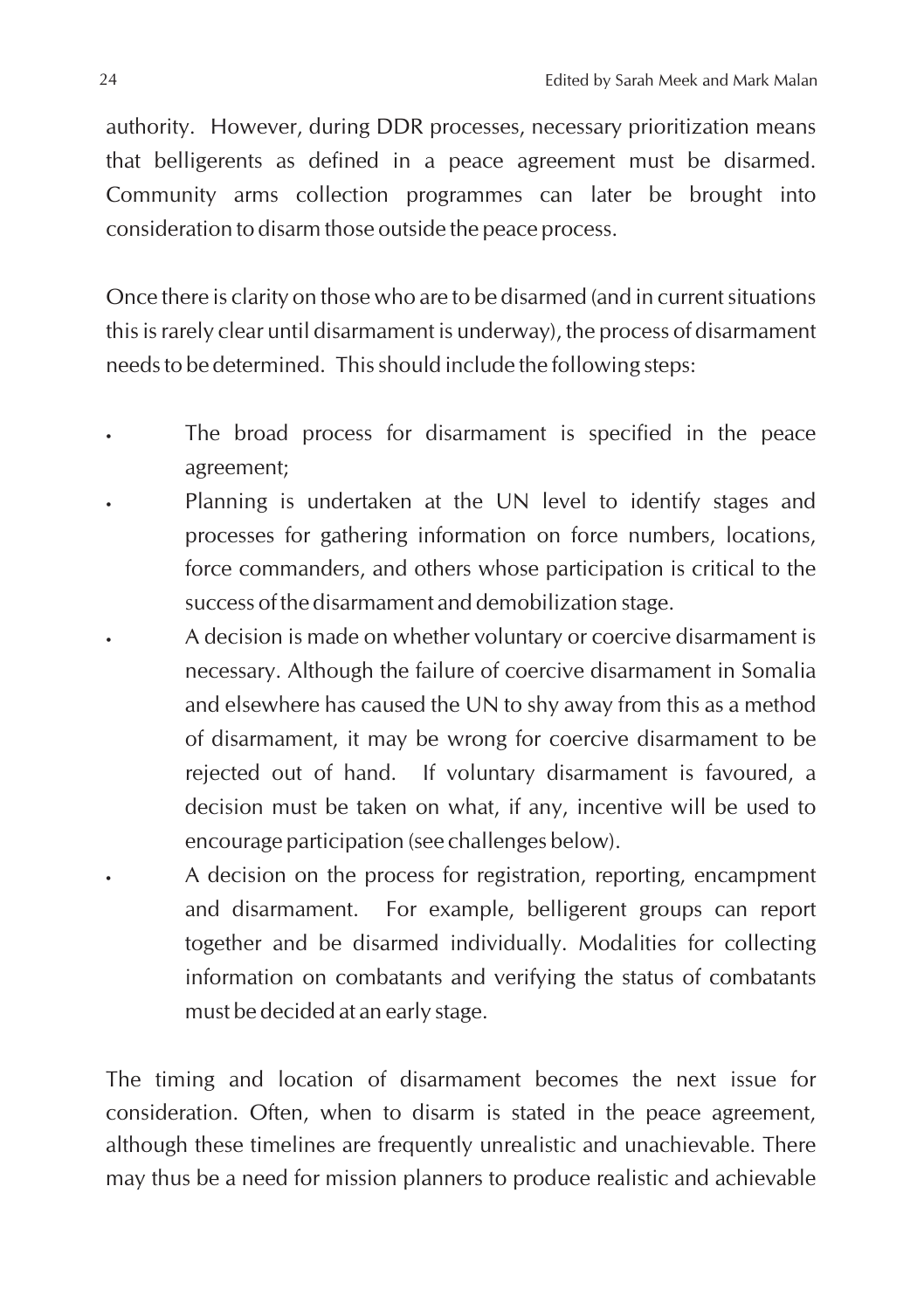timelines, reflected in the mandate and well publicized. The principle, however, is that disarmament should take place at the earliest time possible, as delays can undermine confidence building measures, frustrate belligerents and may prompt their return to the bush to fight. However, care should also be taken to ensure that the necessary planning and preparations are made at reception centres so that the combatants can be processed smoothly and quickly.

There is ongoing discussion on the need for and duration of cantonment. As DDR programmes have broadened to include groups associated with the fighting forces (but not combatants), such as porters, cooks, wives and abductees, cantonment sites have become relocation centres where large numbers of people overwhelm the military troops and structures in place to deliver food, health care and process former combatants. However, cantonment for armed fighters is important, as it forms a critical stage in the sequence of demobilization and demilitarization necessary to move from a combatant to civilian mentality.

In terms of the identification and disbursement of reinsertion benefits, the following observations and suggestions are made.

The first is that DDR is suffering from being viewed as a moneymaking process and, most problematically, weapons are viewed as commodities that the UN will purchase for cash. While it is necessary to identify the benefits that former combatants will receive and communicate these to the affected groups, this process must be decoupled from the disarmament stage of the process.

Secondly, the immediate safety and physiological needs of combatants enrolling for DDR must be taken care of. This may also include confidencebuilding measures, such as buffer zones, secure corridors, mutual observation and regular communication between and among the belligerents. Reinsertion packages, social and medical assistance and reinsertion allowances may also help provide for the physiological needs of the former combatants.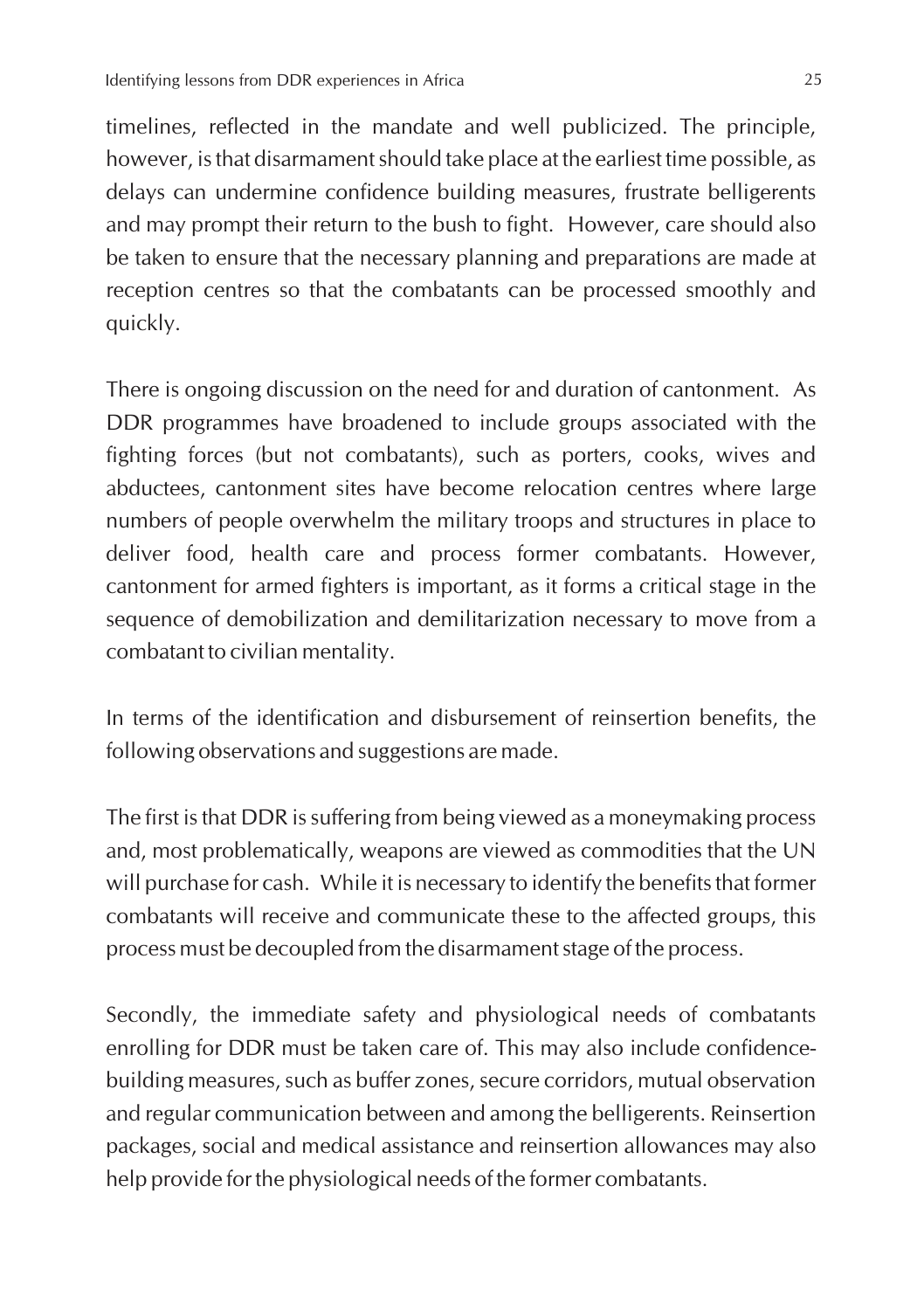Medical/psycho-social support and counselling is also important. Combatants may have been exposed to all kinds of health hazards and psychological abuse. Some, if not all, are exposed to disease (including STDs), suffer from drug addiction, or have experienced rape, torture and abduction.

Third, the needs of combatants should be analysed to identify their profile and opportunities available to them in the various communities or resettlement areas. The excessive focus on vocational training should be rectified by the identification of training in skills that are needed at a community level and can be absorbed within the economic profile of the country. For example, training in teaching, social work or basic medical care could help bring skills back into communities.

The demobilization phase leads naturally into reintegration. While demobilization often takes place in a militarized environment, it is important for demobilization planners to recognise the need for demilitarizing the mindset of the combatants to assist their entry into reintegration training programmes.

#### **ECONOMIES AROUND DISARMAMENT AND DEMOBILIZATION**

In recent years, it has been recognized that many individuals have become quite adept at refurbishing old weapons to turn in for cash. A UNICEF study found a young man in Liberia with the uncommon name of Mozart who was able to go though the disarmament process numerous times in order to get cash for his 'weapons'. This highlights the need for better screening and registration processes to prevent further lapses in the programmes. Care should be taken to ensure that it is not those with the means to buy their way or those with the knowledge to con their way into the programmes who benefit, while many of the neediest are left out.

### **Challenges of disarmament and demobilization**

*Conflict complexes and regional dynamics:* The effective demobilization of former combatants very much depends on stability in neighbouring countries.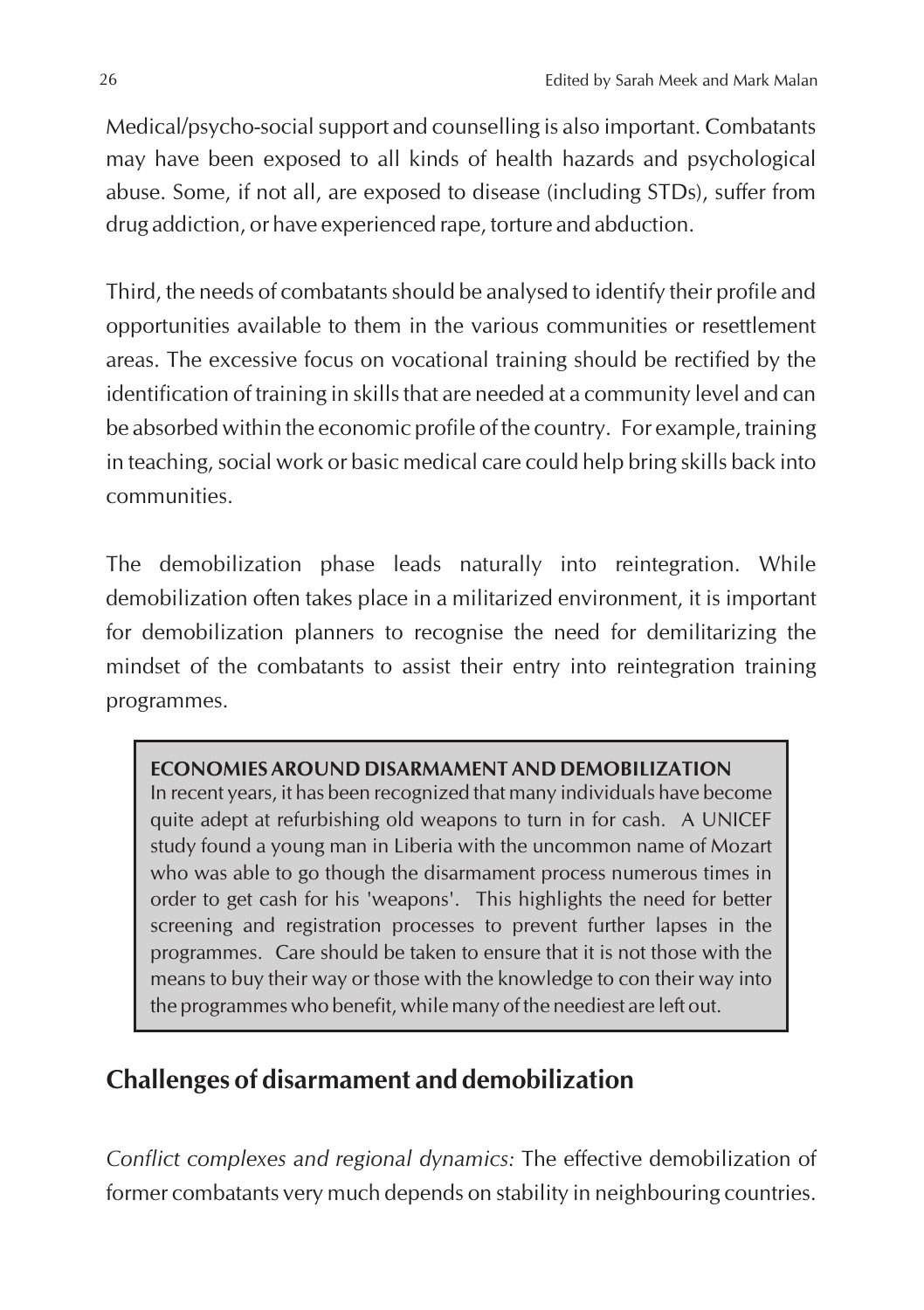For example, on-going efforts to harmonize DDR programmes in West Africa have been necessitated by the easy movement of people, weapons and goods across the conflict region. The Great Lakes region has also been recognized as posing a specific challenge, one which coordination between MONUC and ONUB, as well as the Greater Great Lakes Regional Strategy for Demobilization and Reintegration seek to address.

*Restoration of confidence between belligerents:* Demobilizing former combatants in an atmosphere characterized by a lack of trust, transparency and communication can undermine confidence in the DD exercise. Restoring confidence between belligerents who may end up in the same security force or the same community is essential.

*Voluntary nature of disarmament:* The current political will for disarmament extends only to voluntary disarmament. Although disarmament may be stipulated in the peace agreement, as well as a Security Council resolution, and therefore be considered mandatory, incentives to encourage participation are often used. Non-cash based examples include weapons for food/goods approach or weapons in exchange for development projects. This compromise might be necessary but should not be accepted without question in every situation. In cases where people refuse to disarm, diplomatic pressure may be the first option of eliciting compliance after which some enforcement measures could be used.

*Planning for reform of the security sector:* While there is debate about whether former combatants should form part of the security sector, the need to reestablish the security sector is recognized as important in most countries. Thus a national plan for security sector reform should be developed that relates to the DDR process so that any decision on integrating former combatants into the security forces can occur smoothly and without delaying the DDR programme, as has occurred in the DRC.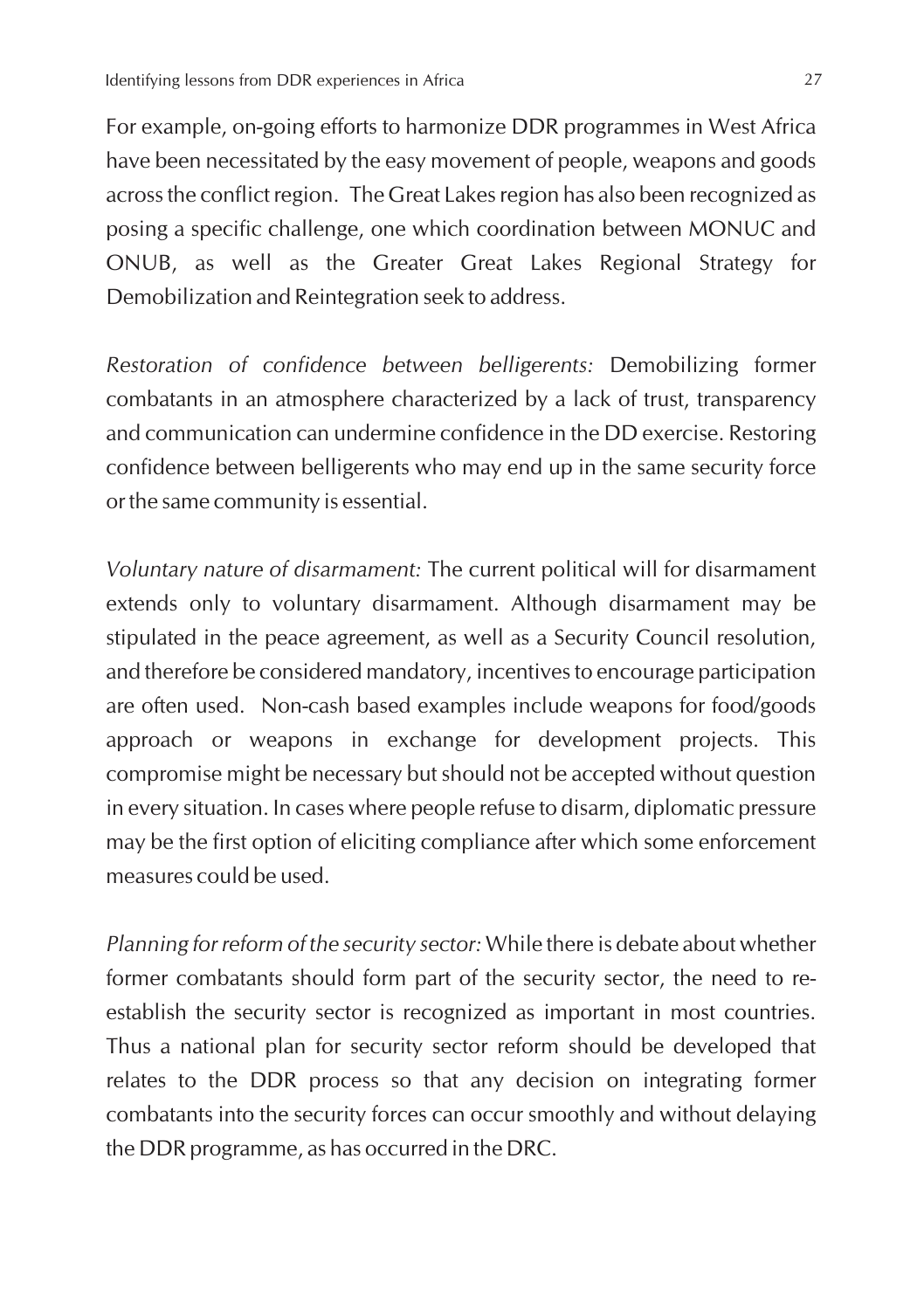*Creation of political space:* If the reasons that led to war included the marginalization of specific groups from the national political scene, planning to constitute political parties as an avenue for political aspirations should be explored.

### **Lessons from disarmament and demobilization**

DDR has become a money-making process for participants. Ex-combatants have equated DDR processes with making money by selling weapons. While a weapons buy-back programme may have a perceived short-term benefit as weapons are collected, the longer-term drawbacks are greater and include increasing the value of weapons and drawing more weapons to the area to be sold. Combatants may also stay out of the DDR process in order to traffic weapons.

The failure of disarmament and demobilization of former combatants has been a real concern, given the possibility of a recurrence of conflict. Reintegration of former combatants into society and back to their normal way of life, however, depends very much on a successful DD programme. An answer to what constitutes adequate preparation for reintegration therefore remains crucial to the entire DDR process.

The disarmament of the wider society (or at least regulated control over weapons) is a desirable outcome of a DDR/community arms collection programme that leads to a national arms management approach. While the formal process of disarmament and demobilization may be quite short, this does not mean that all weapons have been recovered or that all armed groups or individuals have participated. Thus, processes for complementary disarmament efforts should be considered, such as in Sierra Leone.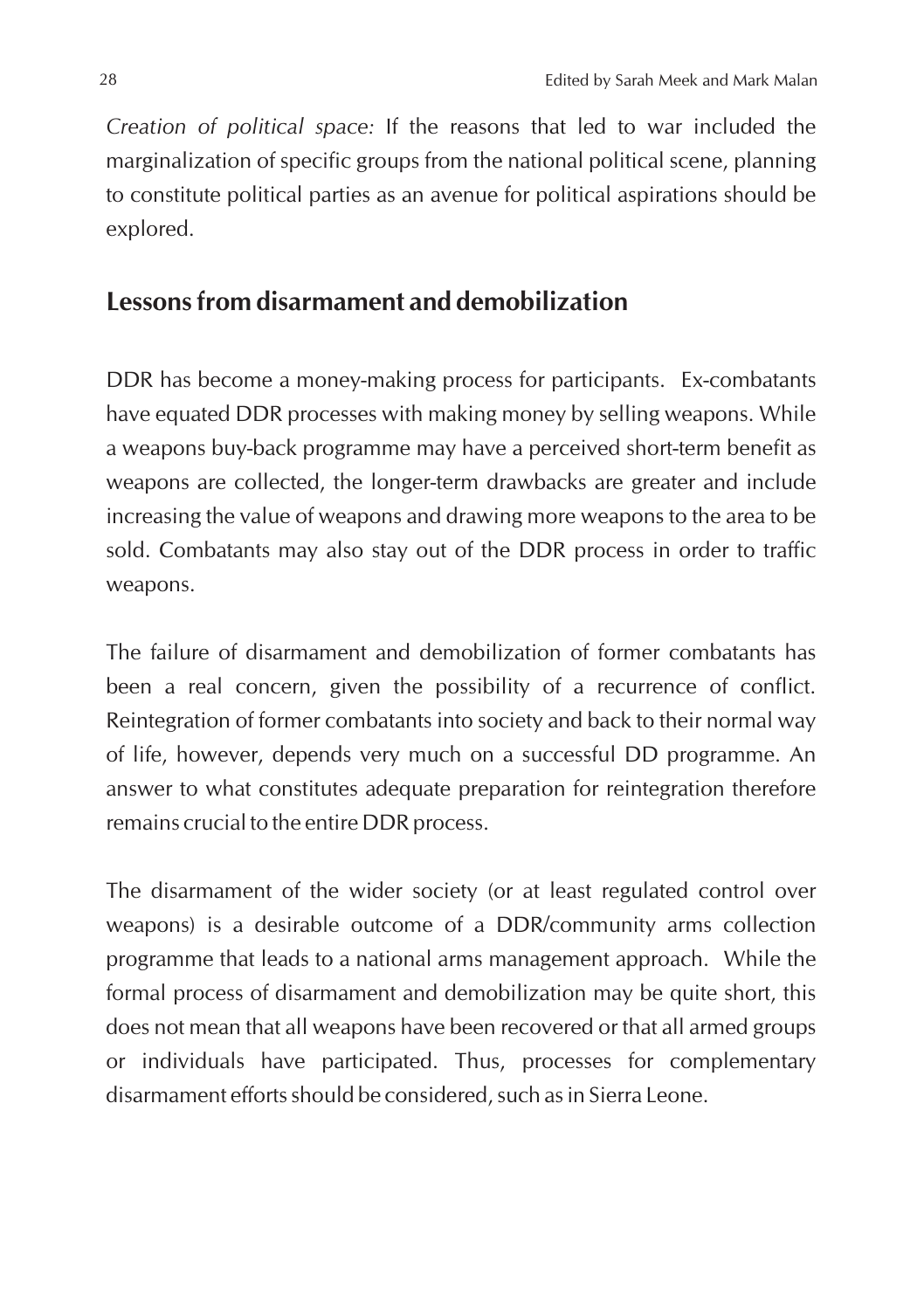Pre-deployment training for those who will be undertaking DDR in peace missions would be very valuable. Training institutions which offer DDR courses, such as KAIPTC, should consider whether they could assist in developing such programmes to provide for pre-deployment as well as generic DDR training.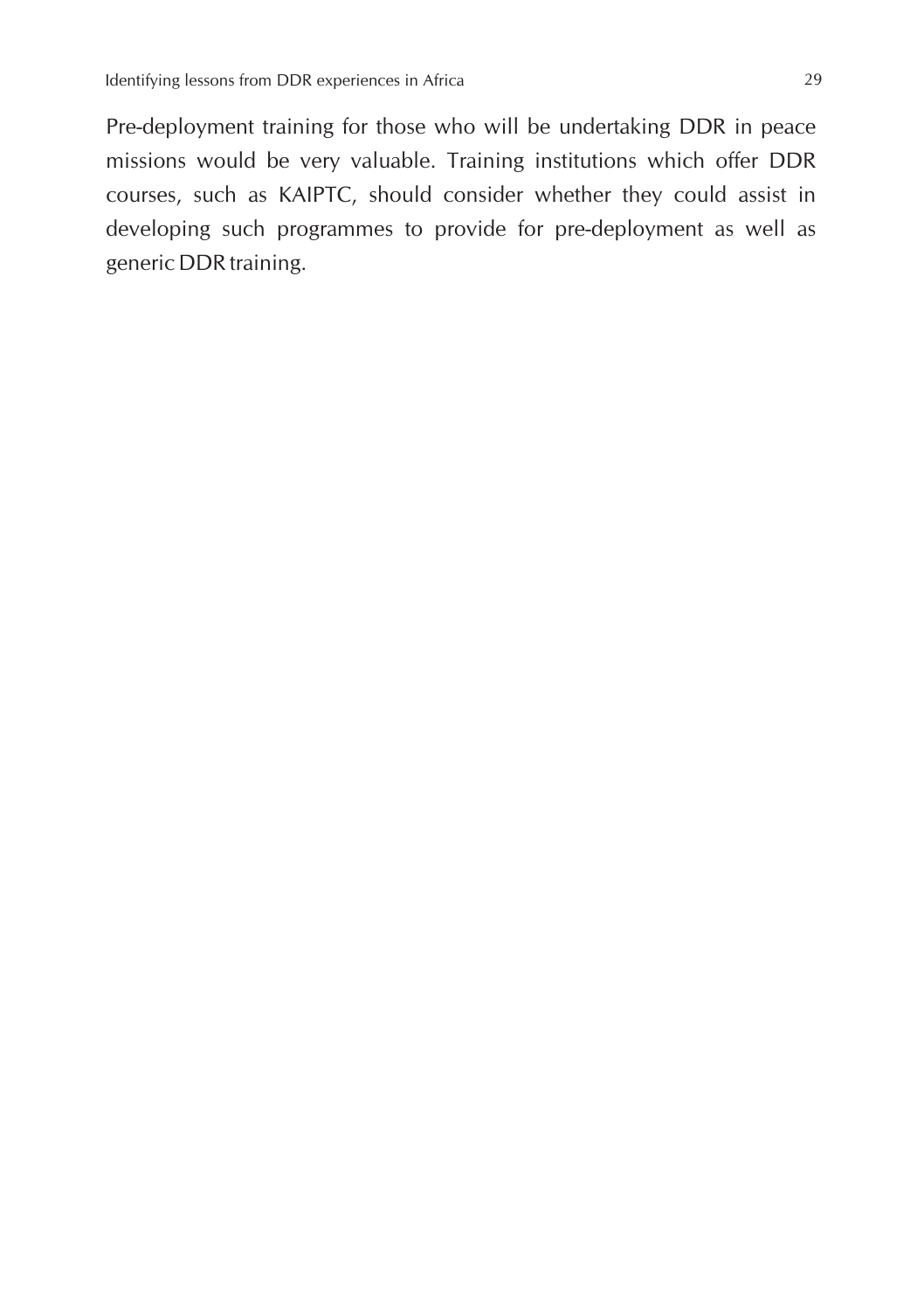# **SECTION 4** REINTEGRATION – DEFINING A NEW APPROACH $10$

Does the current practice of DDR reduce conflict? If the perpetrators of violence are not taken out of the equation, potential conflict is torpedoed back into the centre of any new political establishment.

Another approach to demilitarization is the implementation of demilitarization through existing command structures as part of security sector reform (SSR), thus absorbing some combatant divisions into a national army or police force. Although this approach was successfully implemented in Europe following World War II, it is not appropriate for internal conflicts between non-state actors, where violent exploitation may characterize wartime and the immediate post-war period. Within these loosely organized groups, any form of bureaucratic evidence regarding combatants and units is highly unlikely. Yet these informal structures enable the manipulation of the DDR process, as the command structure of these units hijack demobilization resources, but fail to demobilize core combatant groups.

This is the case in Liberia today, where DDR is structured in such a way that commanders provide the lists of combatants to UNMIL through the NCDDR. Thus the previous perpetrators of violence have become the gatekeepers of the DDR programme, a development that was also observed during the first DDR attempt in Sierra Leone, in 1999. Access to DDR lists also provides political power as the commanders are able to gain supporters for future democratic elections.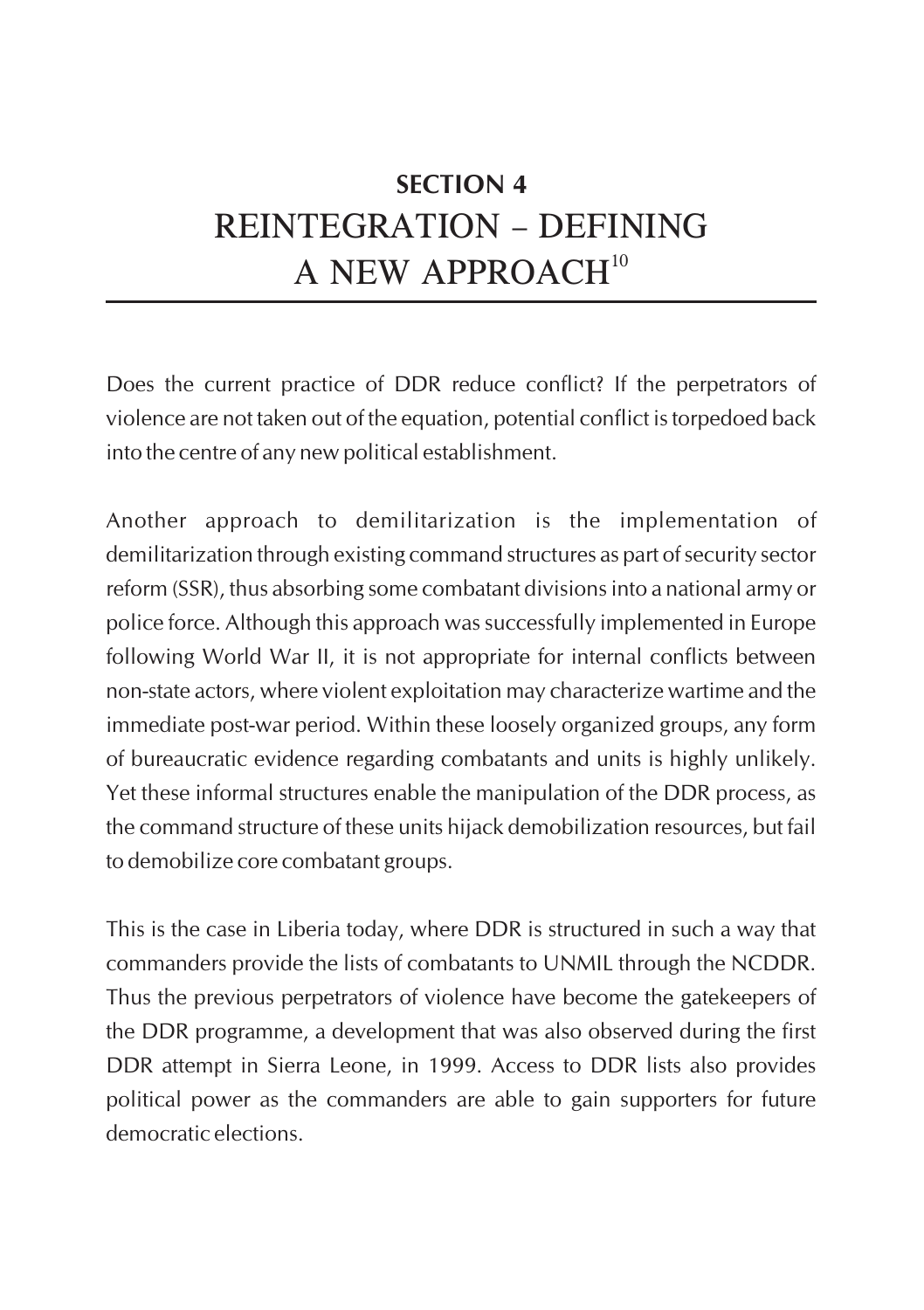In such circumstances there is the need for military intelligence to verify commanders' lists of combatants and to identify core combatants before DDR is started. A good test in terms of numbers might be to compare the wartime estimates of military strengths with the numbers enrolled in the DDR process. However, even here there is a blurred line between actual estimates of fighters and 'hard core' combatants.

For example, the actual number of 'hard core' combatants in the Liberia conflict from 1999-2003 numbered about 10,000; the UNMIL planning figures for DDR in early 2004 came up to 38,000 combatants; and to date UNMIL has disarmed over 50,000 combatants, with the expectation that the number will grow by an additional 10,000 before the DDR process is completed.

The current DDR programme in Liberia has largely failed to demilitarize 'hard core' combatants, like Taylor's former body guards (the State Security Service, SSS), who have a history of committing atrocities and exploitation and are still operating on the streets without being subjected to any SSR process. Considering that a rather high number of hardcore combatants has never been subjected to DDR, one might wonder how much closer the DDR programme has moved towards actual demilitarization.

The predominant focus of DDR on the reduction of weapons throws up problems regarding the definition of a combatant, as weapons have been common currency in countries like Somalia and Liberia and thus do not qualify as a parameter for defining combatant status. In addition, the cash payments for weapons attract a wide range of youth who need the money to access food, education and health resources, especially in the absence of parallel reintegration initiatives.

Overall, disarmament alone will only prevent weapons circulation in the short term and thus an effective DDR programme must focus on the more difficult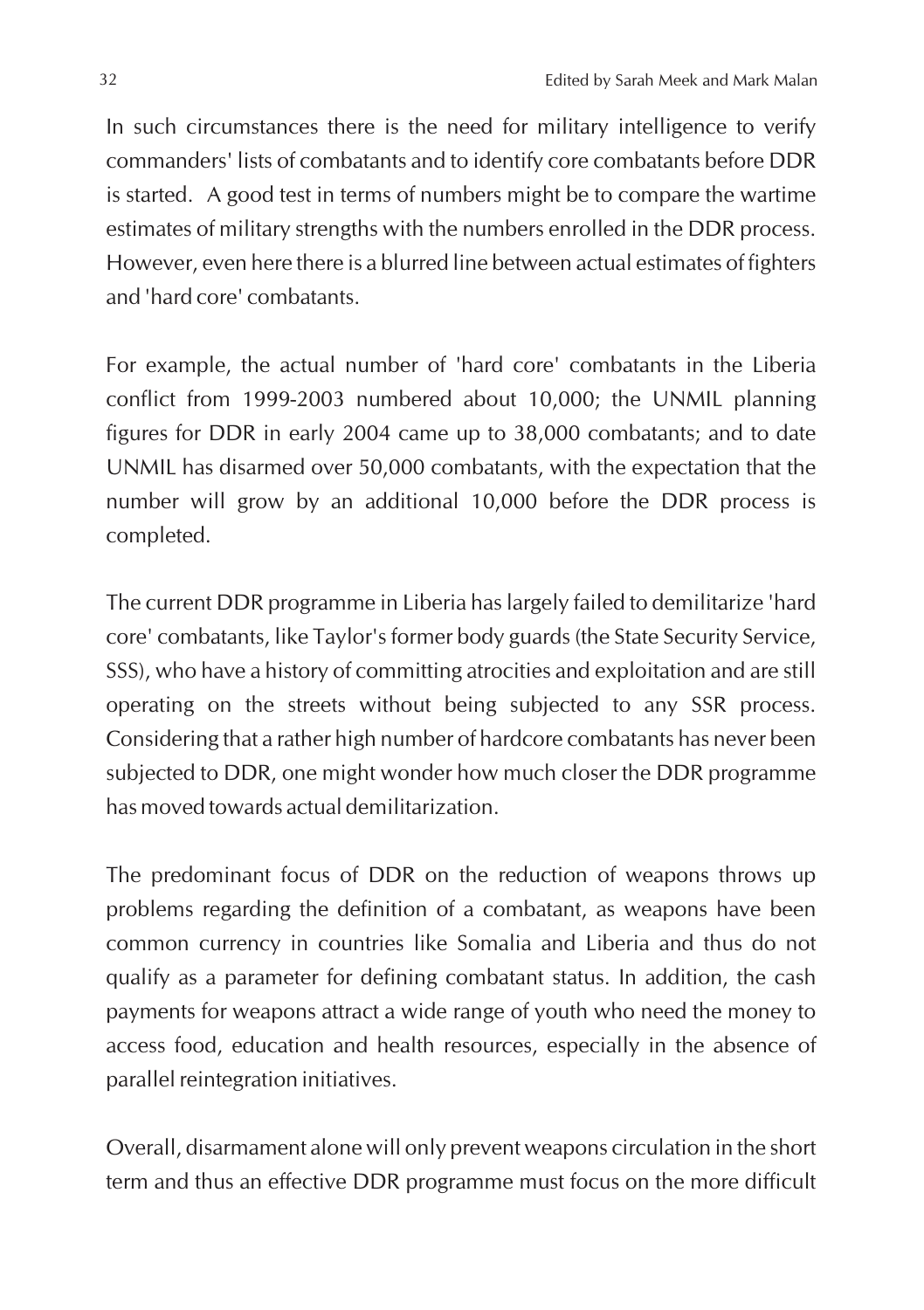goal of demilitarization through disarmament, demobilization and reintegration of combatants.

Consequently there is the need to combine the demilitarization of combatants with a broader recovery strategy for the victims of violence through:

- Intensive DDR focused on small group of 'hard-core combatants', who have been identified through gathered intelligence during and after the conflict.
- More widespread assistance (through DDR or other means) to include relief and rehabilitation of a majority of the war affected population.
- Broader weapon collection programmes linked to relief and rehabilitation through a general amnesty, for example.
- Political control of DDR in the hands of a civil administration.

## **Participatory role of national and local communities in the reintegration process**

Reintegration should not be understood as an individual process, but rather as a community orientated process, as the respective host communities are playing an important role in the reintegration of the returning ex-combatants. For example, the DDR process in Uganda followed a holistic reintegration approach.

The Ugandan government carried out the demobilization and reintegration of more than 36,400 ex-combatants in the National Resistance Army (NRA), through facilitating the social and economic reintegration of these soldiers into civilian life. In addition, Uganda incorporated traditional peacebuilding and reconciliation initiatives into the overall DDR structure.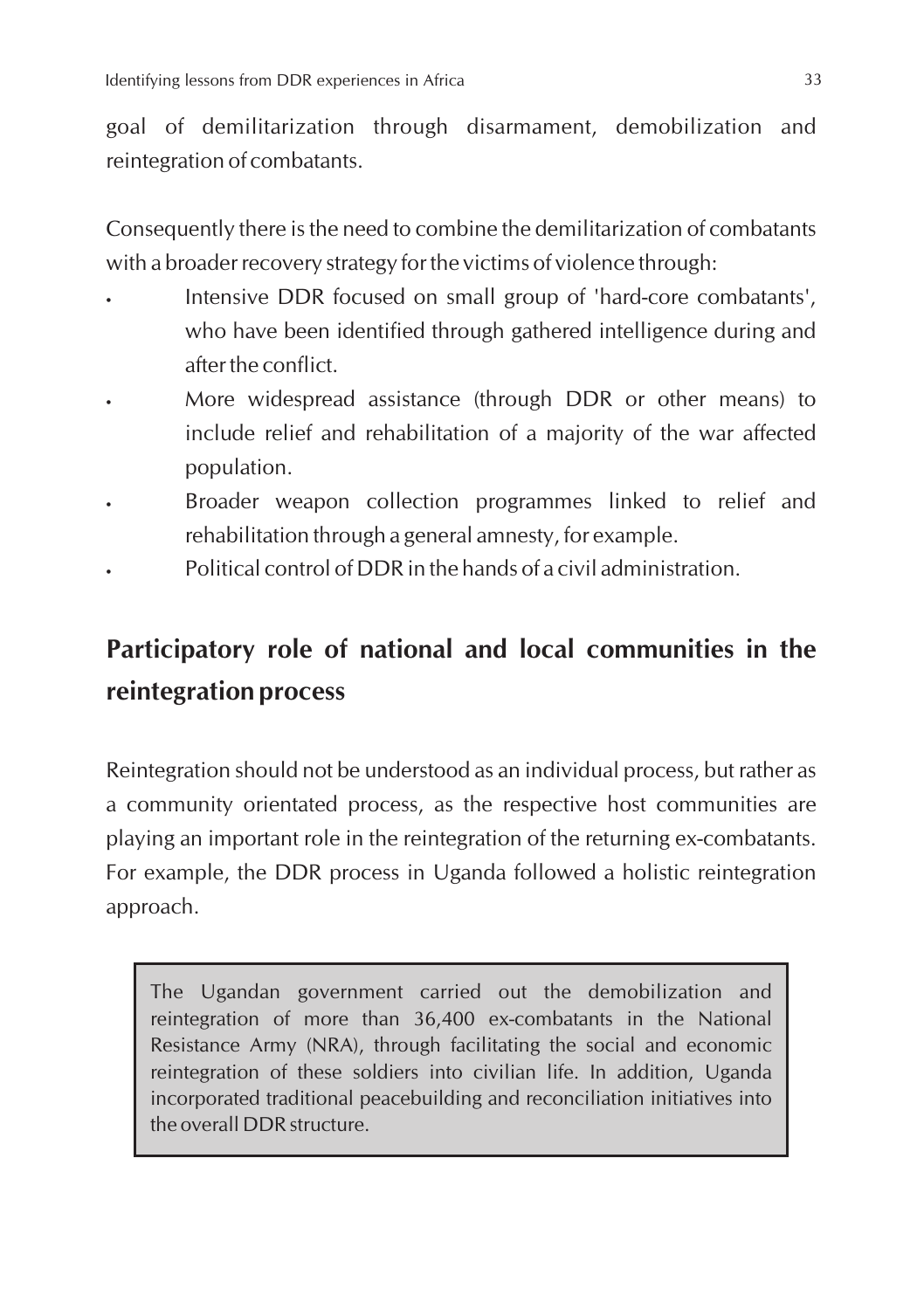Local communities have a key role to play in the successful reintegration of former combatants and they should be informed about the ongoing DDR developments through exposure to 'real life examples' of people who are directly affected by DDR. Again, Uganda was used as an example where excombatants went on the radio to tell their own story, thus reaching more people than the official press briefings. Local reconciliation customs and practices should be supported and incorporated into the overall structure of DDR programmes. This would require better access of funds to local communities and could include direct international funding towards local communities. Within this context the symbolic value demobilization and demilitarization of combatants can have for local communities should be recognized and, in some cases, the establishment of reconciliation processes such as truth and reconciliation commissions should be supported.

In terms of national ownership and control of DDR, the DDR process in Côte d'Ivoire underlines the importance of national ownership in formulating and implementing reintegration programmes. The national commission of Côte d'Ivoire decides the relevant steps in the DDR process with the support of the international community.

### **Multi-agency initiatives**

DDR also needs to link up with existing recovery frameworks (e.g. refugee resettlement, relief and development initiatives such as interim Poverty Reduction Strategies), to enhance the success of the DDR programme. Cooperation between DDR and development initiatives are important elements in enabling parallel processes of social and economic integration and demilitarization. Joint approaches that were practised in Burundi and the Republic of the Congo were given as examples.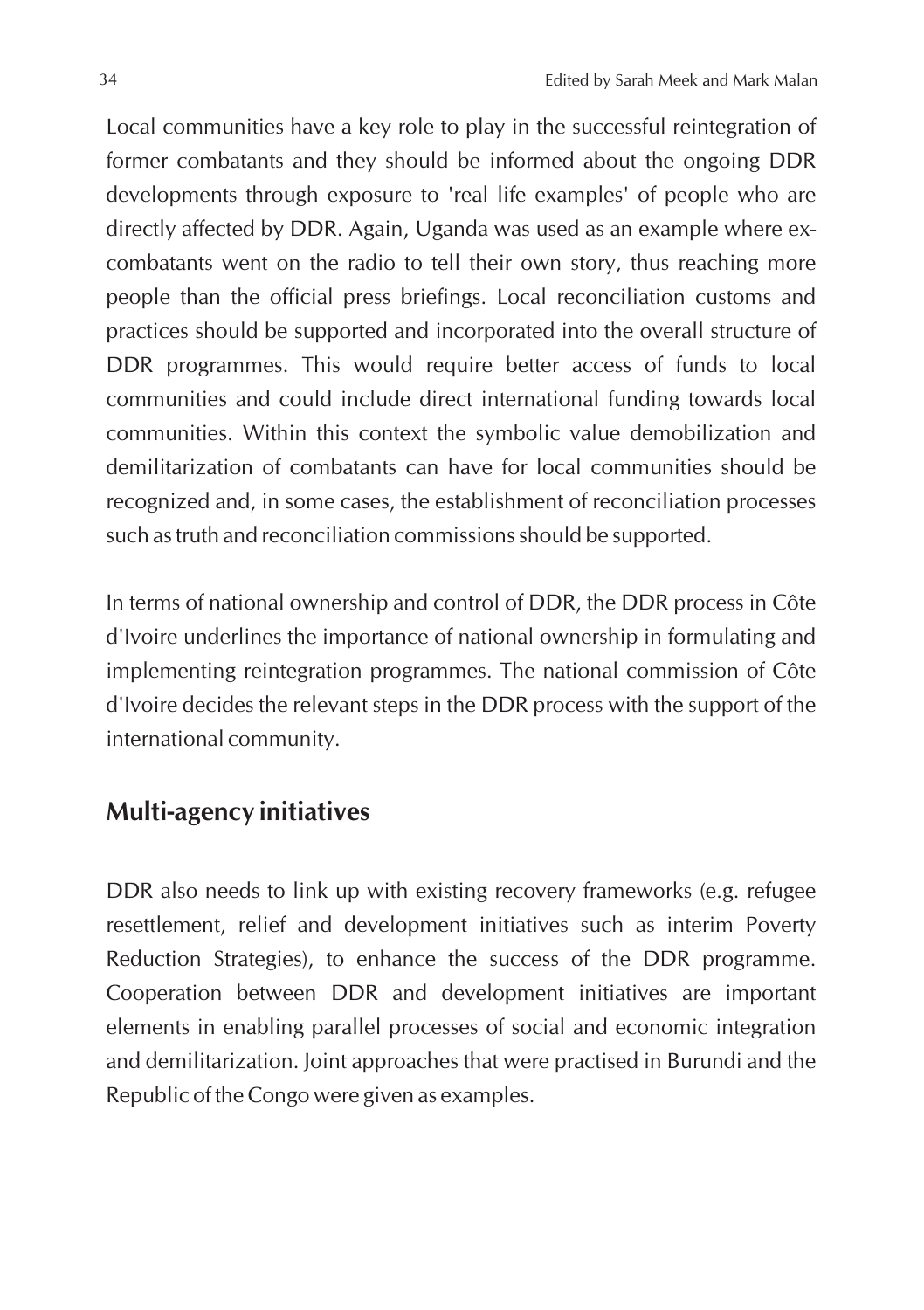### **Rethinking existing reintegration procedures**

Commanders and combatants need to go through different reintegration procedures. Further, the need for military intelligence to differentiate between combatants and criminals is critical as this can result in different reintegration measures (supportive or punitive).

While the weapon criterion is still dominant for identifying combatants, it may not always be appropriate. Weapons collection is a short-term aspect of demilitarization and a broader framework is needed for long-term demilitarization and reintegration of ex-combatants, if the weapons are to be permanently taken out of the equation.

Regarding the reintegration of combatants into the national army through a general security/army reform, such absorbing measures should only be applied in cases where the ex-combatants represented only a small group of people, for example in Burundi. El Salvador was introduced as a positive example for a successful UN mission (ONUSAL). In El Salvador, the economic and social reintegration of ex-combatants was effectively implemented through an extensive land transfer programme, where ex-combatants became farmers.

The commanders of fighting forces are often considered part of the group of ex-combatants and not recognised for the unique responsibility they hold. It is important therefore to identify special treatment of commanders, as the reintegration of commanders and unit decommissioning are key elements of strategies for security and future stability. This is explored in more detail in Section 5.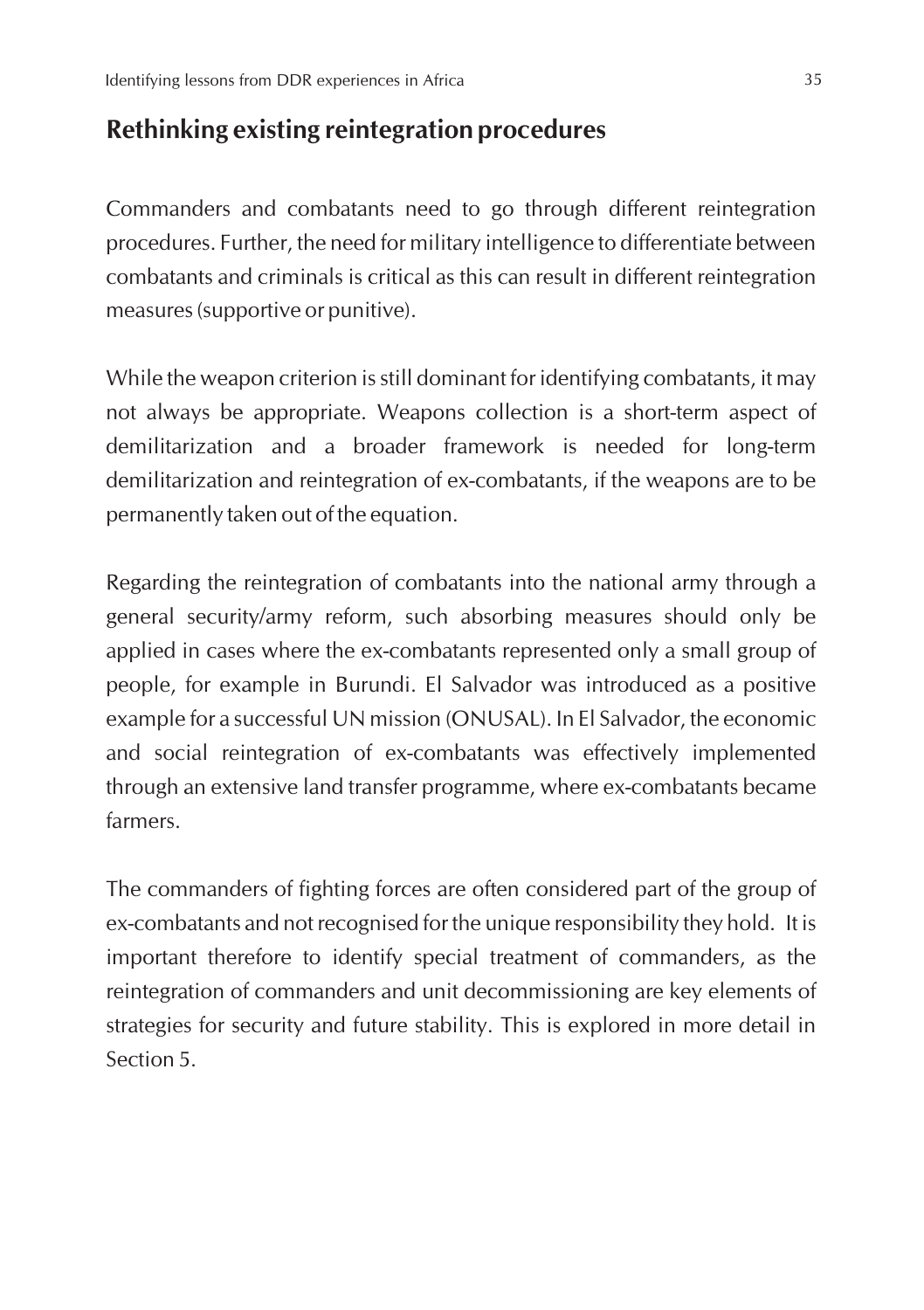#### **Lessons from reintegration**

It was recognized that comparatively little is known about reintegration in DDR, and especially about the long-term effects of reintegration on national recovery. Although there are instances of "bad" DDR and a few of "good" DDR, the qualitative information necessary for better analysis and development of guidelines is generally lacking.

However, it is recognized that effective DDR must include the state of peace, human rights and security in society to ensure success of long-term reintegration procedures, and that civilian authority needs to control DDR programmes.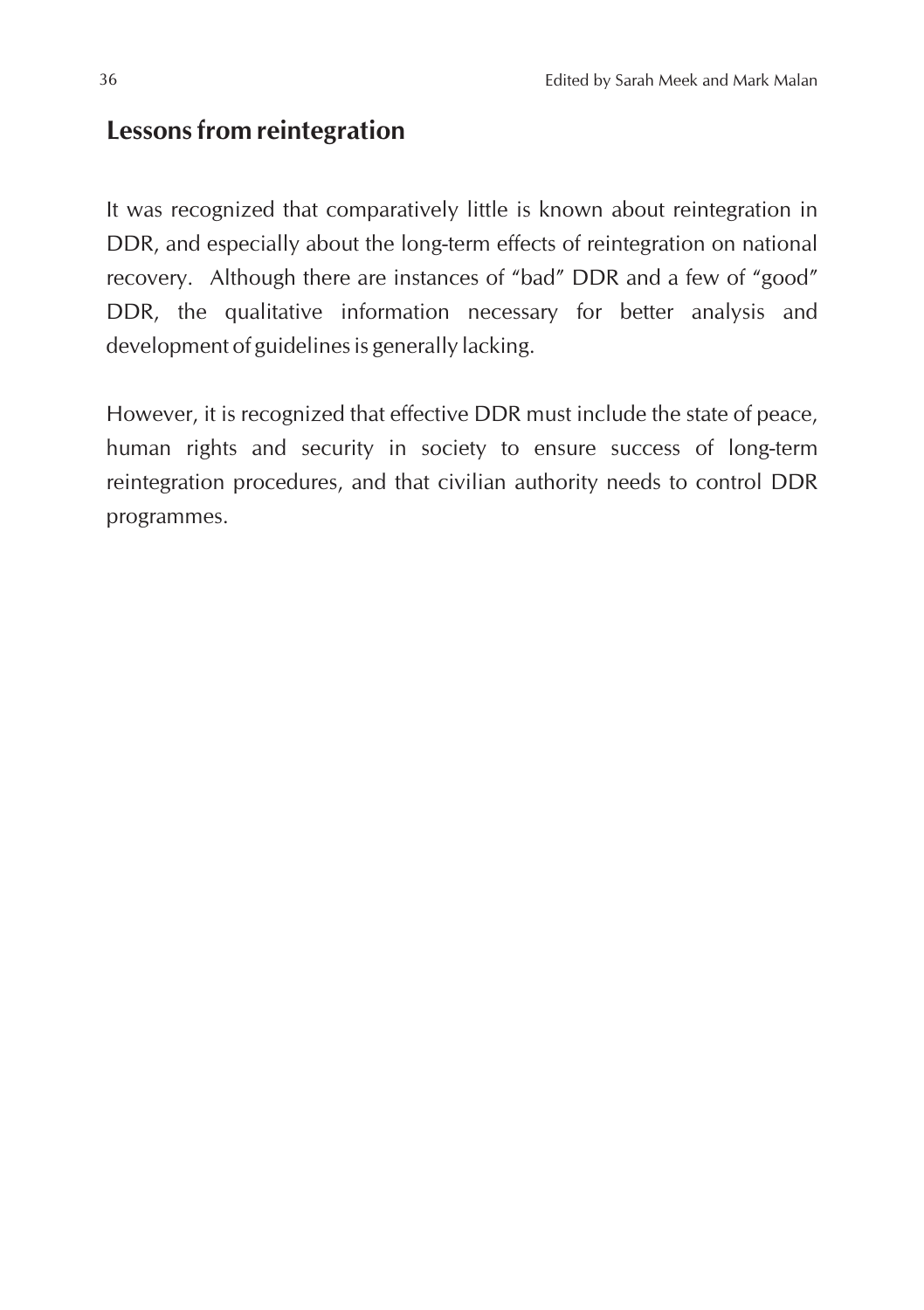# **SECTION 5** WORKING WITH SPECIAL GROUPS<sup>11</sup>

There are a number of guiding questions that may help frame some of the discussions about 'special groups', in the DDR process. Some of these include: Who should be disarmed, demobilized, and reintegrated? Should the process be sequential? Does reintegration work? Or indeed what is reintegration for special groups?

Additionally there is scope to discuss the training needs of operational actors in dealing with 'special groups,' perhaps in the disarmament and demobilization phases in particular. And should the needs of core commanders and core fighters in the armed groups be prioritized? This is a debate that is increasingly of concern as successive DDR processes are deemed to have failed or only partially succeeded.

The debate has raged and was starkly defined during the workshop with military presenters clearly preferring to deal only with armed combatants while the humanitarian/non military participants favour a wider definition of who should be included in the reintegration phase, in addition to the disarmament and/or demobilization phases.

Even if those who are eligible for official DDR programmes are limited to only those who are 'combatants', we still face the issue of how we define a 'combatant' and additionally what qualifies the 'combatant' for disarmament and demobilization. Then, once these criteria have been established, how do we properly identify these individuals and ensure that only the genuine ones get through?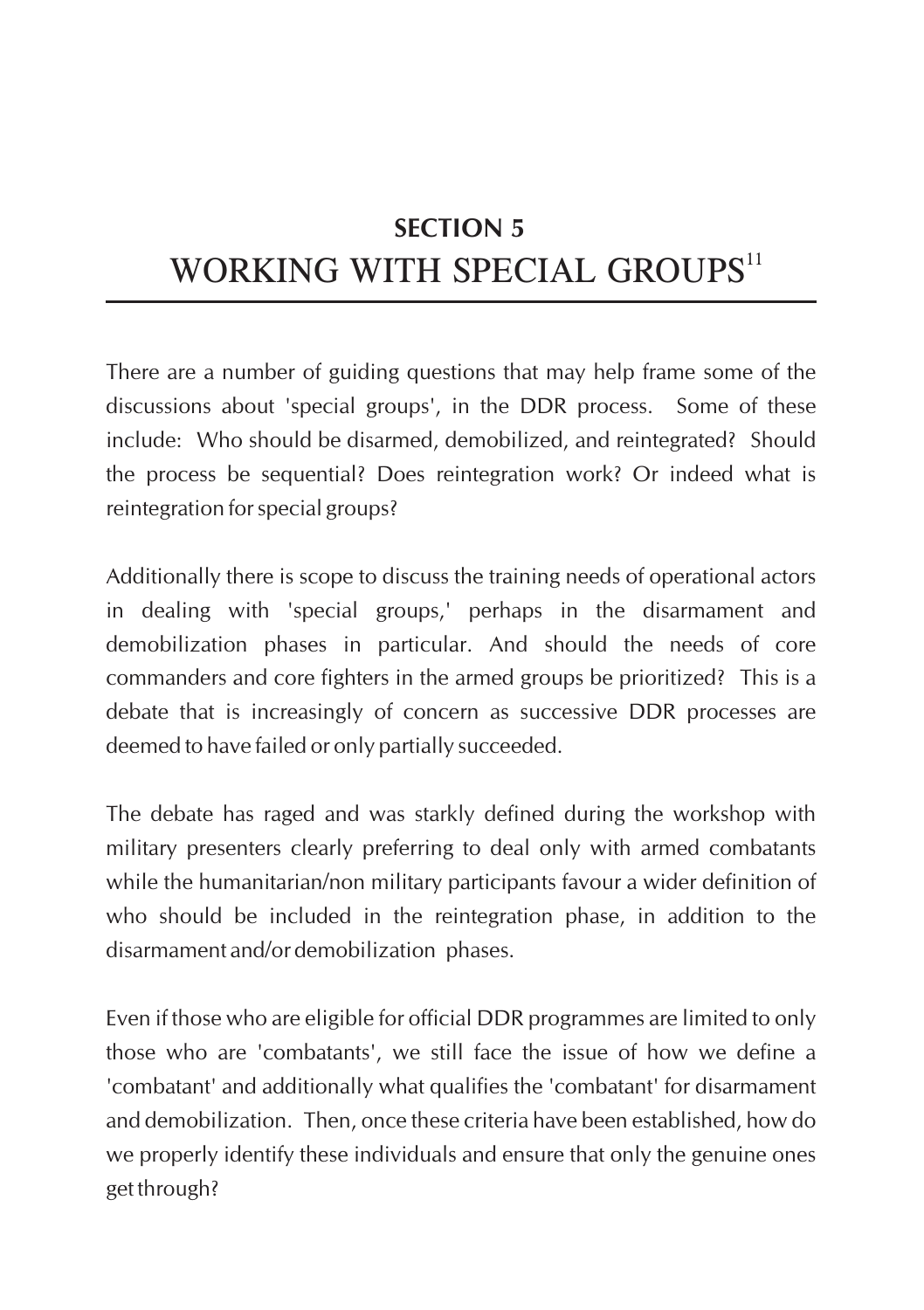The reintegration needs are probably greater for the non-combatants associated with the fighting groups/forces. These non-combatants include: children, workers, domestics, sex slaves, human shields, camp followers, and abductees. However, unless they pass through the disarmament and demobilization phases they are unlikely to be identified or come to the attention of agencies working on reintegration, in fact they may well be totally excluded or worse, still remain in captivity or situations of subservience perpetuating the command structure after the military elements have been disarmed, demobilized and reintegrated.

Priority must be given to those who are in the groups/forces illegally (children under fifteen years old, slaves, abductees, and prisoners of war). Vulnerable groups such as children, women (particularly those used for sexual services), the elderly, the wounded, and the insane among the fighting forces/groups, combatants and non-combatants alike should also be prioritized. We must also ensure that core commanders go through the process and not just manage it.

All of these issues have huge implications for DDR and the type of training and skills needed by those at disarmament and demobilization sites. The one-manone gun policy leaves out vulnerable groups and puts them at risk of remaining invisible or even in the informal/remnant command structure. In this context, it was suggested that the military work with humanitarian actors to assist with tasks such as the identification of children, traumatized combatants and women. On the other hand, including all individuals associated with the armed forces/groups makes nonsense of the military objectives set by most DDR programmes, turning the process into a humanitarian activity which revolves around visibility. The counterpoint to this view is that disarmament and demobilization processes, as they stand now, work against the victims, people associated with the forces, and often against the offended communities if they are seen to reward fighters.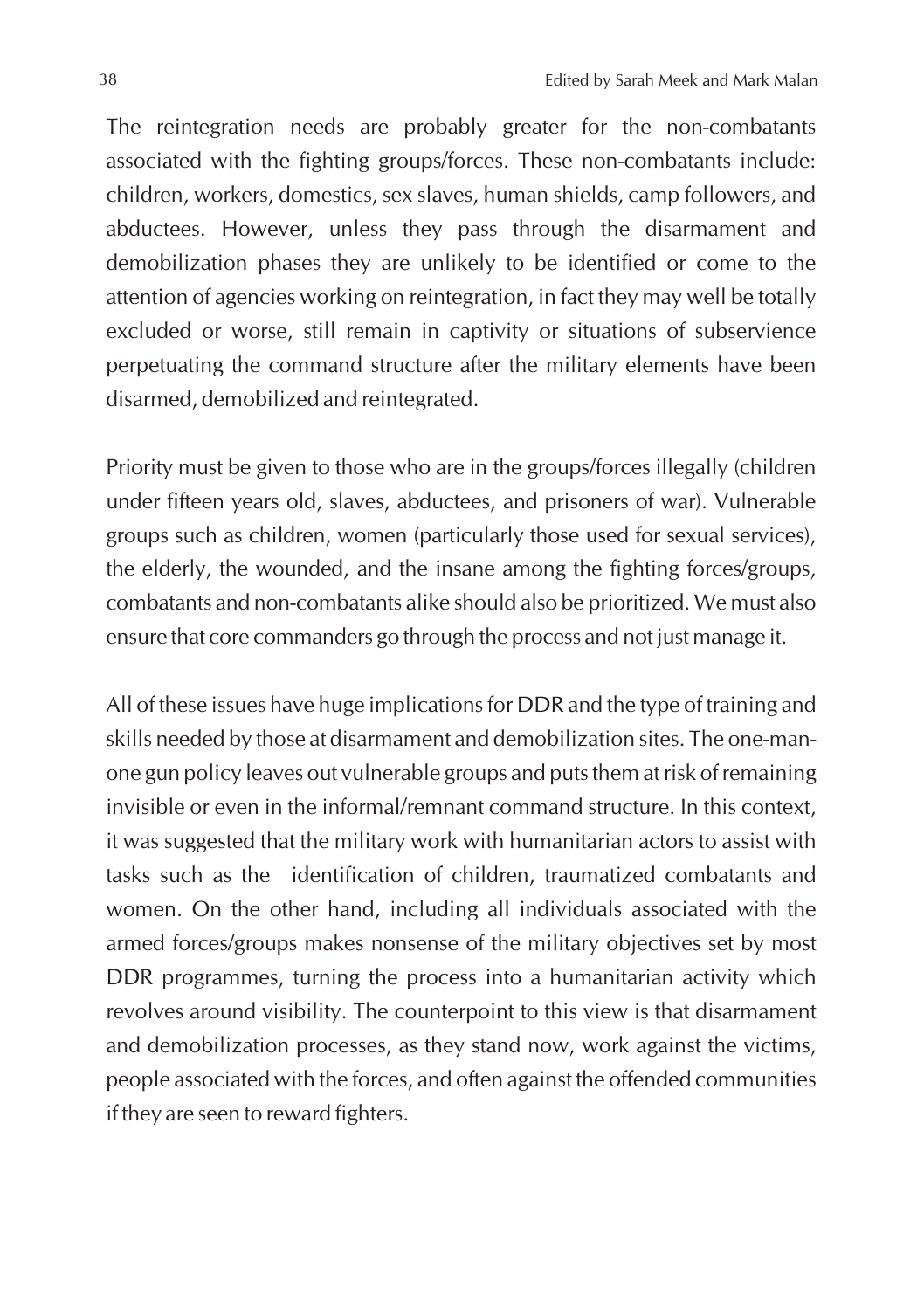### **Sequencing and the uniformity of the process**

The way we talk about 'DDR' suggests that disarmament, demobilization and reintegration is a linear process that takes place after a conflict. However, the realities of many situations and programmes are that people move in and out of armed forces/groups at different stages of a conflict, even at different points in the year. Child demobilization has been possible in many countries prior to the conclusion of conflict, but there has rarely been any disarmament associated with these activities.

DDR processes do require specific planning for each and every 'special group', their needs have to be taken into consideration at pick up points, at disarmament sites, in terms of discrepancies about access to weapons and how they are registered at demobilization sites in terms of screening, encampment, move to family tracing centres and their return.

Is there a case for saying that changing the sequence of DDR would circumvent the need for specific targeting of 'special groups'? Reintegration which targets communities throughout the conflict, during the peace process, and beyond may create the prerequisite environment where 'special groups' feel they no longer need the armed forces as their social and economic needs can begin to be addressed.

Equally, reintegration options and development activities remove the justification used by many forces for the presence of children, camp followers, elderly and sick among them and provide an opportunity for them to be filtered out if their presence is genuinely about social welfare. If the factions claim that their grievances are about lack of equal opportunities to services and development programmes, reintegration activities can start before DD or in tandem; combatants and others who have freedom of movement will be drawn away from the armed forces without incentive-led DD.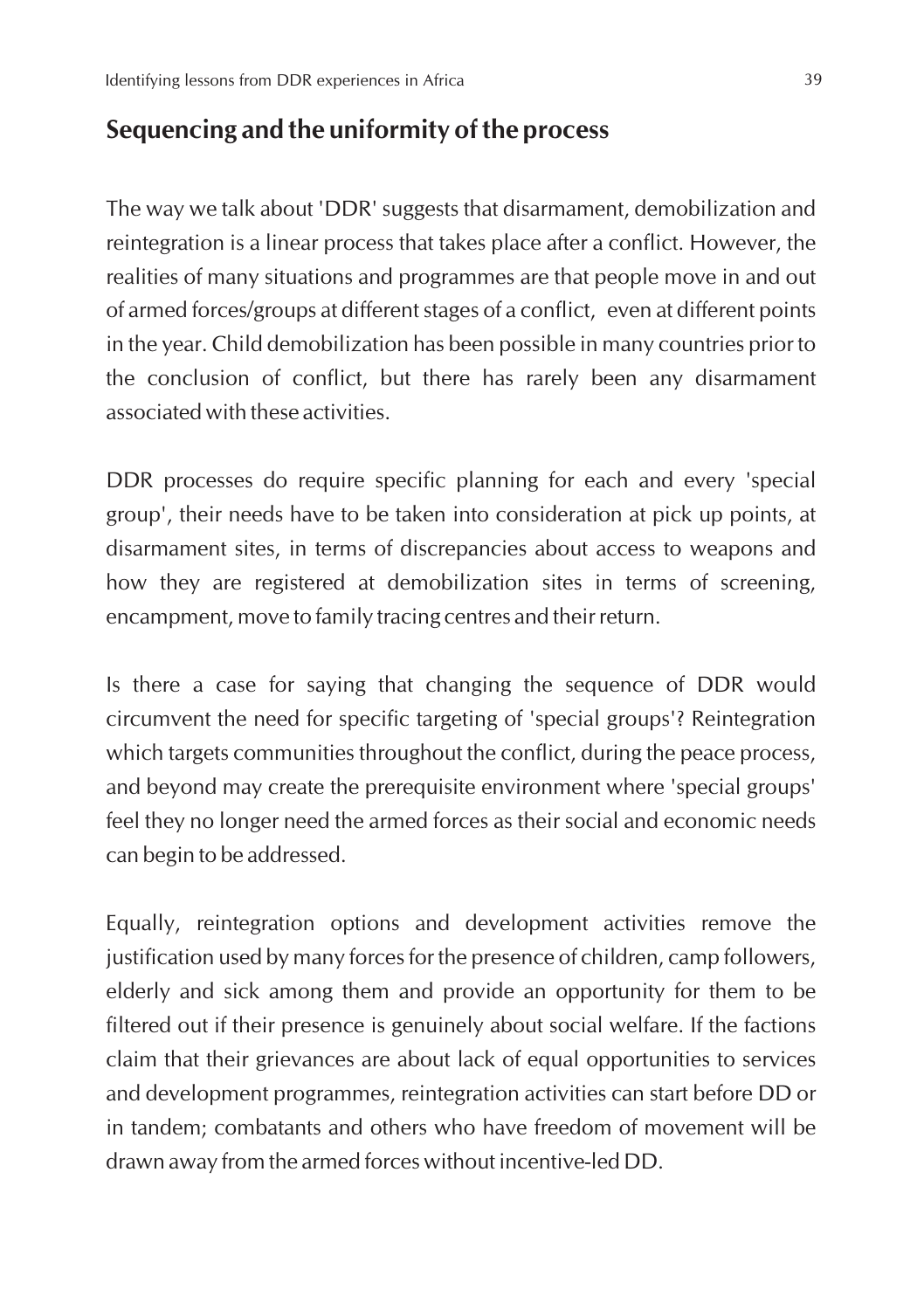Equally, in societies and communities where it is culturally accepted that each and every household owns weapons and each and every adult (male) is considered a combatant, what is the value of a formal DD component? Is it not possible that alternative options would actually attract genuine removal of people from the fighting forces who see the value of such options, but who would be prone to reject involvement in a process against their will or better judgment?

Providing DD for 'special groups' in armed forces can legitimize illegal recruitment. Passing children under 15 through a DDR process can put up the numbers of soldiers in one faction or another to improve their post-conflict bargaining power. However, the very presence of the children is illegal, and those who recruited them or allowed them into the forces should be considered war criminals.

In Sierra Leone, the DDR process was largely considered a success by the international community. However, out of the estimated 48,216 children involved in the armed forces, only 7,000 went through official demobilization programmes. This significant disparity was especially pronounced with girls and women who were even less likely to go through the process. This example clearly illustrates the shortcomings surrounding the inclusion of special groups, such as children who move with the forces/groups (orphans, separated, workers), women who move with the forces/groups (workers, domestics, sex slaves), human shields, camp followers, and abductees, within DDR programmes. The exclusion of these groups has serious humanitarian as well as security implications which in turn directly affect future peace prospects in a region.

## **Who should be demobilized?**

It is clear that all those attached to the armed factions in supporting or abusive roles should be included in the demobilization phase of the DDR process. This would encourage the visibility of hitherto marginalized groups within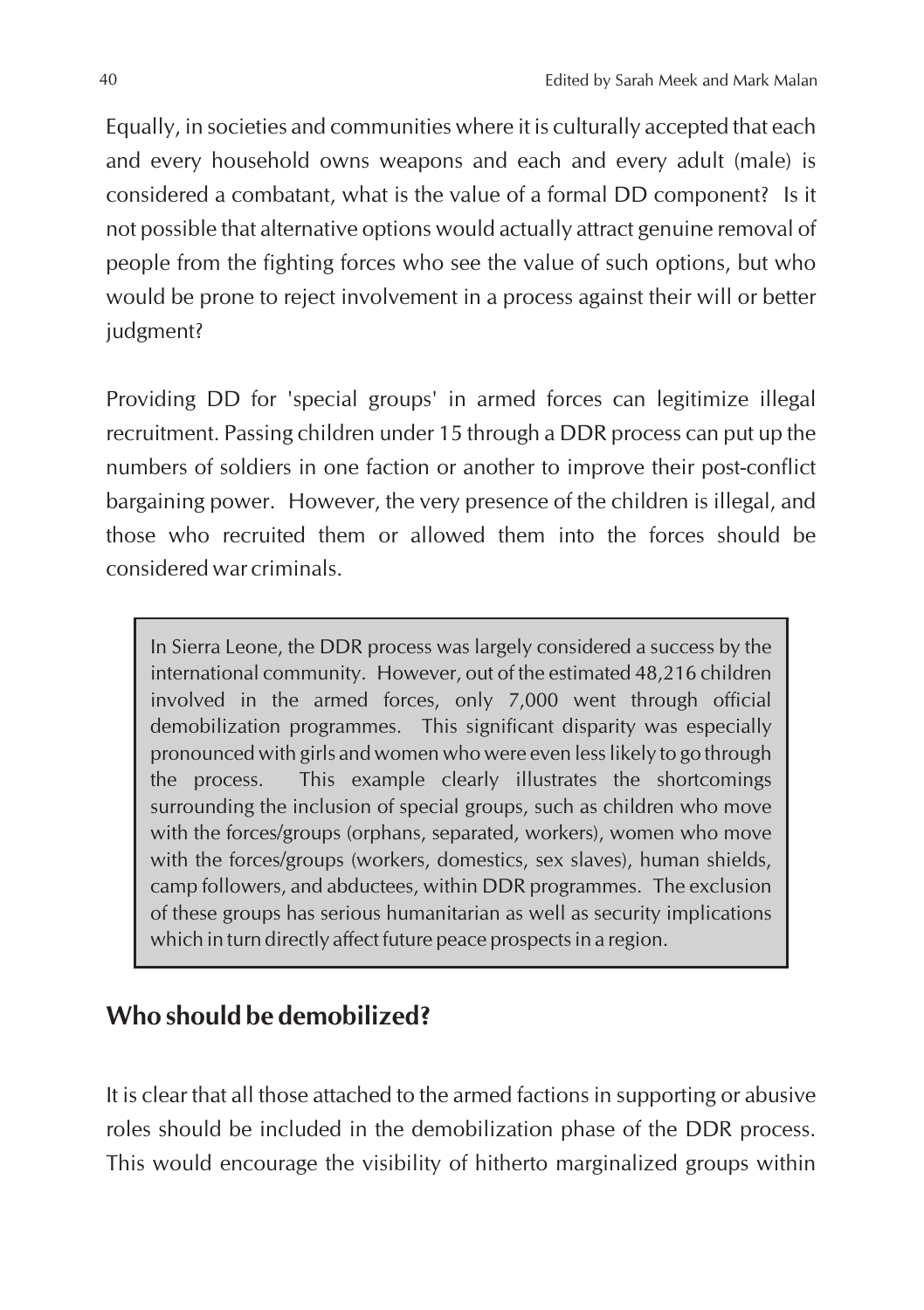DDR processes and would allow them to take part in the reintegration programmes. However, this process should be managed so that certain groups (combatants and commanders) are tracked into more focused disarmament and demobilization stages, while associated groups move more quickly into reintegration.

#### *Vulnerable groups*

The demobilization phase is significant because currently it is a catalyst for those who will be allowed to continue through and benefit from the reintegration programmes. However, it is also where the exclusion of special groups continues (it usually begins in the disarmament phase). Although most DDR practitioners acknowledge the existence of 'special groups' and the need for their inclusion in the DDR process, this knowledge has not been translated into implemented policy on the ground.

Many past and current DDR programmes still have a one-person-one-gun policy on paper, meaning that in order to take part in the programmes an individual must turn in a weapon, although in practice there is a more liberal interpretation of the policy. Most domestics, sex slaves, human shields and camp followers do not have weapons and hence no need to be disarmed. However, by not going through the disarmament process, they are not identified by the UN or NGOs working in the cantonment areas. Additionally, when weapons are indeed actually shared by combatants, individuals such as child and female soldiers do not have the bargaining power within the groups/forces to obtain one of these to turn in. Ironically, these are the individuals who often have the greatest reintegration needs, but are unlikely to come to the attention of agencies working in this area. In fact, many remain captive, perpetuating the abusive command structure after the stronger military elements have been disarmed, demobilized, and reintegrated.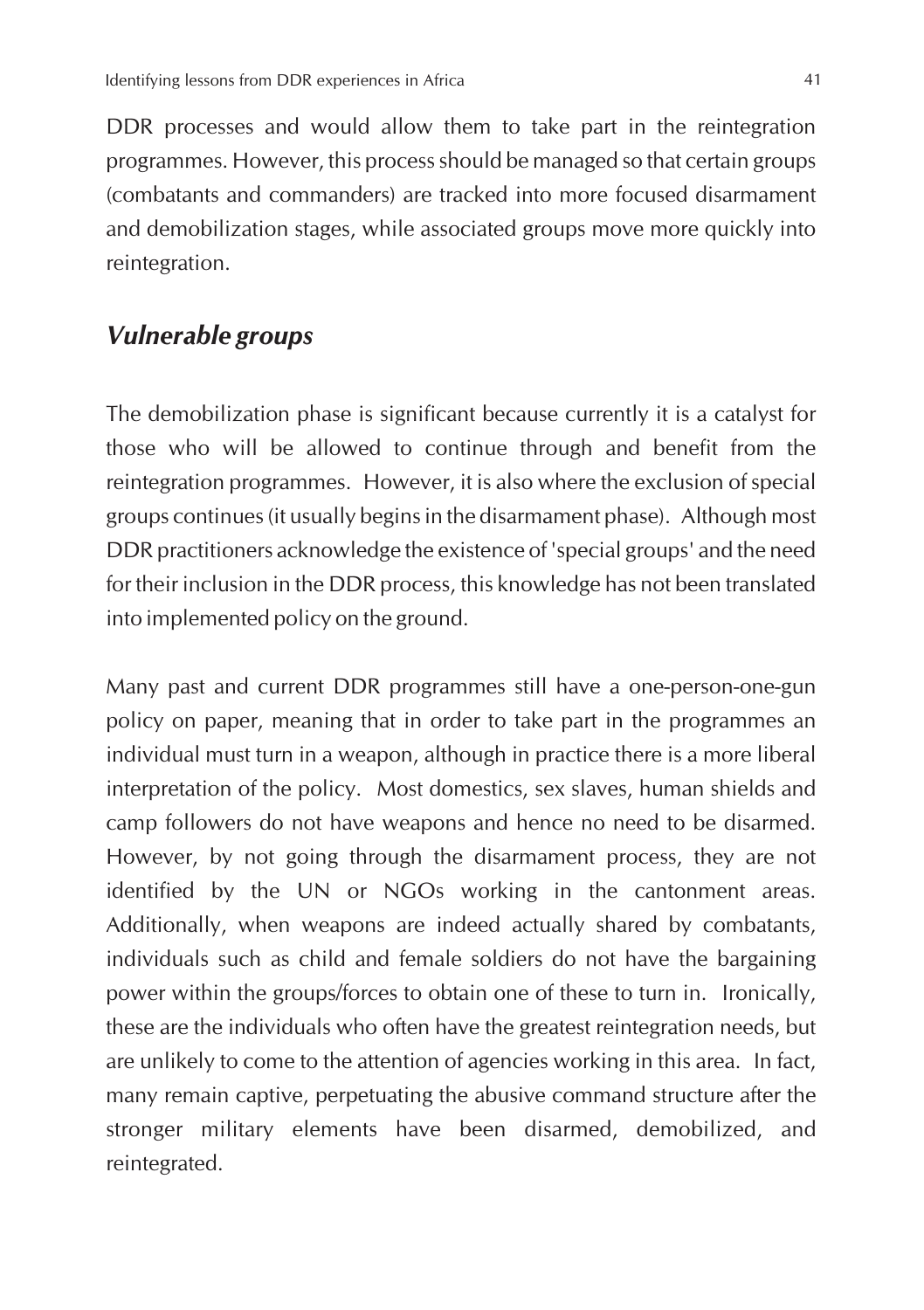#### *Core commanders*

Another group that is often overlooked but can be detrimental to peace prospects are the core commanders and their followers, who often manage the DDR process but do not go through it themselves. This point was painfully illustrated in Liberia where, arguably, the most notorious core commander/ "political leader", Charles Taylor, never went through the process. Instead, he was given a position in the interim government until his "victory" in the flawed elections of 1997. While some may argue that previous DDR efforts in Sierra Leone have succeeded, others argue that key core commanders and their factions failed to go through the process. Today, the Sierra Leonean National Army contains many who fought to overthrow the current President, Tejan Kabbah, the man whom they are now charged with protecting.

Thus it is critical that every core commander, as well as the rank and file fighters, go through some form of disarmament and demobilization programme even if they will eventually be reintegrated into a national army. A break between old and new service must become an essential component of the DDR process and should not be compromised for the sake of political expedience or perceived short-term security needs.

## *Sequencing and prioritising*

The sequencing and uniformity of the DDR process are also important. There is a greater need for flexibility within DDR programmes. For example, removing children from armed forces must be a priority; their presence is a violation of the Geneva Conventions, the Convention on the Rights of the Child, as well as other instruments of international law. Simply removing them from fighting forces is not enough, however. Proper alternative care must be in place beforehand.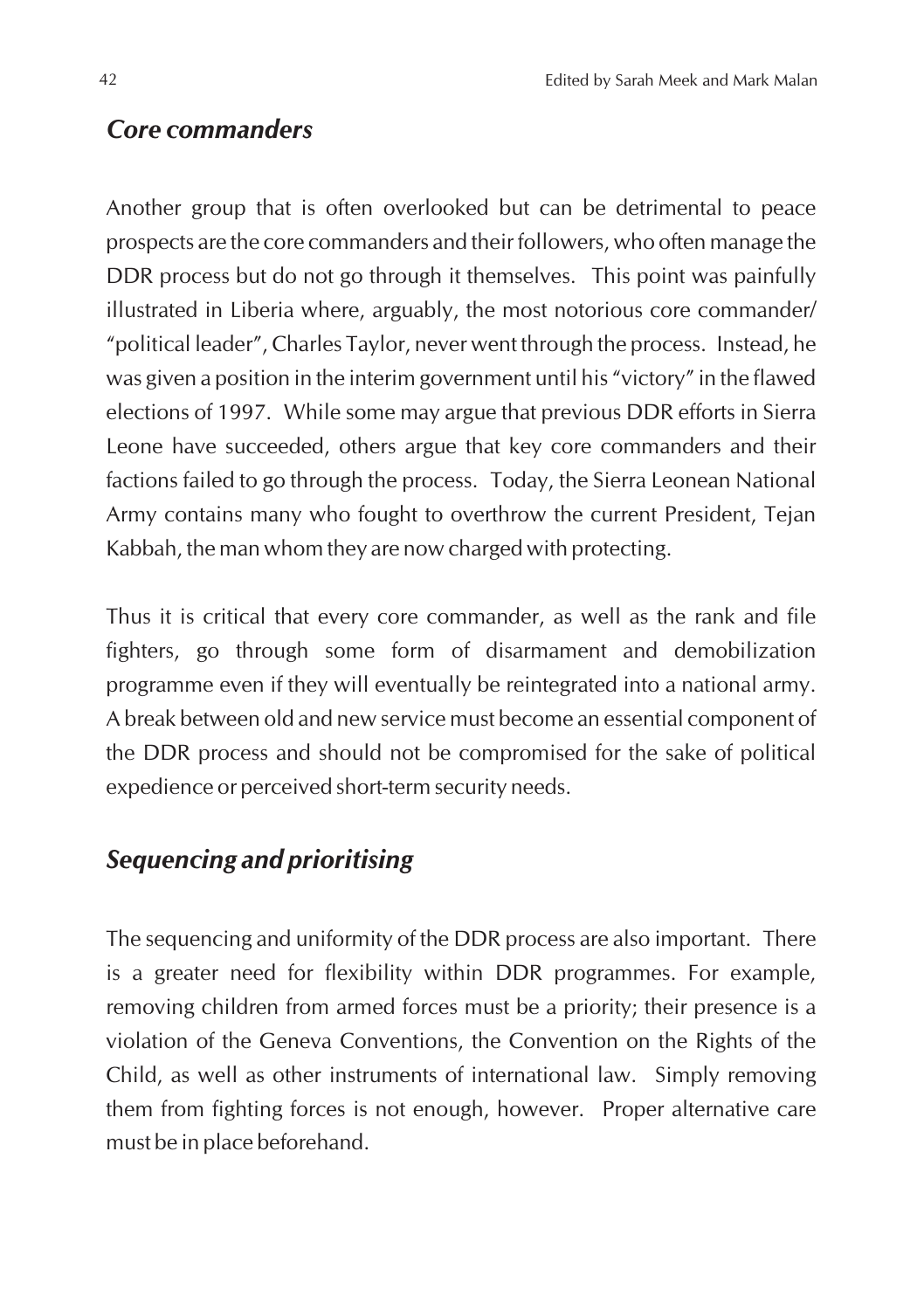Additionally, special priority must be given to the additional 'special groups'. While most practitioners are in agreement with this point, the question of how is still debatable. To begin with, there is a need to clarify the categories of 'special groups'. Beyond that, there is a need for better intelligence gathering in order to identify and locate the special groups; a Certified Personnel Register (CPR) would be ideal, but is admittedly unlikely to be produced by faction leaders.

#### **Lessons from working with special groups**

While strides have been made towards including special groups in DDR programmes, the level of success achieved is still rather low. Vulnerable groups need to be recognized, located, and included in reintegration programmes, while the core commanders must not be exempt from DDR.

Children under fifteen represent a unique challenge and must be removed from armed forces whenever possible. The specialized agencies that work with children, such as UNICEF and Save the Children, should be brought into DDR planning to identify how opportunities to remove children can be created.

Meeting the needs of special groups requires flexibility in the sequencing of DDR programmes as *ad hoc* and sporadic opportunities may arise to remove certain individuals or groups without a fully-fledged DDR programme being in place. This requires that resources are readily available for such initiatives and demands a high level of coordination and cooperation among agencies.

The needs of special groups, how to identify and adequately respond to these needs, and monitoring the reintegration of individuals from special groups into post conflict societies needs to be better understood and analysed.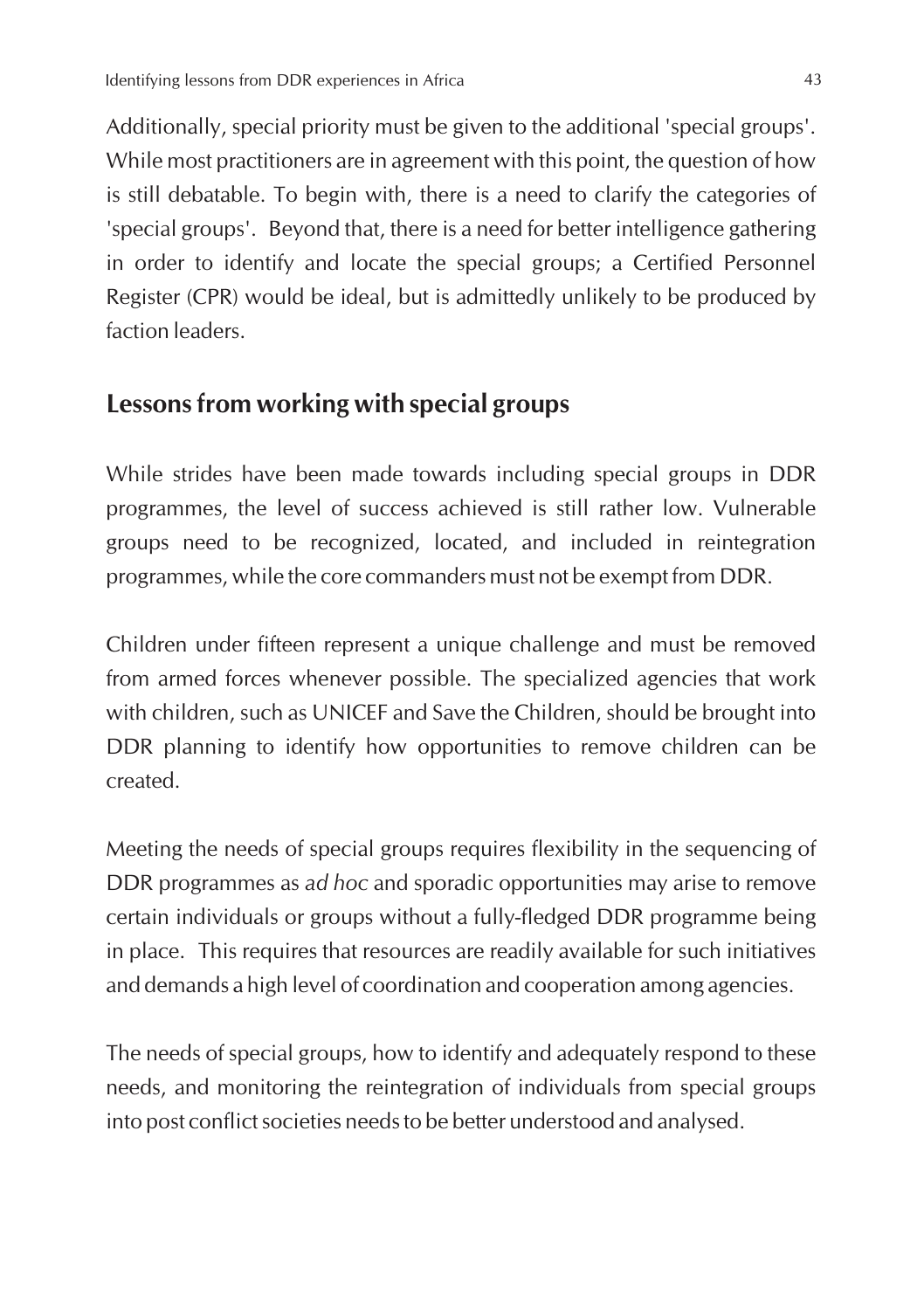## **SECTION 6** DEVELOPING MULTI-ACTOR  $COORDINATION<sup>12</sup>$

The need for coordination among the actors involved in DDR processes has been widely recognized. However, while an increasingly coordinated UN approach applies to peace missions in general, less coherence is found in actions focused on DDR. For many actors, DDR programming is limited to sectoral or project-oriented interventions.

In the past two decades, many UN agencies have gained considerable experience in DDR, and the current high profile of DDR programmes means that political support and donor resources are generally available. However, this also puts pressure on those planning DDR to deliver effective programmes.

## **Mechanisms for coordination**

Currently the UN and its agencies lack the structure needed to plan, manage and monitor DDR operations. This has been the motivation for collaboration between the agencies to develop usable policies, guidelines and operating procedures for DDR.

Coordination between international, regional and national organizations is also essential for effective DDR to take place. The challenge is to ensure synergy and cooperation between various actors.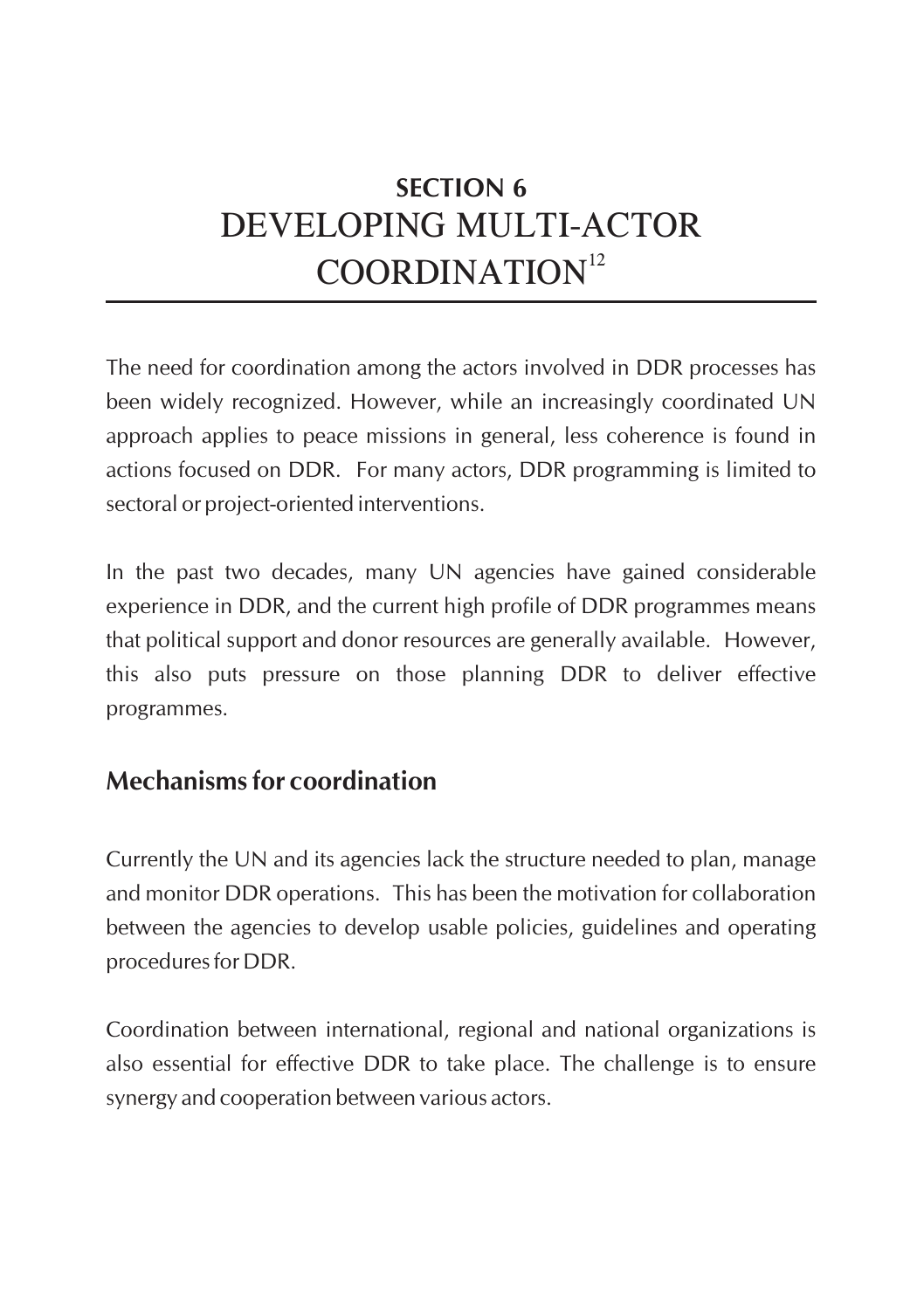| Key features of the Multi-Country Demobilization and Reintegration<br>Programme: |                                                                                                                                                                                                                        |  |
|----------------------------------------------------------------------------------|------------------------------------------------------------------------------------------------------------------------------------------------------------------------------------------------------------------------|--|
|                                                                                  | Joint Assessment Missions<br>Multi-partner DDR technical committees<br>Positioning national counterparts at the centre<br>Drawing together of multiple funding sources<br>Development of common strategy and programme |  |
| Advantages:                                                                      |                                                                                                                                                                                                                        |  |
|                                                                                  | Opens cooperation between UNDP and World Bank.<br>Single Trust Fund creates coherence.<br>Multi-agency cooperation aimed at quick responses                                                                            |  |

A sound basis for taking forward collaboration is provided in a paper by the Executive Committee for Humanitarian Affairs on Harnessing Institutional Capacities in Support of DDR, which was published in July 2000. This paper confirmed that:

- DDR is complex and multidimensional;
- The UN system needs to be flexible enough to respond to a range of circumstances; and
- It is necessary to explore the contributions of partners outside the UN system.

The surge in DDR operations since 2000 has necessitated the re-examination of the UN's role. Thus UNDP is codifying policy and practice, UNDP and DPKO are agreeing to "integrated missions" (for example, in Haiti, Liberia and Sudan) and they are working on the development of UN-wide guidelines and operating procedures.

The new approach also recognizes that national ownership is the foundation of a successful DDR programme, including the support of the parties to the conflict. Too often, the role of national partners has been limited to technical management and service delivery. The hope is that eventually a national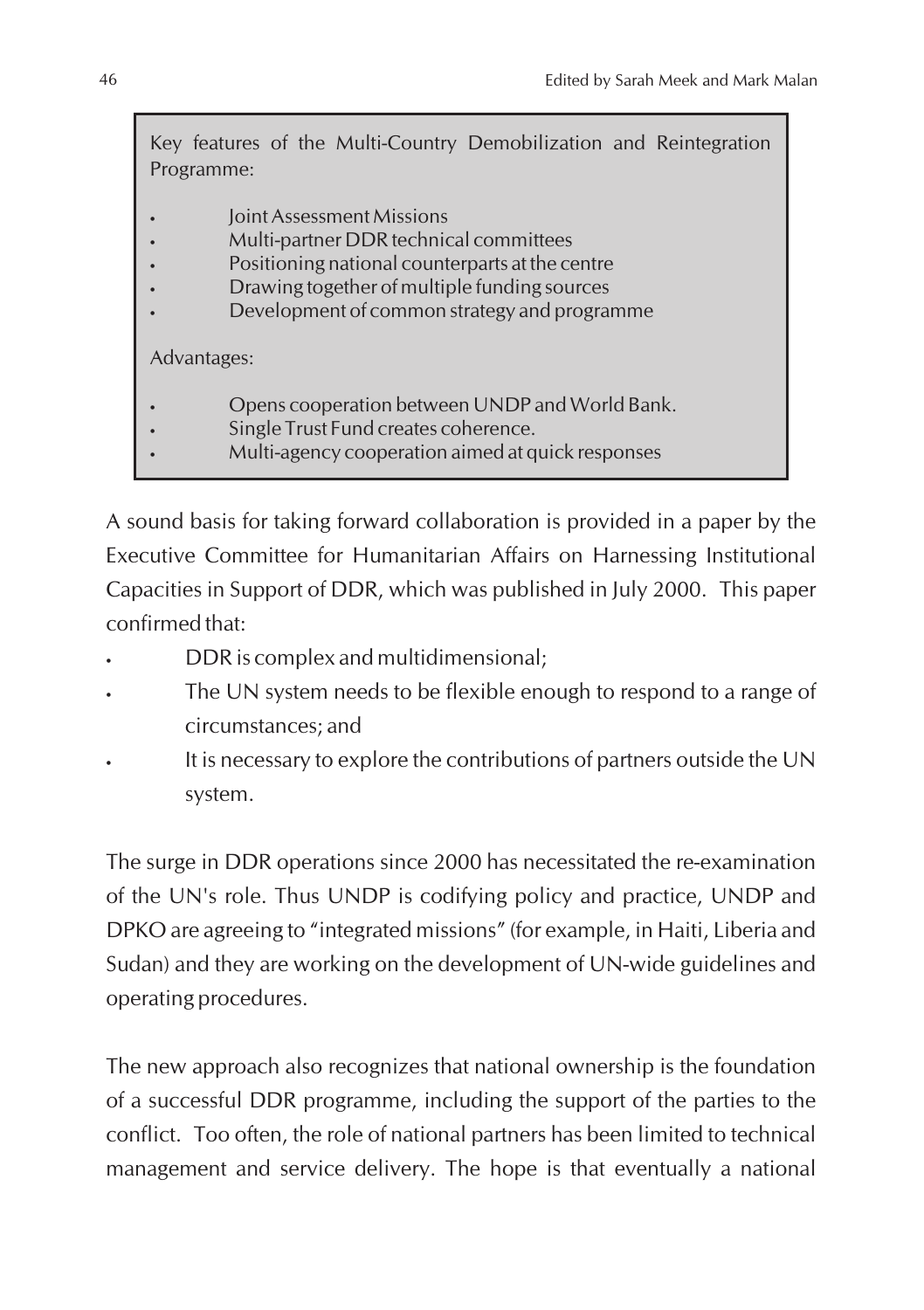organization, rather than an international organization, will take responsibility for the DDR process.

Time limits placed on mandates by the international community threaten continuity. It is more manageable for the international community to be involved in a mission for a short period, but the reality is that today's missions go beyond securing the peace to long-term rebuilding of collapsed states and economies.

There is nevertheless a need to sensitize donors to the fact that DDR cannot encompass everything or become a means of delivery for national recovery programmes. For example, with the focus on DDR, refugee issues have fallen off the map. There is a need to continue to engage the international community in ensuring that DDR planning and funding is linked to other issues of national recovery. There is a lot of donor resistance to mixed mandates. Though clear and limited mandates enable a clear point of exit, they also limit the impact and scope of international support due to the fact that complex emergencies that engage the UN today have multiple needs and challenges that go beyond traditional international engagement and funding.

Finally, NGOs should be considered as more active partners in coordination. For example, an NGO coordinating committee could become a way for a network of NGOs to engage with the UN and other actors on issues such as DDR. Individuals with specific expertise should also be included in assessment missions, including locals with specific country knowledge. However, it is equally important for NGOs to consider what value their work adds to DDR and to identify ways in which their contributions can be made sustainable for local communities and to engage local partners in projects.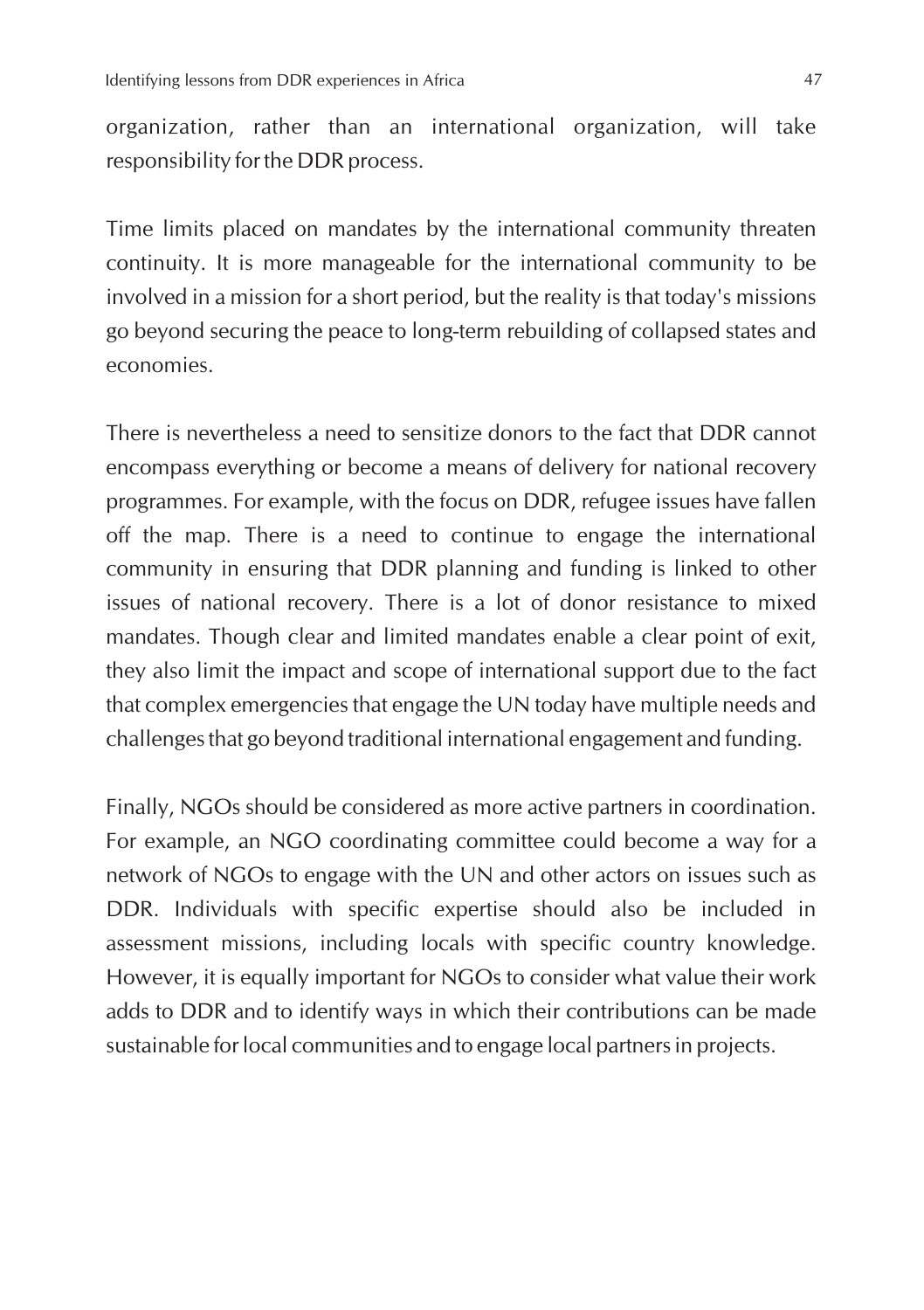## **Lessons from multi-actor coordination**

There are many sources of information that can be used for DDR planning and these should be better identified and utilized. For example, often UN country teams are not brought into the DDR planning process but have valuable insights on the country concerned. Teams can also be brought from neighbouring countries to assist with DDR assessments, especially in regions such as West Africa where a large amount of DDR experience has been generated.

DDR strategies should be integrated into broader country strategies, especially the recovery strategies that are often being developed whilst peace missions are being planned and implemented.

Cooperation among actors should start early. For example, immense effort has gone into planning for Sudan, giving a much clearer understanding of the conflict, the challenges of DDR and the role of different agencies in implementing the DDR programme.

Consideration should be given to positioning DDR advisers or multi-actor teams in the field before the start of the DDR process to ensure that DDR is included in the peace agreement, provide technical assistance, prepare the ground for national ownership, undertake community sensitisation campaigns to gain local support for the peace process and identify opportunities for civil society to participate in planning and implementation.

It is easy for DDR to be thrown off track. This can be due to the peace process stalling, lack of funds, or simply bad weather. Better planning can overcome some of these hurdles. For example, funding for DDR should be better streamlined and budgets should be more flexible to allow for changes or amendments. In addition, securing funding for reintegration is critical – but